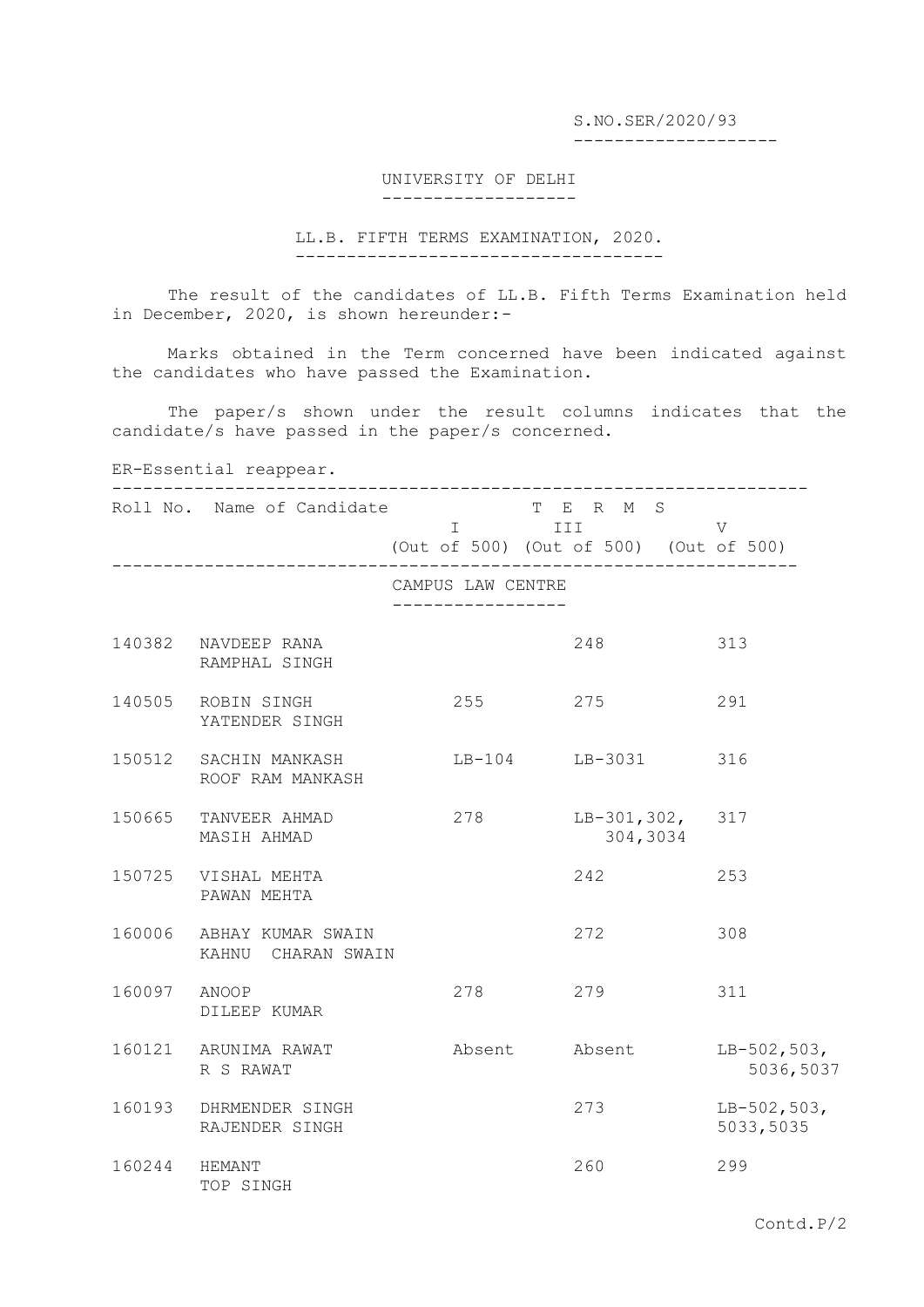| UNIVERSITY OF DELHI                                                                    |                   |                                                                                                                                                                        |                       |
|----------------------------------------------------------------------------------------|-------------------|------------------------------------------------------------------------------------------------------------------------------------------------------------------------|-----------------------|
| LL.B. FIFTH TERMS EXAMINATION, 2020.                                                   |                   |                                                                                                                                                                        |                       |
| Roll No. Name of Candidate                                                             |                   | T E R M S<br>I III DIE STATISTICS IN 1979 IN 1979 IN 1979 IN 1979 IN 1979 IN 1979 IN 1979 IN 1979 IN 1979 IN 1979 IN 1979 IN<br>(Out of 500) (Out of 500) (Out of 500) | V                     |
|                                                                                        | CAMPUS LAW CENTRE |                                                                                                                                                                        |                       |
| 160252 HIMANSHU YADAV<br>RAM CHANDRA                                                   | 269               | 306                                                                                                                                                                    | 298                   |
| 160258 ISHAAN MICHU<br>JAYANT KASHMIRI                                                 |                   | 230                                                                                                                                                                    | 309                   |
| 160269 JEPI Y CHISHO<br>D YEHETO CHISHO                                                | 270               |                                                                                                                                                                        | 331                   |
| 160310 KUNWAR SIDDHARTHA<br>BHANU PRATAP                                               |                   | 270                                                                                                                                                                    | 313                   |
| 160435 PRASHANT CHAUDHARY                                                              |                   |                                                                                                                                                                        | 303                   |
| 160482 RAJESH YADAV<br>ANAR SINGH YADAV                                                |                   | 241                                                                                                                                                                    | 298                   |
| 160577 SHEKHAR YADAV<br>ATMA RAM YADAV                                                 | 260               | 266                                                                                                                                                                    | 299                   |
| 160584 SHIVANG SINGH BHADORIA 256 LB-301,302, LB-502,503,<br>DURG VIJAY SINGH BHADORIA |                   |                                                                                                                                                                        | 303,3032<br>5034,5036 |
| 160593 SHREYA TRIPATHI<br>V K TRIPATHI                                                 |                   |                                                                                                                                                                        | 299                   |
| 160643 SUNIL SINGH                                                                     | 285               |                                                                                                                                                                        | 331                   |
| 160653 SUSHANT SAINI<br>SUNIL SAINI                                                    | 246               | 268                                                                                                                                                                    | 307                   |
| 160728 YASH PAL<br>CHANDRA PARKASH                                                     | 232               | 245                                                                                                                                                                    | 260                   |
| 170004 AAKASH CHAPRANA<br>ISHWAR CHAPRANA                                              |                   | 295                                                                                                                                                                    | 333                   |
| 170007 AAKASH PANCHAL<br>SHYAM PHOOL                                                   | 256               | 251                                                                                                                                                                    | 285                   |
| 170016 ABHAY SAGAR<br>SUBHASH KUMAR SAGAR                                              |                   |                                                                                                                                                                        | 324                   |
| 170028 ABHISHEK TRIPATHI<br>KRIPA SHANKAR TRIPATHI                                     |                   | 273                                                                                                                                                                    | 296                   |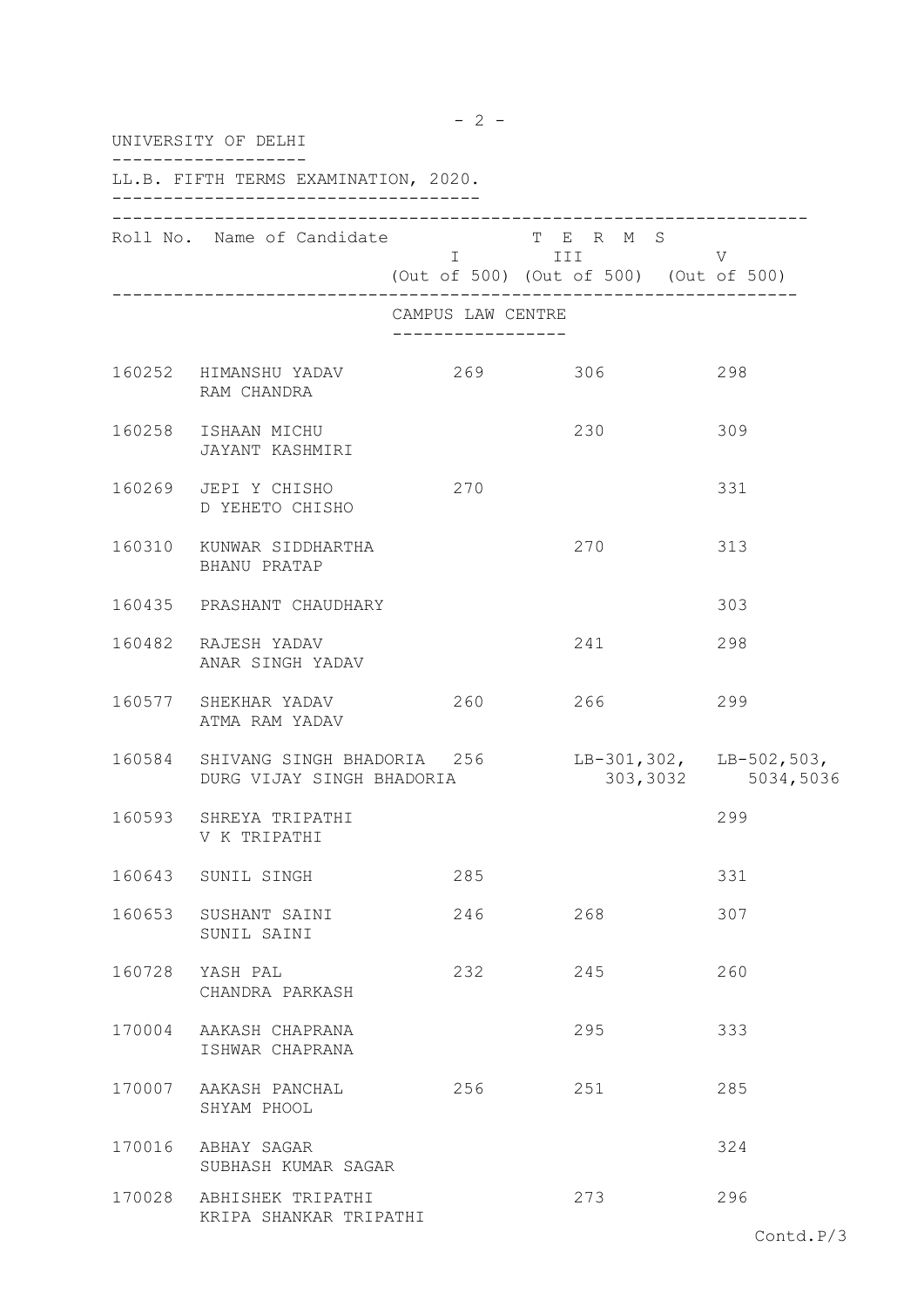| UNIVERSITY OF DELHI                                 |                                      |                                                                     |                           |
|-----------------------------------------------------|--------------------------------------|---------------------------------------------------------------------|---------------------------|
| LL.B. FIFTH TERMS EXAMINATION, 2020.                |                                      |                                                                     |                           |
| Roll No. Name of Candidate                          |                                      | T E R M S<br><b>I</b> III<br>(Out of 500) (Out of 500) (Out of 500) | V                         |
|                                                     | CAMPUS LAW CENTRE<br>_______________ |                                                                     |                           |
| 170046 AKASH SONKAR<br>RAM PRAKAHS SONKAR           |                                      | 256 265                                                             | 322                       |
| 170051 AKSHANSH BHUSHAN<br>BHARAT BHUSHAN           | 250                                  | 250                                                                 | 315                       |
| 170052 AKSHAY GAHLOT<br>SAMAY SINGH GAHLOT          | 250                                  | 255                                                                 | 336                       |
| 170053 AKSHAY LAKRA<br>SAMSHER SINGH LAKRA          | 253                                  | 267                                                                 | $LB-501,502,$<br>503,5035 |
| 170059 AMAN KUMAR SINGH 240<br>CHANDRASHEKHAR SINGH |                                      | 264                                                                 | 284                       |
| 170067 AMIT KUMAR GAUTAM 241<br>RAJ KUMAR           |                                      |                                                                     | 269                       |
| 170082 ANKIT BHALOTIA<br>DHARMPAL SINGH             |                                      | 291                                                                 | 317                       |
| 170084 ANKIT PALIWAL<br>ARVIND PALIWAL              |                                      |                                                                     | 308                       |
| 170086 ANKIT SINGH<br>VIKRAM SINGH                  | 247                                  | 262                                                                 | 318                       |
| 170103 ANUBHAV GUMBER<br>AMREEK GUMBER              |                                      | 257                                                                 | 285                       |
| 170106 ANUJ SINGH<br>VIJAY SINGH                    | 253                                  | 292                                                                 | 324                       |
| 170107 ANUJ YADAV<br>SATYAVIR                       | 251                                  | 270                                                                 | 324                       |
| 170121 ARUNANSH BHARATI GOSWAMI<br>D B GOSWAMI      |                                      |                                                                     | 322                       |
| 170136 ASHOK KUMAR THAKUR<br>S N THAKUR             |                                      | 241                                                                 | 278                       |
| 170175 DEEPAK KUMAR<br>OM PRAKASH                   | 234                                  | 251                                                                 | 313                       |

 $- 3 -$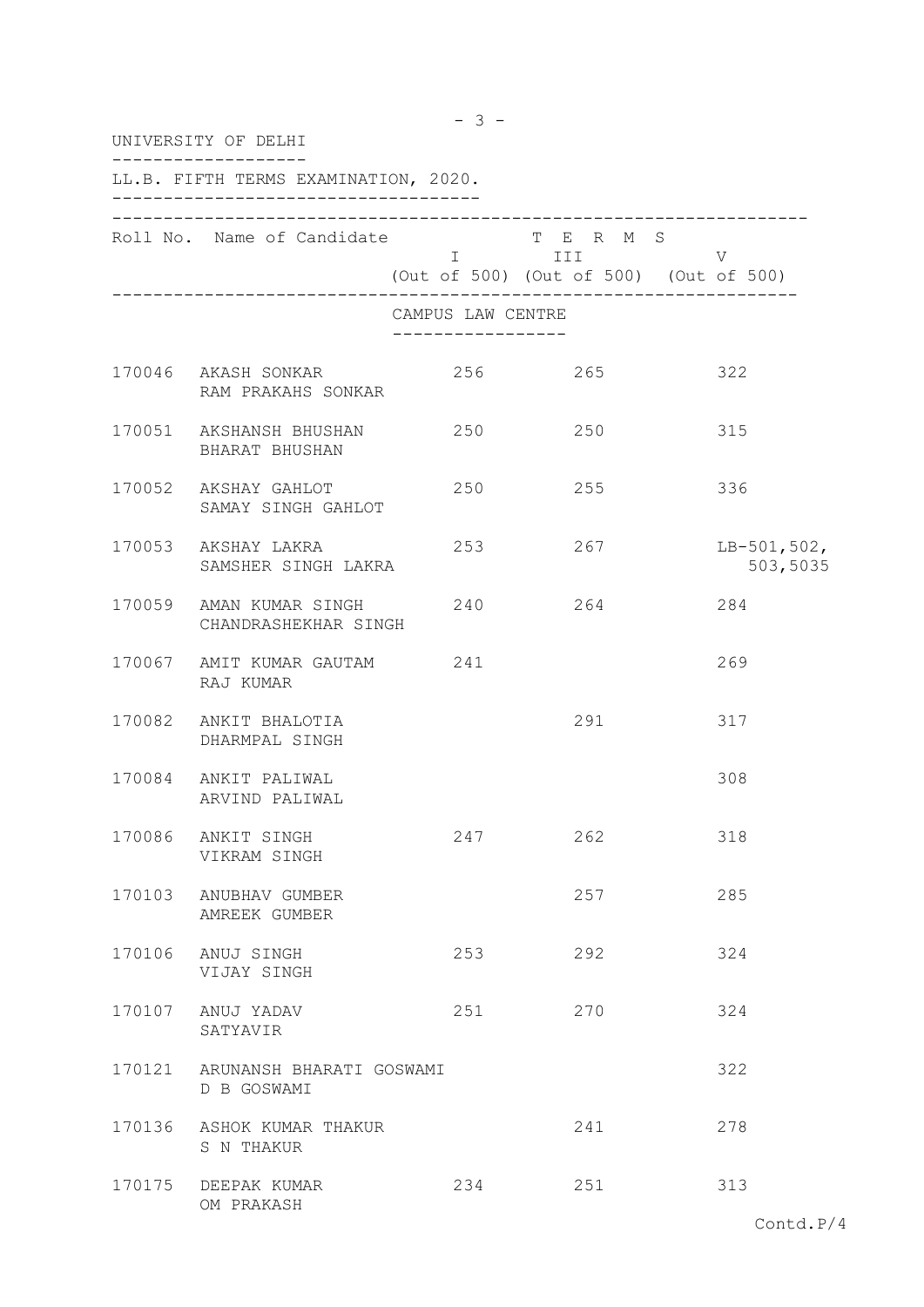| UNIVERSITY OF DELHI |                                                                                    |                   |                                                                |                                        |  |  |
|---------------------|------------------------------------------------------------------------------------|-------------------|----------------------------------------------------------------|----------------------------------------|--|--|
|                     | LL.B. FIFTH TERMS EXAMINATION, 2020.<br>-------------------------------------      |                   |                                                                |                                        |  |  |
|                     | Roll No. Name of Candidate                                                         |                   | T E R M S<br>I III V<br>(Out of 500) (Out of 500) (Out of 500) |                                        |  |  |
|                     |                                                                                    | CAMPUS LAW CENTRE |                                                                |                                        |  |  |
|                     | 170184 DEVASHISH JARARIYA Absent LB-301,302, LB-502,5033,<br>PRAKASH CHANDRA JATAV |                   |                                                                | 3031 5035                              |  |  |
|                     | 170190 DHAMMAPALA SATYARTHY 276 258 293<br>B.S. SATYARTHY                          |                   |                                                                |                                        |  |  |
| 170204              | DILIP KUMAR BAGWAR<br>LAXMAN SINGH                                                 |                   | 244                                                            | 307                                    |  |  |
| 170206              | DUSHYANT POTALIYA<br>RAMCHANDRA POTALIA                                            |                   |                                                                | 262                                    |  |  |
|                     | 170227 GURKEERAT AULAKH<br>BALDEV AULAKH                                           | 261 255           |                                                                | $LB-501,502,$<br>503,5035              |  |  |
|                     | 170247 HIMANSHI SHARMA<br>A D SHARMA                                               | 299               | 306                                                            | 253                                    |  |  |
| 170256              | HIMANSHU VERMA<br>AMBRISH KUMAR                                                    | 278               | 276                                                            | 319                                    |  |  |
|                     | 170257 HITENDER DAHIYA<br>NARENDER DAHIYA                                          | 242               | 269                                                            | 323                                    |  |  |
| 170267              | JAI PARKASH YADAV<br>OMPRAKASH YADAV                                               |                   | 312                                                            | 320                                    |  |  |
| 170297              | KHUSHBOO YADAV<br>UDAIVEER YADAV                                                   | 246               | $LB-302,303,$<br>304,3034                                      | 267                                    |  |  |
| 170311              | KUMAR SHIVAM<br>AJAY KUMAR                                                         | 261               | 257                                                            | 288                                    |  |  |
| 170341              | MANISH IKKANIA<br>DEEPCHAND                                                        |                   |                                                                | $LB-501,502,$<br>503,5031              |  |  |
| 170342              | MANISH KUMAR<br>MANOJ KUMAR                                                        | 269               | 258                                                            | 281                                    |  |  |
| 170354              | MANOJ KUMAR BHAPRIYAN<br>SHIV LAL BHAPRIYAN                                        |                   | 262                                                            | 286                                    |  |  |
| 170358              | MAYANK ANGRA<br>S B ANGRA                                                          | 289               | 275                                                            | $LB-501,502,$<br>503,5033<br>Contd.P/5 |  |  |

- 4 -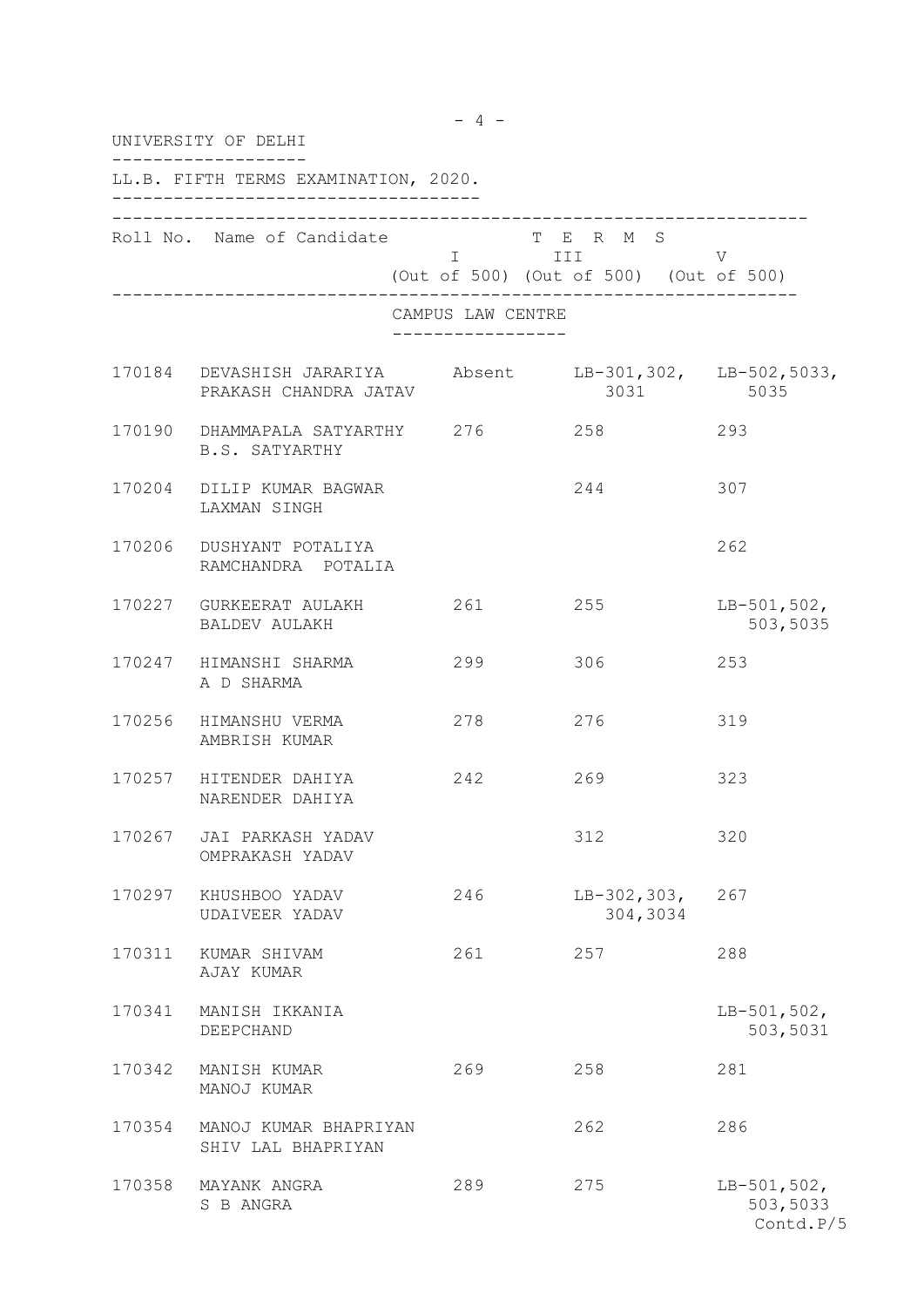| UNIVERSITY OF DELHI |                                                      |                   |                                                                |     |  |
|---------------------|------------------------------------------------------|-------------------|----------------------------------------------------------------|-----|--|
|                     | LL.B. FIFTH TERMS EXAMINATION, 2020.                 |                   |                                                                |     |  |
|                     | Roll No. Name of Candidate                           |                   | T E R M S<br>I III V<br>(Out of 500) (Out of 500) (Out of 500) |     |  |
|                     |                                                      | CAMPUS LAW CENTRE |                                                                |     |  |
|                     | 170394 MONTY KUMAR<br>RAJKUMAR                       |                   | 248 266                                                        | 311 |  |
|                     | 170404 NARENDER CHOUDHARY 297 287<br>OMSINGH         |                   |                                                                | 329 |  |
|                     | 170412 NAVEEN HANSDA<br>DANIEL HANSDA                |                   |                                                                | 332 |  |
|                     | 170415 NAWANG CHUNEY<br>PEMA NAMGYAL                 |                   | 241 257                                                        | 302 |  |
|                     | 170449 PANKAJ KUMAR<br>SUDHIR KUMAR SINGH            | 256               | 284                                                            | 285 |  |
|                     | 170464 PIYUSH YADAV<br>ANIL YADAV                    |                   |                                                                | 315 |  |
|                     | 170465 PIYUSH KUMAR SINGH<br>ARBIND KUMAR SINGH      |                   | 260                                                            | 305 |  |
|                     | 170495 PRAVEEN KUMAR SAHU<br>MEGHNATH SAHU           |                   | 248                                                            | 309 |  |
|                     | 170497 PREETI KOHLI<br>JANAK RAJ KOHLI               | 247               | 285                                                            | 294 |  |
|                     | 170502 PROMELA RAI<br>TUL BAHADUR RAJ                |                   | 284                                                            | 321 |  |
|                     | 170506 RAHUL KASANA<br>BRAHM SINGH                   |                   | 259                                                            | 312 |  |
|                     | 170509 RAHUL MANN<br>RAKESH MANN                     |                   |                                                                | 296 |  |
|                     | 170514 RAHUL BHULAPRASAD RAJPUT<br><b>B P RAJPUT</b> |                   | 271                                                            | 299 |  |
|                     | 170536 RASHAD MOIDEEN T<br>KUNHI MOIDEEN KUTTY       |                   | 259                                                            | 326 |  |
| 170545 RINKU        | RAJBIR                                               | 242               | Failed                                                         | 318 |  |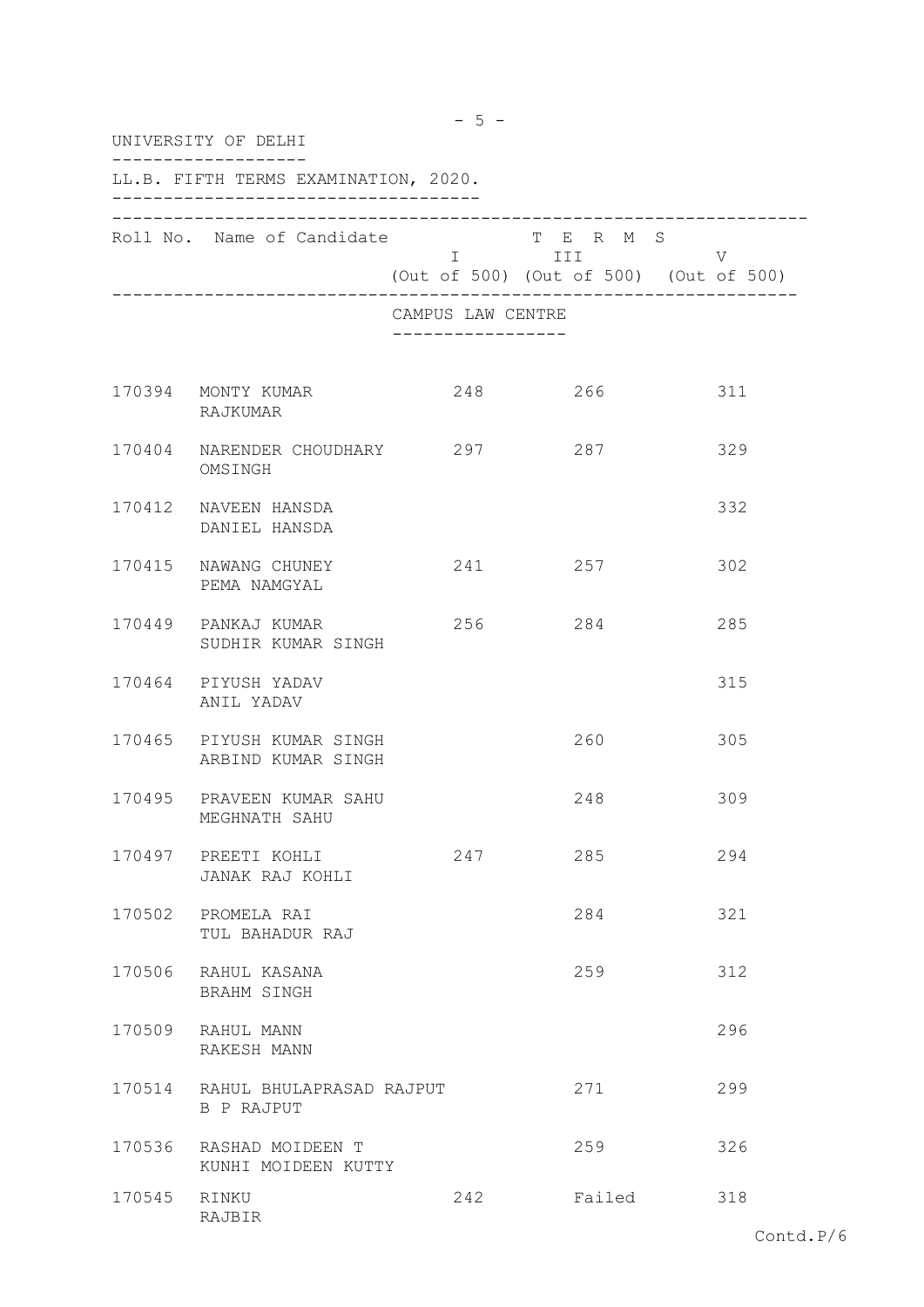| UNIVERSITY OF DELHI |                                                         |                                                                                                                                                                                                                                                                                                  |                                                                                                                                                                        |                            |  |  |
|---------------------|---------------------------------------------------------|--------------------------------------------------------------------------------------------------------------------------------------------------------------------------------------------------------------------------------------------------------------------------------------------------|------------------------------------------------------------------------------------------------------------------------------------------------------------------------|----------------------------|--|--|
|                     | LL.B. FIFTH TERMS EXAMINATION, 2020.                    |                                                                                                                                                                                                                                                                                                  |                                                                                                                                                                        |                            |  |  |
|                     | Roll No. Name of Candidate                              | $\mathbb{I}$ and $\mathbb{I}$ and $\mathbb{I}$ and $\mathbb{I}$ and $\mathbb{I}$ and $\mathbb{I}$ and $\mathbb{I}$ and $\mathbb{I}$ and $\mathbb{I}$ and $\mathbb{I}$ and $\mathbb{I}$ and $\mathbb{I}$ and $\mathbb{I}$ and $\mathbb{I}$ and $\mathbb{I}$ and $\mathbb{I}$ and $\mathbb{I}$ and | T E R M S<br>III and a structure of the structure of the structure of the structure of the structure of the structure of the<br>(Out of 500) (Out of 500) (Out of 500) | V                          |  |  |
|                     |                                                         | CAMPUS LAW CENTRE                                                                                                                                                                                                                                                                                |                                                                                                                                                                        |                            |  |  |
|                     | 170547 RISHABH BHARADWAJ<br>PRAMOD BHARADWAJ            |                                                                                                                                                                                                                                                                                                  | 308                                                                                                                                                                    | 299                        |  |  |
|                     | 170555 ROBIN SINGH<br>RAJESH YADAV                      | 281                                                                                                                                                                                                                                                                                              | 260                                                                                                                                                                    | 281                        |  |  |
|                     | 170557 ROHIT GOYAL<br>RAJEEV GOYAL                      |                                                                                                                                                                                                                                                                                                  | 257                                                                                                                                                                    | 301                        |  |  |
|                     | 170570 SACHIN KUMAR<br>SANDEEP KUMAR                    |                                                                                                                                                                                                                                                                                                  | 295                                                                                                                                                                    | 284                        |  |  |
|                     | 170643 SIDDHARTH SINGH<br>BAKSH SINGH                   |                                                                                                                                                                                                                                                                                                  | 269                                                                                                                                                                    | 303                        |  |  |
|                     | 170644 SIDHANT SINGH<br>SUNIL KUMAR                     | 289                                                                                                                                                                                                                                                                                              | 269                                                                                                                                                                    | 306                        |  |  |
|                     | 170652 SOMESH DINANI<br>N K DINANI                      |                                                                                                                                                                                                                                                                                                  | $LB-303$                                                                                                                                                               | 305                        |  |  |
|                     | 170654 SOMYA SINGH<br>DR. ASHOK K RAGHAV                | 306                                                                                                                                                                                                                                                                                              | 291                                                                                                                                                                    | 336                        |  |  |
| 170663              | STEPHEN LALBUATSAIHA<br>R LALHMING THANGA               |                                                                                                                                                                                                                                                                                                  | 275                                                                                                                                                                    | 295                        |  |  |
|                     | 170668 SUDHIR KUMAR<br>SHANKAR LAL                      |                                                                                                                                                                                                                                                                                                  |                                                                                                                                                                        | $LB-502,503,$<br>5033,5035 |  |  |
|                     | 170680 SUNIL DABAS<br>RAM CHANDER                       |                                                                                                                                                                                                                                                                                                  | 285                                                                                                                                                                    | 305                        |  |  |
|                     | 170687 SURENDRA KUMAR AHIRWAR 237<br>SUKHNANDAN AHIRWAR |                                                                                                                                                                                                                                                                                                  | 247                                                                                                                                                                    | 300                        |  |  |
| 170700              | TAPAS KHARBANDA<br>GULSHAN KHARBANDA                    |                                                                                                                                                                                                                                                                                                  | 241                                                                                                                                                                    | 319                        |  |  |
| 170706              | TRILOK GUNAWAT<br>R C GUNAWAT                           |                                                                                                                                                                                                                                                                                                  | 259                                                                                                                                                                    | $LB-501,502,$<br>503,5031  |  |  |
|                     | 170718 UTPAL UPADHYAY<br>RATNESH KUMAR UPADHYAY         |                                                                                                                                                                                                                                                                                                  | 286                                                                                                                                                                    | 323                        |  |  |

# $- 6 -$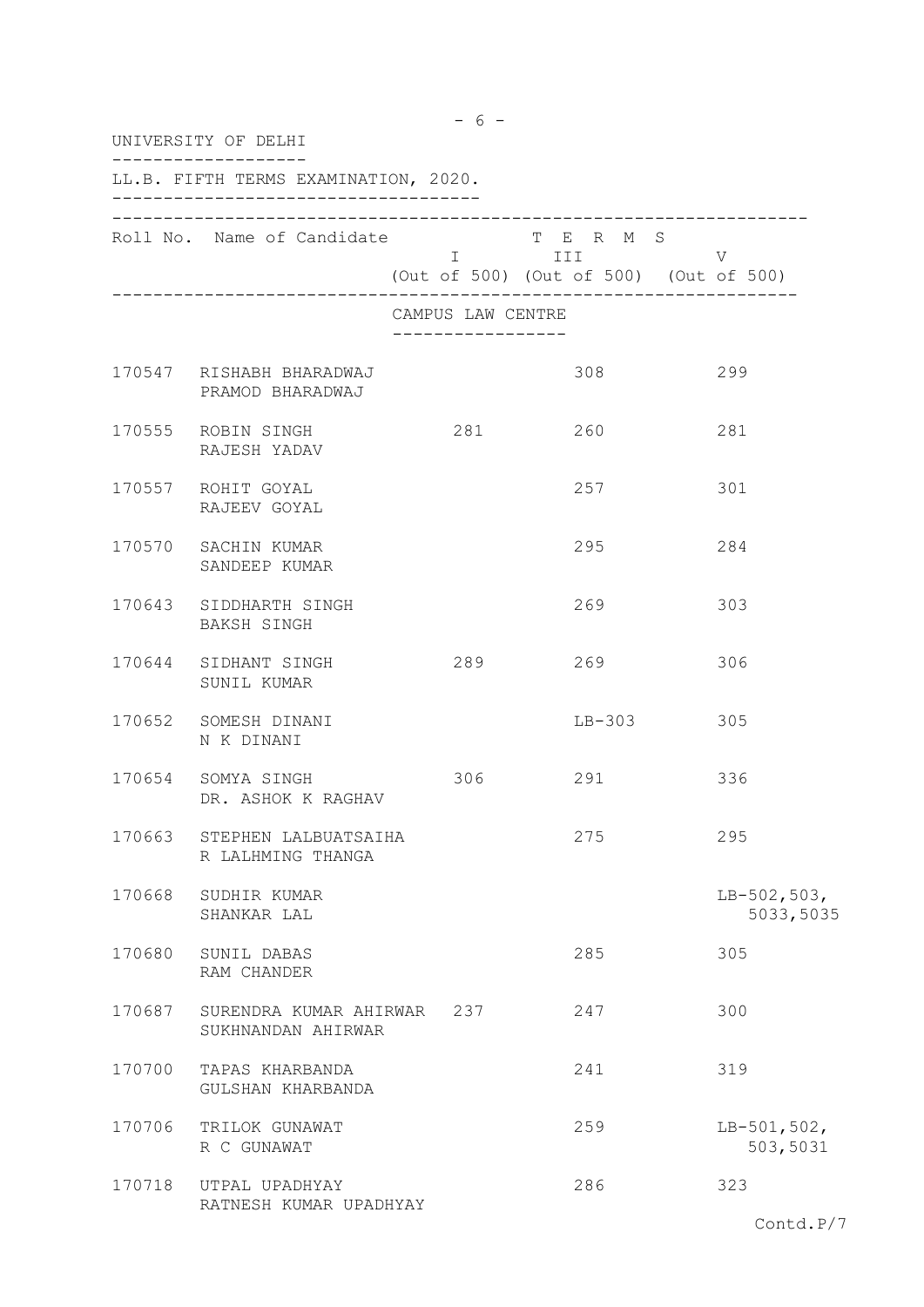|               | UNIVERSITY OF DELHI                                                    |                   |                                                                 |                           |
|---------------|------------------------------------------------------------------------|-------------------|-----------------------------------------------------------------|---------------------------|
|               | LL.B. FIFTH TERMS EXAMINATION, 2020.                                   |                   |                                                                 |                           |
|               | Roll No. Name of Candidate                                             |                   | T E R M S<br>I III DA<br>(Out of 500) (Out of 500) (Out of 500) | V                         |
|               |                                                                        | CAMPUS LAW CENTRE |                                                                 |                           |
|               | 170726 VASOCHAN RAGUI<br>BENJAMIN RAGUI                                | 265               | 277                                                             | $LB-501,502,$<br>503,5033 |
|               | 170727 VED PRAKASH PANDEY 241<br>UDAY NARAYAN PANDEY                   |                   | 270                                                             | 341                       |
| 170729 VEDPAL | RAMKISHAN                                                              |                   | 236                                                             | 314                       |
|               | 170749 VINAY YADAV<br>JITENDER YADAV                                   |                   | 269                                                             | 288                       |
|               | 170758 VIRENDRA KUMAR<br>RAJBIR SINGH                                  |                   | 238                                                             | 300                       |
|               | 170763 VISHAL YADAV<br>SHYAMJI YADAV                                   |                   |                                                                 | 278                       |
| 170780 YUSUF  | AASH MOHAMMAD                                                          |                   | 258                                                             | 296                       |
|               | 180001 AADEYANT VISHWAMITRA SINGH PARMAR<br>LT COL BALBIR SINGH PARMAR |                   |                                                                 | 330                       |
| 180002        | AADHYA KHANNA<br>AJAY KHANNA                                           | 299               | 319                                                             | 326                       |
| 180003        | AADITYA GODARA<br>ANOOP GODARA                                         |                   | 296                                                             | 319                       |
| 180004        | AAKANKSHA MODI<br>ABHAYA MODI                                          | 257               | 257                                                             | $LB-501,502,$<br>503,5031 |
| 180006        | AAKASH BALAYAN<br>SOMBIR SINGH                                         |                   | 314                                                             | 306                       |
| 180007        | AAKASH BHATIA<br>RAJ KUMAR BHATIA                                      |                   | 262                                                             | 303                       |
| 180008        | AAKASH SINGH<br>GOPI KANT                                              |                   |                                                                 | 303                       |
| 180009        | AANAND KUMAR VASHISTHA<br>ARVIND KUMAR VASHISTHA                       |                   |                                                                 | 350                       |

 $- 7 -$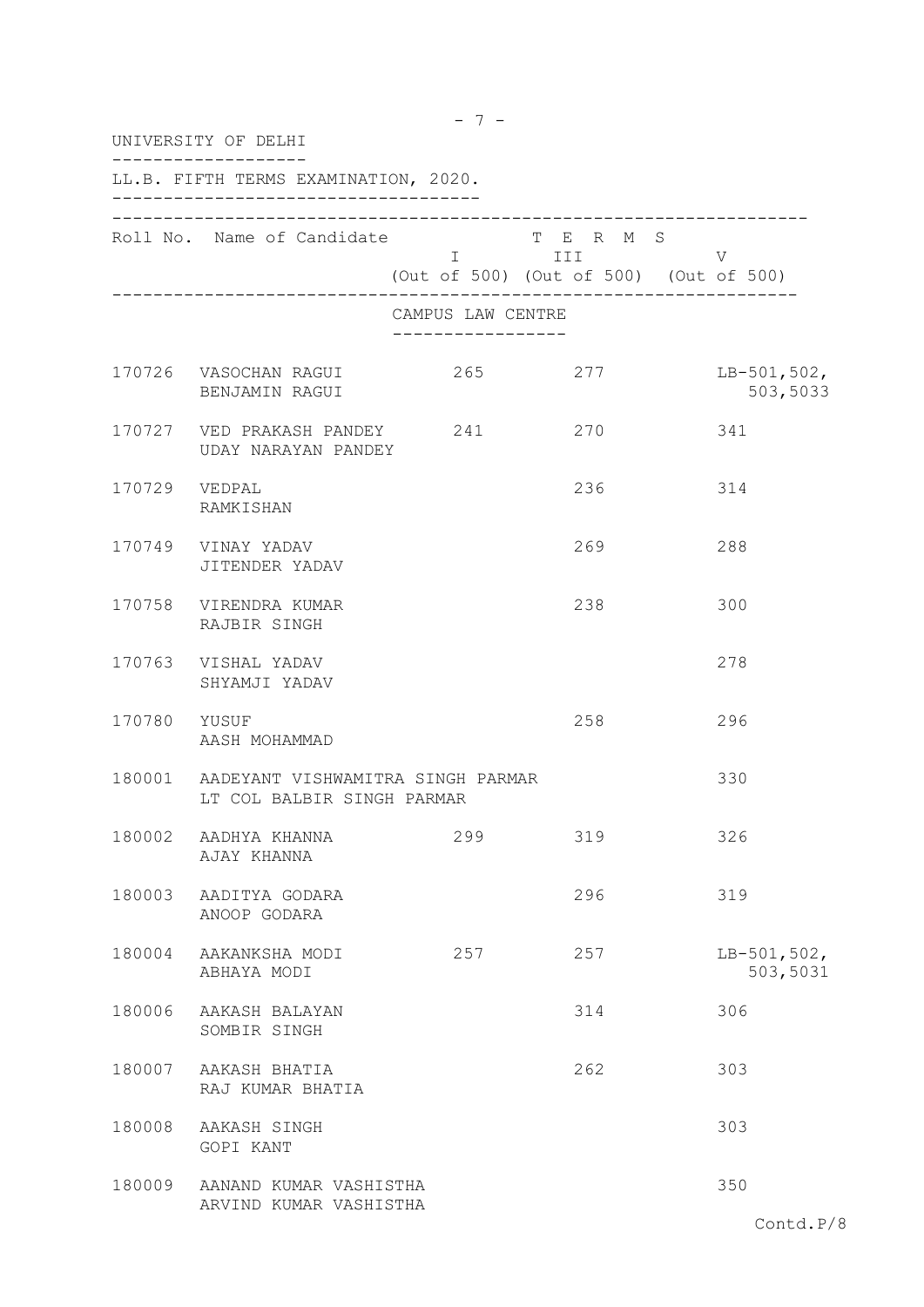| UNIVERSITY OF DELHI |                                              |                   |                                                              |                            |  |  |  |
|---------------------|----------------------------------------------|-------------------|--------------------------------------------------------------|----------------------------|--|--|--|
|                     | LL.B. FIFTH TERMS EXAMINATION, 2020.         |                   |                                                              |                            |  |  |  |
|                     | Roll No. Name of Candidate                   |                   | T E R M S<br>I III<br>(Out of 500) (Out of 500) (Out of 500) | V                          |  |  |  |
|                     |                                              | CAMPUS LAW CENTRE |                                                              |                            |  |  |  |
|                     | 180011 AASHISH DUTTA<br>DEEPAK DUTTA         |                   | 279                                                          | 326                        |  |  |  |
|                     | 180012 AASHITA SHARMA<br>SUDHIR KUMAR SHARMA |                   |                                                              | 309                        |  |  |  |
|                     | 180013 AASTHA AGARWALLA<br>PRAKASH AGARWALA  |                   |                                                              | 365                        |  |  |  |
|                     | 180014 ABDULLAH<br>UMAR KHAN                 |                   | 289                                                          | 337                        |  |  |  |
|                     | 180015 ABHAY SACHAN<br>SURESH SACHAN         |                   | 287                                                          | 343                        |  |  |  |
|                     | 180017 ABHILASH TYAGI<br>SUBHASH TYAGI       | 272               | 252                                                          | 298                        |  |  |  |
|                     | 180018 ABHILASHA<br>NIRMAL KUMAR             |                   |                                                              | $LB-502,503,$<br>5031,5037 |  |  |  |
|                     | 180019 ABHIMANU<br>RAJBIR SINGH              |                   |                                                              | 322                        |  |  |  |
| 180020              | ABHIMANYU SINGH<br>JAI PRAKASH SINGH         |                   |                                                              | 340                        |  |  |  |
| 180021              | ABHIMANYU SINGH<br>SAJJAN SINGH              |                   | 285                                                          | 322                        |  |  |  |
|                     | 180022 ABHINAV GUPTA<br>MADHUKAR GUPTA       |                   |                                                              | 312                        |  |  |  |
|                     | 180023 ABHINAV SINGH<br>PRATAP SINGH         | 253               | 287                                                          | 318                        |  |  |  |
|                     | 180025 ABHINAV YADAV<br>SANTRAM YADAV        |                   | 287                                                          | 312                        |  |  |  |
| 180026              | ABHINAV KUMAR MISHRA<br>AJAY KUMAR MISHRA    |                   |                                                              | 328                        |  |  |  |
|                     | 180027 ABHINENDRA SINGH<br>RAJENDRA SINGH    |                   | 316                                                          | 295                        |  |  |  |

 $- 8 -$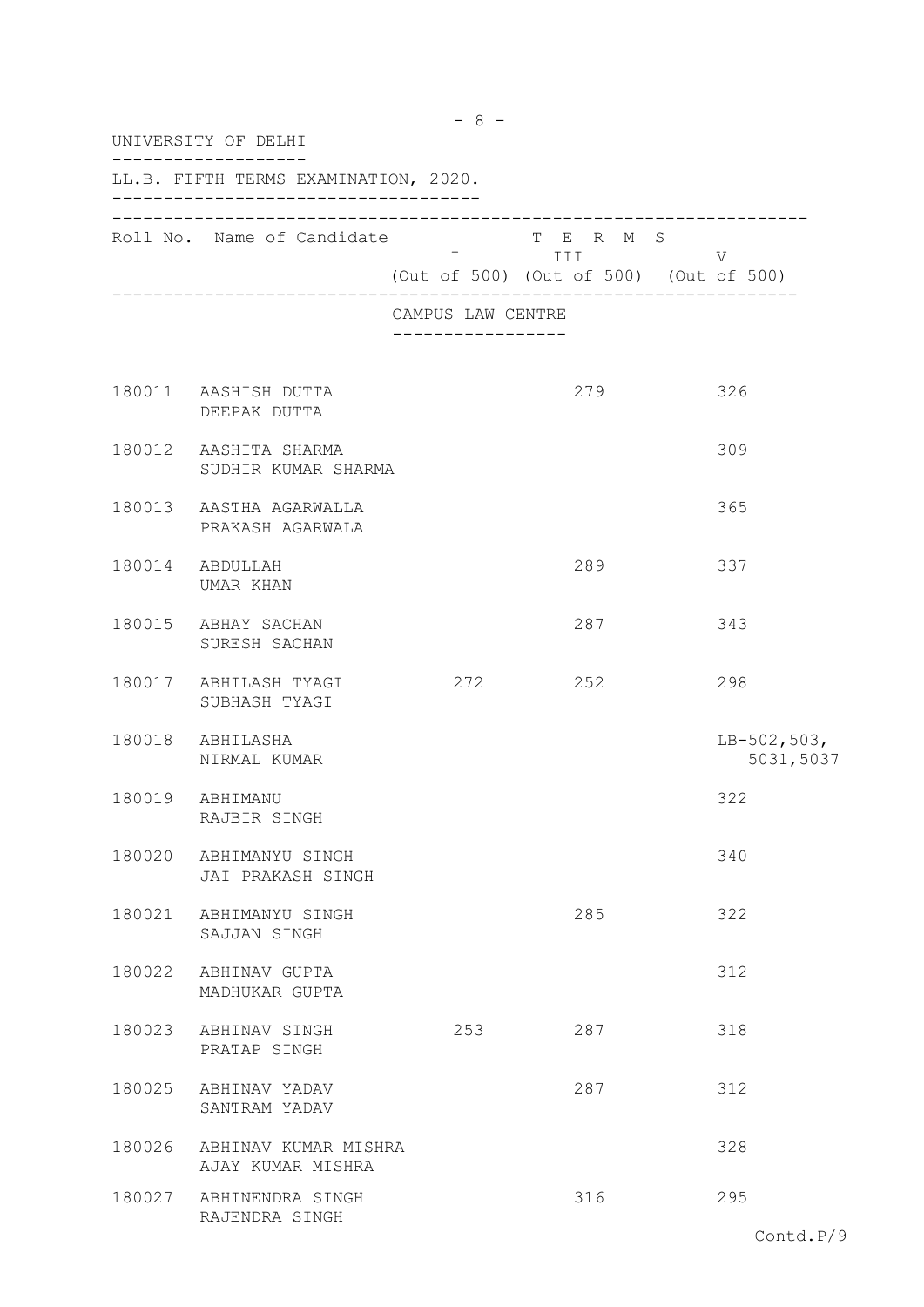| UNIVERSITY OF DELHI |                                                        |                   |                                                              |                                |  |
|---------------------|--------------------------------------------------------|-------------------|--------------------------------------------------------------|--------------------------------|--|
|                     | LL.B. FIFTH TERMS EXAMINATION, 2020.                   |                   |                                                              |                                |  |
|                     | Roll No. Name of Candidate                             |                   | T E R M S<br>I III<br>(Out of 500) (Out of 500) (Out of 500) | V                              |  |
|                     |                                                        | CAMPUS LAW CENTRE |                                                              |                                |  |
|                     | 180028 ABHISHEK<br>SURENDER                            |                   | 269                                                          | 343                            |  |
|                     | 180029 ABHISHEK KUMAR<br>RAVINDRA KUMAR                |                   |                                                              | 353                            |  |
|                     | 180030 ABHISHEK KUMAR<br>UDAY DUBEY                    |                   | 289                                                          | 316                            |  |
|                     | 180031 ABHISHEK MARANDI 265<br>BABLU MARANDI           |                   | 3031                                                         | $LB-304,$ $LB-501,502,$<br>503 |  |
|                     | 180032 ABHISHEK RANJAN<br>ARVIND KUMAR RUKHAIYAR       |                   | 289                                                          | 321                            |  |
|                     | 180033 ABHISHEK RAO<br>PRITHVI SINGH RAO               | 319               | 276                                                          | 346                            |  |
|                     | 180036 ABHISHEK YADAV<br>RAJESH YADAV                  | 270               | 293                                                          | 329                            |  |
|                     | 180037 ABHISHEK KUMAR JAISWAL<br>MAHESH PRASAD JAISWAL |                   | 267                                                          | 318                            |  |
| 180038              | ABHIVYAKTI SHANDILYA<br>VINAY SHANDILYA                | 299               | 283                                                          | 300                            |  |
|                     | 180039 ADARSH SINGH<br>BRIJ NANDAN SINGH               |                   | 282                                                          | 271                            |  |
|                     | 180040 ADITENDRA SINGH<br>AKHILENDRA SINGH             |                   | Absent                                                       | 299                            |  |
| 180041              | ADITI GUPTA<br>PREM SAGAR                              |                   | 309                                                          | 337                            |  |
| 180044              | ADITYA VERMA<br>SURENDER SINGH                         |                   |                                                              | 320                            |  |
| 180045              | ADITYA NATH SHARMA<br>GIRIJESH KUMAR SHARMA            |                   |                                                              | 355                            |  |
|                     | 180046 ADITYA RAJ SUBHAM<br>SUBODH KUMAR               |                   |                                                              | 317                            |  |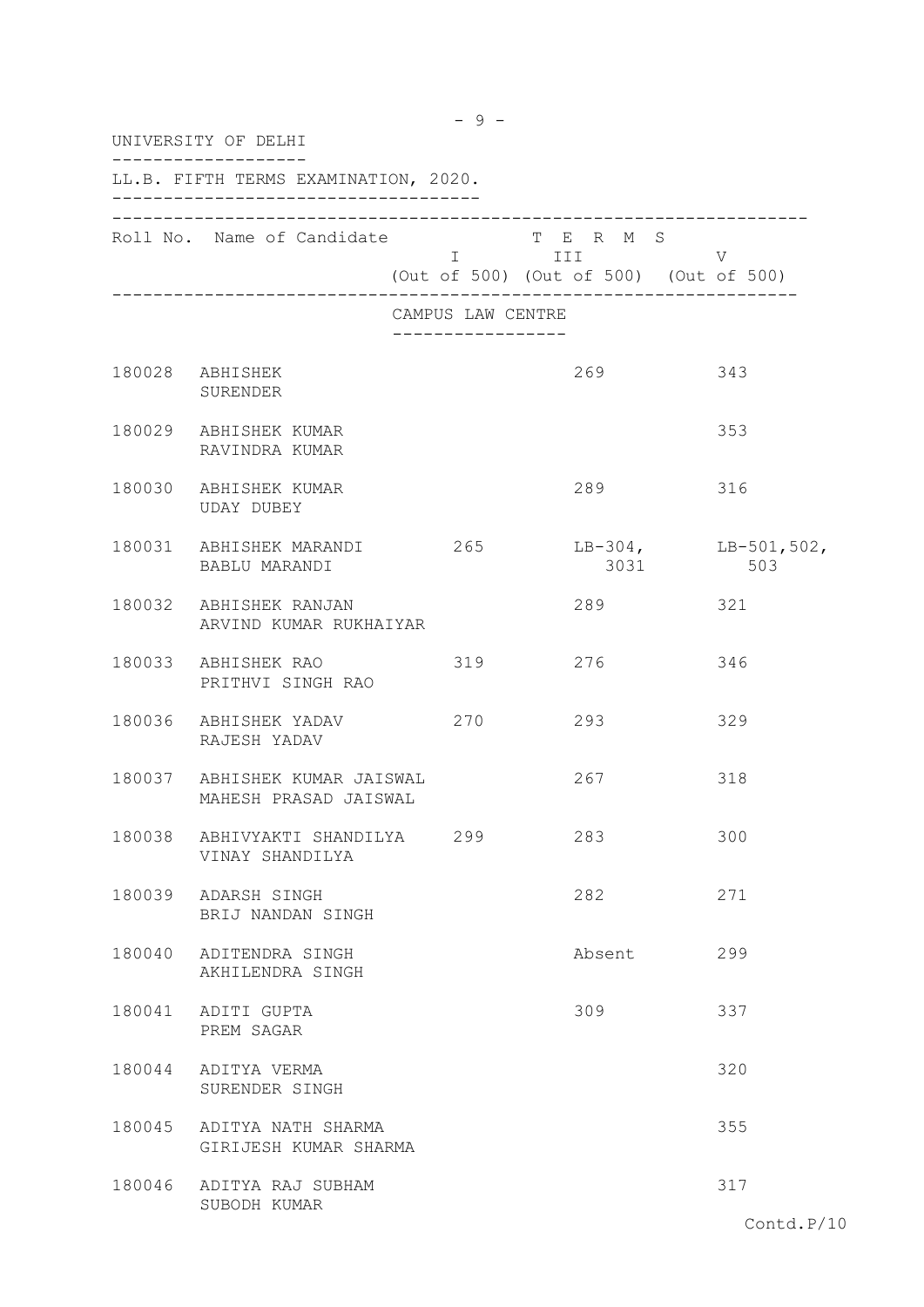| UNIVERSITY OF DELHI |                                                            |                                   |                                                                                                                                                                                                                                                                                         |                                |  |  |  |
|---------------------|------------------------------------------------------------|-----------------------------------|-----------------------------------------------------------------------------------------------------------------------------------------------------------------------------------------------------------------------------------------------------------------------------------------|--------------------------------|--|--|--|
|                     | LL.B. FIFTH TERMS EXAMINATION, 2020.                       |                                   |                                                                                                                                                                                                                                                                                         |                                |  |  |  |
|                     | Roll No. Name of Candidate                                 |                                   | T E R M S<br>I III DA SANTA DE LA CATALLA DE LA CATALLA DE LA CATALLA DE LA CATALLA DE LA CATALLA DE LA CATALLA DE LA CATAL<br>DE LA CATALLA DE LA CATALLA DE LA CATALLA DE LA CATALLA DE LA CATALLA DE LA CATALLA DE LA CATALLA DE LA CATALL<br>(Out of 500) (Out of 500) (Out of 500) | V                              |  |  |  |
|                     |                                                            | CAMPUS LAW CENTRE<br>------------ | ------------------------------------                                                                                                                                                                                                                                                    |                                |  |  |  |
|                     | 180048 AISHWARY PRAKASH JOSHI 287 293<br>MADAN MOHAN JOSHI |                                   |                                                                                                                                                                                                                                                                                         | 305                            |  |  |  |
| 180049 AJAY         | ASHARAM                                                    |                                   | 267 230                                                                                                                                                                                                                                                                                 | $LB-502,503,$<br>5032,5037     |  |  |  |
|                     | 180050 AJAY KUMAR<br>SURESH KUMAR                          |                                   |                                                                                                                                                                                                                                                                                         | 329                            |  |  |  |
|                     | 180051 AJAY LAKRA<br>HEMANT KUMAR LAKRA                    |                                   | 265                                                                                                                                                                                                                                                                                     | 301                            |  |  |  |
|                     | 180052 AJAY KUMAR JANGADE<br>D R JANGADE                   |                                   |                                                                                                                                                                                                                                                                                         | 319                            |  |  |  |
|                     | 180054 AKANSHA KHERA<br>MOHAN LAL KHERA                    |                                   |                                                                                                                                                                                                                                                                                         | 351                            |  |  |  |
|                     | 180056 AKASH DAS<br>JAIDEEP DAS                            |                                   | 248 246                                                                                                                                                                                                                                                                                 | 291                            |  |  |  |
|                     | 180057 AKASH GAHLAWAT<br>SURENDER                          |                                   | 249                                                                                                                                                                                                                                                                                     | 316                            |  |  |  |
|                     | 180058 AKASH SACHAN<br>NARESH KUMAR SACHAN                 |                                   | 325                                                                                                                                                                                                                                                                                     | 330                            |  |  |  |
|                     | 180059 AKASH SANSERWAL<br>KARAN SINGH                      | 273                               | 279                                                                                                                                                                                                                                                                                     | 337                            |  |  |  |
|                     | 180060 AKASH SINGH<br>K C RANA                             |                                   | 261                                                                                                                                                                                                                                                                                     | 304                            |  |  |  |
|                     | 180064 AKRITI ARYA<br>B R ARYA                             |                                   | 288                                                                                                                                                                                                                                                                                     | 332                            |  |  |  |
|                     | 180065 TANVEER AHMAD<br>MASIH AHMAD                        | 272                               | 262                                                                                                                                                                                                                                                                                     | 313                            |  |  |  |
| 180066              | AKSHAT CHOPRA<br>ASHOK KUMAR CHOPRA                        |                                   |                                                                                                                                                                                                                                                                                         | 340                            |  |  |  |
|                     | 180067 AKSHAY KUMAR<br>VIRENDER SINGH                      |                                   | 269                                                                                                                                                                                                                                                                                     | 325<br>$C \cap H \cap H$ $D/1$ |  |  |  |

- 10 -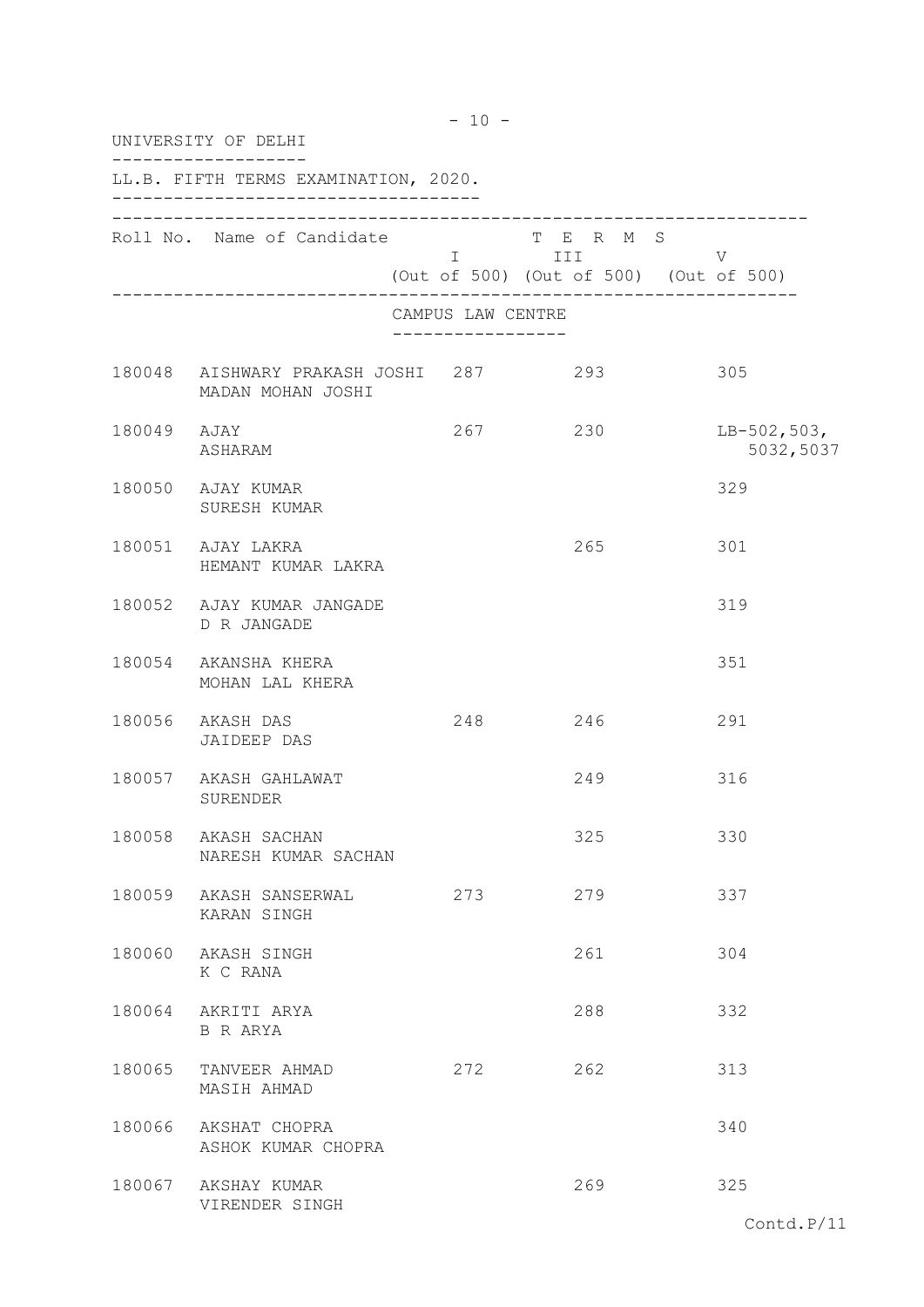| UNIVERSITY OF DELHI |                                                       |  |                                                      |                                                              |                           |
|---------------------|-------------------------------------------------------|--|------------------------------------------------------|--------------------------------------------------------------|---------------------------|
|                     | LL.B. FIFTH TERMS EXAMINATION, 2020.                  |  |                                                      |                                                              |                           |
|                     | Roll No. Name of Candidate                            |  |                                                      | T E R M S<br>I III<br>(Out of 500) (Out of 500) (Out of 500) | $\mathbf{V}$              |
|                     |                                                       |  | CAMPUS LAW CENTRE<br>. _ _ _ _ _ _ _ _ _ _ _ _ _ _ _ |                                                              |                           |
|                     | 180069 AKSHAY MANN<br>VIRENDER SINGH MANN             |  |                                                      |                                                              | 327                       |
|                     | 180070 AKSHAY YADAV<br>PRAMOD KUMAR YADAV             |  |                                                      | 256 268                                                      | $LB-501,502,$<br>503,5031 |
|                     | 180072 AKSHITA NIDHI<br>B.O. TIWARI                   |  |                                                      |                                                              | 330                       |
|                     | 180073 ALAGU RAJA BHARATHI B 267 272<br>BALAMURUGAN G |  |                                                      |                                                              | 333                       |
|                     | 180074 ALISHA KHAN<br>BABAR KHAN                      |  | 286                                                  | 277                                                          | 342                       |
|                     | 180075 ALISHA LUTHRA<br>SHANKAR LUTHRA                |  |                                                      | 319                                                          | 347                       |
|                     | 180076 ALOK KUMAR<br>SATYENDRA KUMAR THAKUR           |  | 266                                                  | 280                                                          | 322                       |
|                     | 180077 ALOK YADAV<br>RAMACHAL YADAV                   |  |                                                      |                                                              | 324                       |
|                     | 180078 ALTAF BHUTIA<br>HIDAYATULLAH BHUTIA            |  |                                                      |                                                              | $LB-501,502,$<br>503,5031 |
|                     | 180079 AMAN KUMAR<br>RAMNANDAN PRASAD                 |  |                                                      | 272                                                          | 292                       |
|                     | 180080 AMAN MANGLA<br>SANJAY MANGLA                   |  |                                                      |                                                              | 344                       |
| 180081              | AMAN SINGH<br>MANGE RAM                               |  |                                                      |                                                              | 310                       |
|                     | 180082 AMAN YADAV<br>YUDHVEER YADAV                   |  |                                                      |                                                              | 311                       |
|                     | 180083 AMAR BAHADUR SINGH<br>RAJ BAHADUR SINGH        |  |                                                      |                                                              | 307                       |
| 180085              | AMBUJ SINGH<br>SANJAY KUMAR                           |  |                                                      |                                                              | 324                       |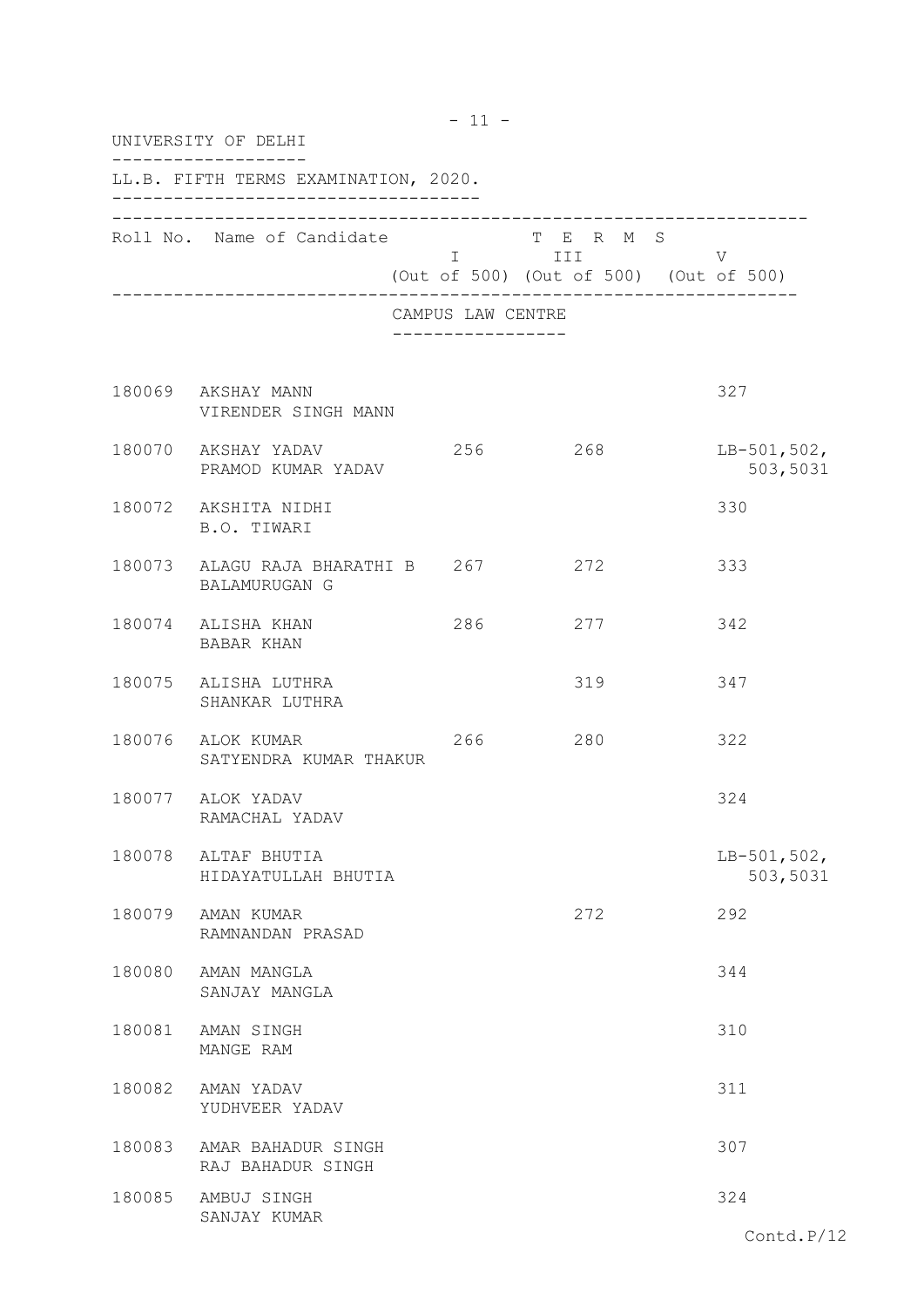|        | $-12 -$<br>UNIVERSITY OF DELHI                           |                                                      |                                                                                                |                                 |  |  |  |
|--------|----------------------------------------------------------|------------------------------------------------------|------------------------------------------------------------------------------------------------|---------------------------------|--|--|--|
|        | LL.B. FIFTH TERMS EXAMINATION, 2020.                     |                                                      |                                                                                                |                                 |  |  |  |
|        | Roll No. Name of Candidate                               |                                                      | T E R M S<br>$I = I \times H$ $V = V$<br>$V = III$ V<br>(Out of 500) (Out of 500) (Out of 500) |                                 |  |  |  |
|        |                                                          | CAMPUS LAW CENTRE<br>. _ _ _ _ _ _ _ _ _ _ _ _ _ _ _ |                                                                                                |                                 |  |  |  |
|        | 180087 AMIT KUMAR<br>GYAN SINGH                          |                                                      |                                                                                                | 308                             |  |  |  |
|        | 180088 AMIT MISHRA<br>M M MISHRA                         |                                                      |                                                                                                | 311                             |  |  |  |
|        | 180089 AMIT KUMAR GUPTA 282 287<br>GANGA PRASAD GUPTA    |                                                      |                                                                                                | 307                             |  |  |  |
|        | 180090 AMIT KUMAR MAURYA<br>KALIKA PRASAD MAURYA         |                                                      |                                                                                                | 318                             |  |  |  |
|        | 180091 AMIT KUMAR RAI<br>RAMAKANT RAI                    |                                                      |                                                                                                | 314                             |  |  |  |
|        | 180092 AMIT KUMAR SINGH 324 281<br>INDRADEV PRASAD SINGH |                                                      |                                                                                                | 315                             |  |  |  |
|        | 180093 AMRATANSH NEMA<br>K K NEMA                        |                                                      | Absent 329                                                                                     |                                 |  |  |  |
|        | 180094 AMRIT KUMAR<br>N L RAY                            |                                                      |                                                                                                | LB-3034 LB-501,502,<br>503,5037 |  |  |  |
|        | 180095 ANAMAY PARIHAR<br>SANJIV KUMAR SINGH              |                                                      |                                                                                                | 301                             |  |  |  |
| 180099 | ANANYA<br>JAGDISH CHANDER                                |                                                      |                                                                                                | 342                             |  |  |  |
| 180100 | ANEES UR RAHMAN A<br>ASHRAF IBNUMIR SAAIB                |                                                      | 250                                                                                            | 323                             |  |  |  |
|        | 180101 ANIL KUMAR<br>JAGDISH PRASAD                      | 267                                                  |                                                                                                | 325                             |  |  |  |
|        | 180102 ANISH VENKATESH BINDLISH<br>AJAY BINDLISH         |                                                      |                                                                                                | 328                             |  |  |  |
|        | 180103 ANJALI MANTALA<br>PRAVEEN MANTALA                 |                                                      |                                                                                                | 333                             |  |  |  |
|        | 180104 ANJU GUPTA<br>VED PARKASH                         |                                                      |                                                                                                | 328                             |  |  |  |
|        |                                                          |                                                      |                                                                                                | Contd. $P/13$                   |  |  |  |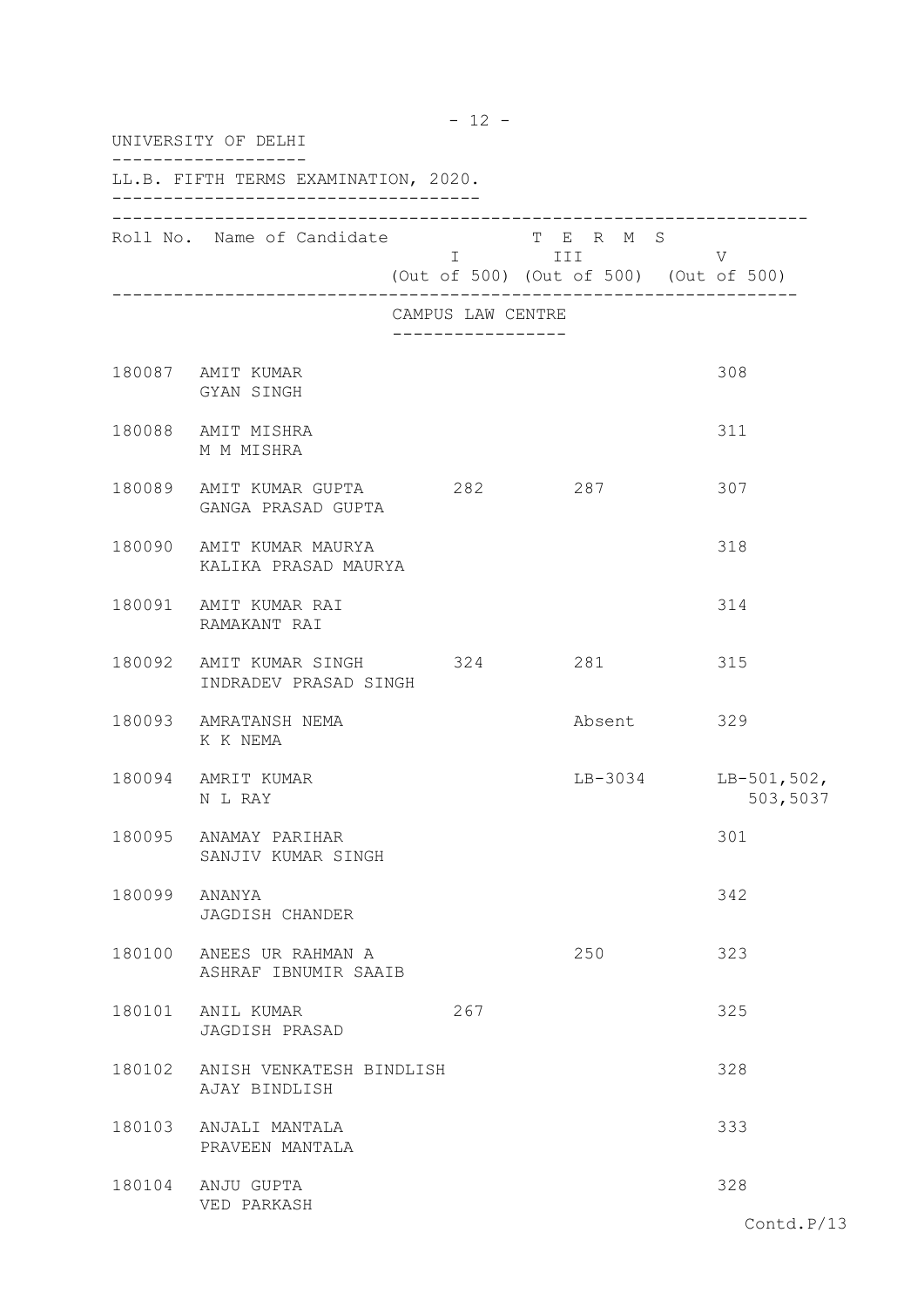|              | UNIVERSITY OF DELHI                                  |                   |                                                                                                                                                                        |                            |
|--------------|------------------------------------------------------|-------------------|------------------------------------------------------------------------------------------------------------------------------------------------------------------------|----------------------------|
|              | LL.B. FIFTH TERMS EXAMINATION, 2020.                 |                   |                                                                                                                                                                        |                            |
|              | Roll No. Name of Candidate                           |                   | T E R M S<br>i in the set of the set of the set of the set of the set of the set of the set of the set of the set of the set<br>(Out of 500) (Out of 500) (Out of 500) | V                          |
|              |                                                      | CAMPUS LAW CENTRE |                                                                                                                                                                        |                            |
| 180105 ANKIT | RAJINDER KUMAR                                       |                   | 312                                                                                                                                                                    | 344                        |
|              | 180106 KUMAR ANKIT                                   | 257               | 296                                                                                                                                                                    | 322                        |
|              | 180107 ANKIT NEGI<br>HARISH SINGH NEGI               |                   | 287                                                                                                                                                                    | 330                        |
|              | 180108 ANKIT SHARMA<br>SURESH KUMAR SHARMA           |                   |                                                                                                                                                                        | $LB-501,502,$<br>503,5031  |
|              | 180109 ANKIT SINGH<br>PUSHP RAJ SINGH                |                   | 301                                                                                                                                                                    | 325                        |
|              | 180110 ANKIT KUMAR YADAV<br>DEVENDRA KUMAR YADAV     |                   | 255                                                                                                                                                                    | $LB-502,503,$<br>5031,5037 |
|              | 180111 ANKIT SINGH RATHAUR 296<br>ANIL SINGH RATHAUR |                   | 287                                                                                                                                                                    | 330                        |
|              | 180112 ANKITA NANDI<br>SHIMUL NANDI                  |                   | 280                                                                                                                                                                    | 337                        |
|              | 180113 ANKUR AGRAJ<br>NACHIKETA                      | 257               | 248                                                                                                                                                                    | 318                        |
|              | 180114 ANKUR SHARMA<br>SURENDER KUMAR SHARMA         |                   | 252                                                                                                                                                                    | 306                        |
| 180115       | ANKUR KUMAR PANDEY 251<br>UMA SHANKER PANDEY         |                   | 286                                                                                                                                                                    | 315                        |
| 180116       | ANKUSH BISHNOI<br>RANDHIR BISHNOI                    |                   |                                                                                                                                                                        | 319                        |
| 180117       | ANMOL GOYAL<br>CHARAN LAL                            |                   | 313                                                                                                                                                                    | 342                        |
| 180118       | ANNU<br>SURESH CHAND                                 |                   |                                                                                                                                                                        | 332                        |
| 180119       | ANSHUL CHANANA<br>DEEPAK CHANANA                     |                   |                                                                                                                                                                        | 357                        |
|              | 180121 ANSHUL KUMAR<br>VINOD KUMAR                   |                   | 245                                                                                                                                                                    | 315                        |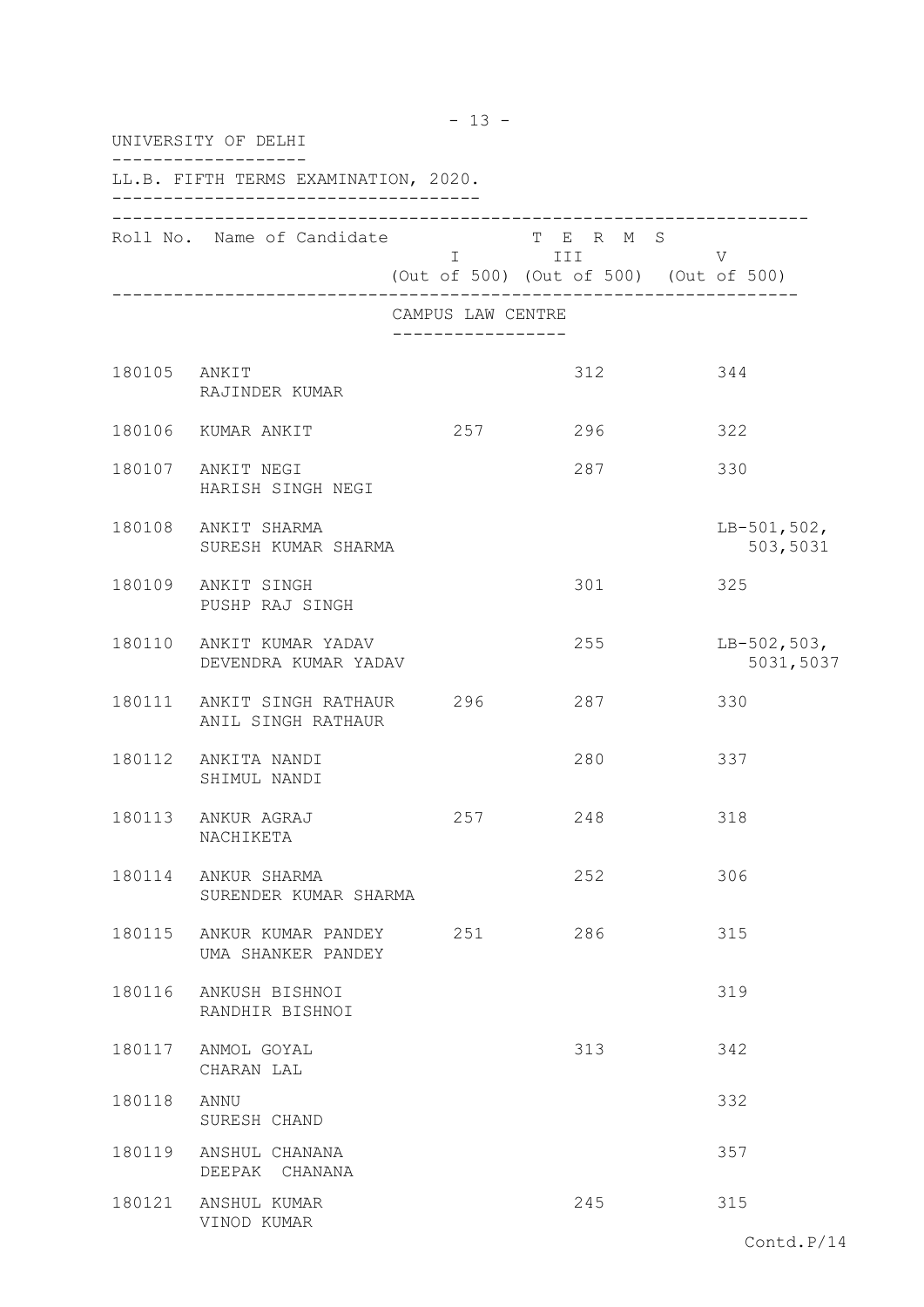|        | UNIVERSITY OF DELHI                         |                   |                                                                                                                                                                      |                                       |
|--------|---------------------------------------------|-------------------|----------------------------------------------------------------------------------------------------------------------------------------------------------------------|---------------------------------------|
|        | LL.B. FIFTH TERMS EXAMINATION, 2020.        |                   |                                                                                                                                                                      |                                       |
|        | Roll No. Name of Candidate                  |                   | T E R M S<br>I III DA SANTA DE LA CATALLA DE LA CATALLA DE LA CATALLA DE LA CATALLA DE LA CATALLA DE LA CATALLA DE LA CATA<br>(Out of 500) (Out of 500) (Out of 500) | V                                     |
|        |                                             | CAMPUS LAW CENTRE |                                                                                                                                                                      |                                       |
|        | 180122 ANSHUL SACHAN<br>HARI PRAKASH SACHAN |                   | 277                                                                                                                                                                  | 321                                   |
|        | 180123 ANSHUL SURA<br>RAJENDER SURA         |                   |                                                                                                                                                                      | 331                                   |
|        | 180124 ANUP KASHYAP<br>AWANINDRA KUMAR JHA  |                   |                                                                                                                                                                      | $LB-501,502,$<br>503,5031             |
|        | 180125 ANUPAM KUMAR<br>DRIG PAL             |                   | 303                                                                                                                                                                  | 324                                   |
|        | 180126 ANUPAM KUMAR<br>PRATHVI RAJ SINGH    |                   |                                                                                                                                                                      | 312                                   |
|        | 180127 ANURAG KULHARI<br>JAI SINGH          | 303 303           |                                                                                                                                                                      | LB-302, 303 LB-502, 503,<br>5033,5035 |
|        | 180128 APOORVA PRASAD R<br>RAJENDER PRASAD  |                   |                                                                                                                                                                      | 333                                   |
|        | 180129 APRAMEYA M<br>M ANAND RAO            |                   | 284                                                                                                                                                                  | 329                                   |
| 180130 | ARIBA KHAN<br>INSAF ALI KHAN                |                   | 275                                                                                                                                                                  | 342                                   |
|        | 180131 ARIJIT DEY<br>ANADI DEY              |                   | 256                                                                                                                                                                  | 306                                   |
|        | 180132 ARNASH KUMAR<br>BISHAMBER DASS       |                   | 250                                                                                                                                                                  | 322                                   |
|        | 180134 ARUBA RAO<br>SHISH RAM RAO           |                   |                                                                                                                                                                      | 314                                   |
| 180135 | ARUN CHOKEN<br>RAM SINGH                    |                   |                                                                                                                                                                      | 324                                   |
|        | 180136 ARUN KUMAR<br>DINESH SINGH           |                   | 261                                                                                                                                                                  | 327                                   |
|        | 180137 ARUN KUMAR<br>VIJAY PAL              | 262               | 261                                                                                                                                                                  | 304                                   |

- 14 -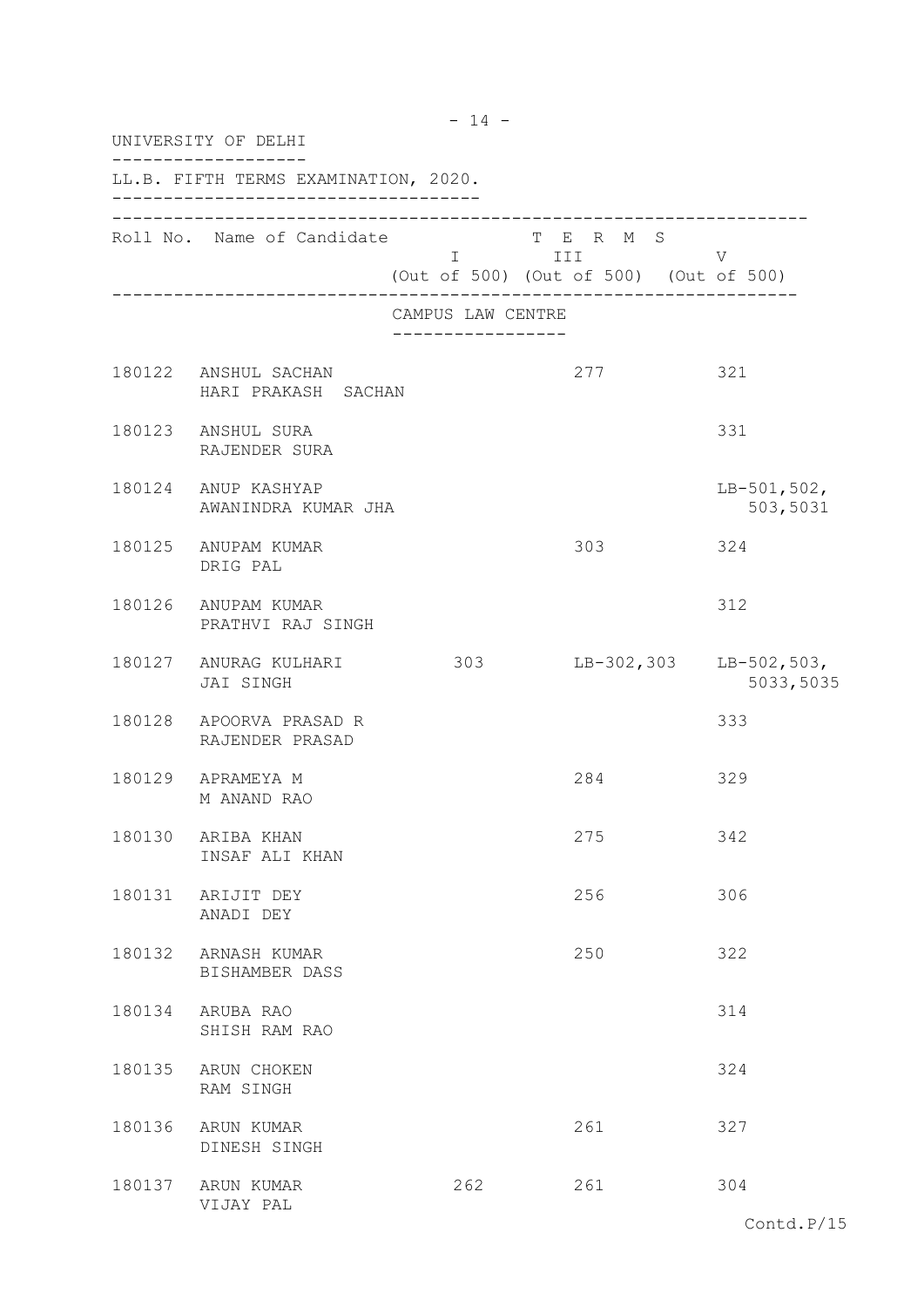|               | UNIVERSITY OF DELHI                                       |                                      |                                                                   |            |
|---------------|-----------------------------------------------------------|--------------------------------------|-------------------------------------------------------------------|------------|
|               | LL.B. FIFTH TERMS EXAMINATION, 2020.                      |                                      |                                                                   |            |
|               | Roll No. Name of Candidate                                |                                      | T E R M S<br>I III DATU<br>(Out of 500) (Out of 500) (Out of 500) | V          |
|               |                                                           | CAMPUS LAW CENTRE<br>_______________ |                                                                   |            |
|               | 180138 ARUN NAIN<br>AJEET SINGH                           |                                      | 263                                                               | 352        |
|               | 180139 ARUN KUMAR UPADHYAY 249<br>VED PARKASH UPADHYAY    |                                      | 259                                                               | 312        |
|               | 180140 ASHEESH RAJEEVA BHATT<br>RAJEEVA RAM KRISHNA BHATT |                                      | 270                                                               | 320        |
| 180141 ASHIMA | RAJ KUMAR                                                 |                                      |                                                                   | 336        |
|               | 180142 ASHISH BHARDWAJ 310 307<br>SUNIL KUMAR SHARMA      |                                      |                                                                   | 335        |
|               | 180143 ASHISH GUPTA<br>KAILASH GUPTA                      |                                      | 255                                                               | 287        |
|               | 180144 ASHISH KUMAR<br>JAI KISHAN                         |                                      |                                                                   | 334        |
|               | 180145 ASHISH PAL<br>RAMESH BABU PAL                      |                                      | 269                                                               | 329        |
| 180146        | ASHISH SINGH<br>BRIJ NANDAN SINGH                         |                                      | Absent                                                            | $LB-501$   |
|               | 180147 ASHISH KUMAR PATEL<br>RAM RASHEELE PATEL           |                                      | 274                                                               | 302        |
| 180148        | ASHISH KUMAR SINGH<br>KUSUM SINGH                         |                                      |                                                                   | 299        |
|               | 180150 ASHUTOSH PASTOR<br>VINOD PASTOR                    |                                      |                                                                   | 315        |
|               | 180151 ASHUTOSH RANJAN<br>RAJESHWAR PRASAD                |                                      | 264                                                               | 304        |
|               | 180152 ASHUTOSH SINGH<br>RAM BAHADUR SINGH                |                                      | 279                                                               | 322        |
|               | 180153 ASHUTOSH SINGH RAGHUVANSHI                         |                                      |                                                                   | 327        |
|               | RUDRA PRATAP SINGH                                        |                                      |                                                                   | Contd.P/16 |

 $- 15 -$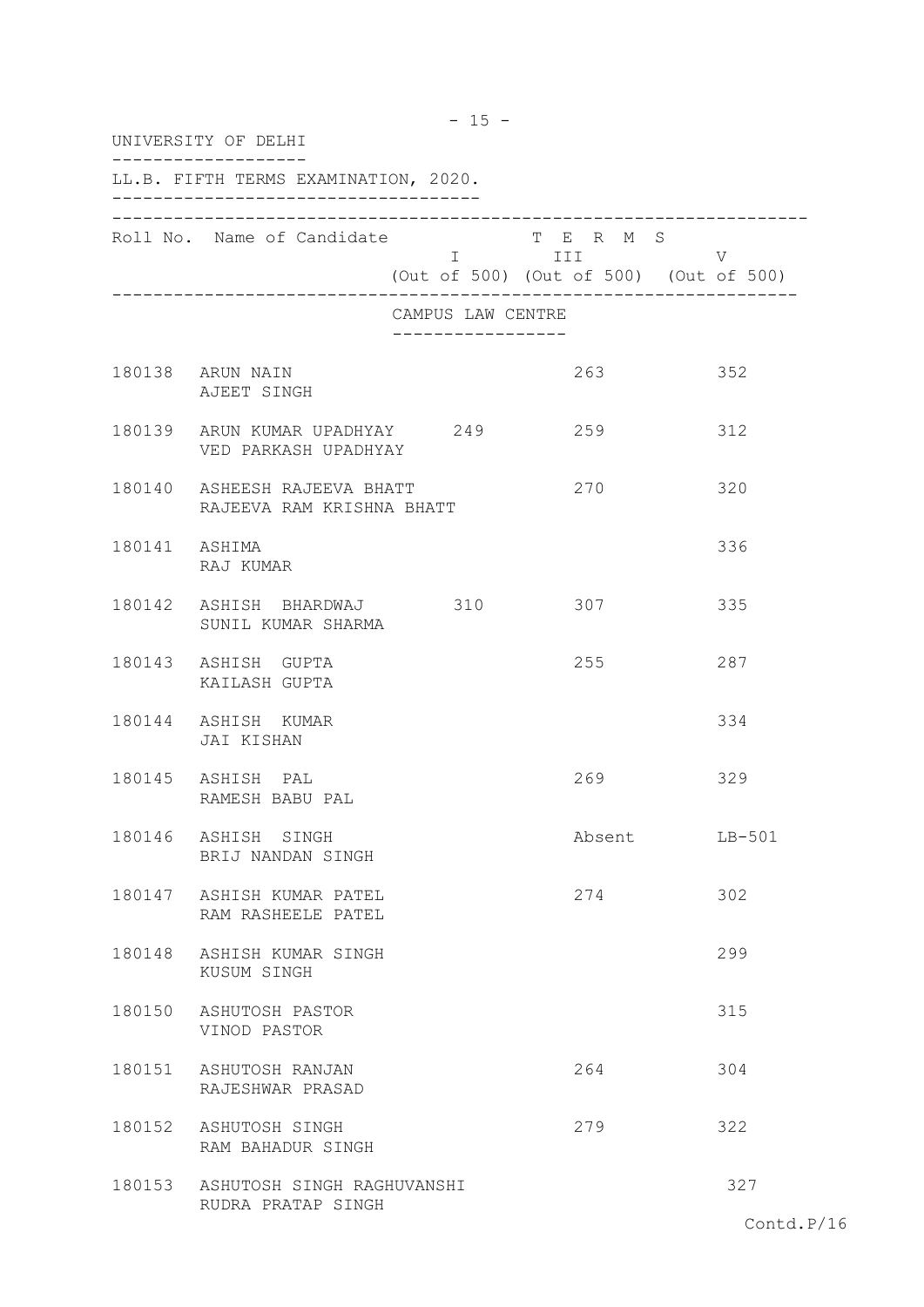| UNIVERSITY OF DELHI |                                                           |                                                             |                      |                                        |  |  |  |
|---------------------|-----------------------------------------------------------|-------------------------------------------------------------|----------------------|----------------------------------------|--|--|--|
|                     | LL.B. FIFTH TERMS EXAMINATION, 2020.                      |                                                             |                      |                                        |  |  |  |
|                     | Roll No. Name of Candidate                                |                                                             | T E R M S<br>I III V | (Out of 500) (Out of 500) (Out of 500) |  |  |  |
|                     |                                                           | CAMPUS LAW CENTRE<br>. <u>_ _ _ _ _ _ _ _ _ _ _ _ _ _ _</u> |                      |                                        |  |  |  |
|                     | 180154 ASHWANI YADAV<br>MANSINGH YADAV                    |                                                             |                      | 332                                    |  |  |  |
|                     | 180155 ASHWINI SINGH 255 270<br>KUMAR PRAMOD NARAIN SINGH |                                                             |                      | 295                                    |  |  |  |
|                     | 180156 ATISH KUMAR<br>PRADEEP KUMAR SAHANI                |                                                             | 252                  | 316                                    |  |  |  |
|                     | 180157 ATUL RAJ<br>AKHILESH PRASAD                        |                                                             |                      | 336                                    |  |  |  |
|                     | 180158 ATUL RANA<br>RAMVIR SINGH (ER-LB-103,104)          | Absent 242                                                  |                      | 295                                    |  |  |  |
|                     | 180159 ATUL TRIPATHI<br>H P TRIPATHI                      |                                                             |                      | 267                                    |  |  |  |
|                     | 180160 AVINASH MEENA<br>K C MEENA                         | 269 272                                                     |                      | 311                                    |  |  |  |
|                     | 180161 AVINASH RAJ<br>SAMBHU PATEL                        | 242                                                         | 284                  | 312                                    |  |  |  |
|                     | 180163 AYUSH MAHISWAR<br>ASHOK KUMAR MAHISWAR             |                                                             |                      | 339                                    |  |  |  |
|                     | 180164 AYUSHMAN BAJPAI<br>G P BAJPAI                      |                                                             |                      | 333                                    |  |  |  |
|                     | 180165 AZAD BANSALA<br>AJAY PAL SINGH                     |                                                             | 251                  | 313                                    |  |  |  |
|                     | 180167 BAIBHAV JAISWAL<br>ALOK JAISWAL                    | 286                                                         | 252                  | 304                                    |  |  |  |
|                     | 180168 BAIJAYANTI SILWAL<br>PRAKASH KANT SILWAL           |                                                             |                      | 335                                    |  |  |  |
|                     | 180170 BARANYAMOY SARMA<br>ASWINI KUMAR SARMA             |                                                             | 257                  | 293                                    |  |  |  |
|                     | 180171 BHANU PRATAP<br>RAM NARESH                         |                                                             |                      | 341                                    |  |  |  |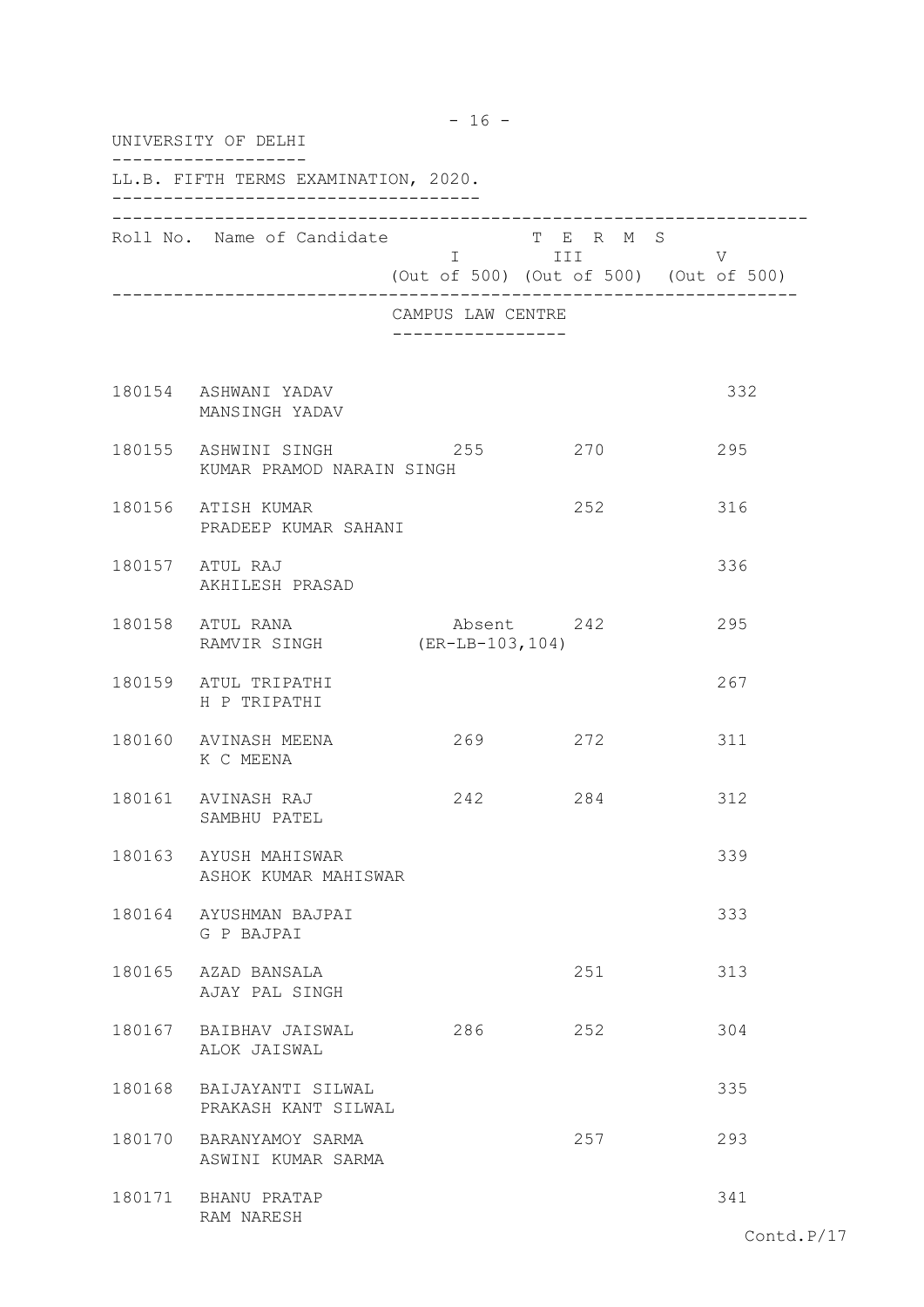| UNIVERSITY OF DELHI |                                                                                |                   |                                                                                                                                                                       |                            |  |  |  |  |
|---------------------|--------------------------------------------------------------------------------|-------------------|-----------------------------------------------------------------------------------------------------------------------------------------------------------------------|----------------------------|--|--|--|--|
|                     | LL.B. FIFTH TERMS EXAMINATION, 2020.<br>-------------------------------------- |                   |                                                                                                                                                                       |                            |  |  |  |  |
|                     | Roll No. Name of Candidate                                                     |                   | T E R M S<br>I III DA SANTA SE DE LA CATALLA DE LA CATALLA DE LA CATALLA DE LA CATALLA DE LA CATALLA DE LA CATALLA DE LA CA<br>(Out of 500) (Out of 500) (Out of 500) | V                          |  |  |  |  |
|                     |                                                                                | CAMPUS LAW CENTRE |                                                                                                                                                                       |                            |  |  |  |  |
|                     | 180172 BHARATHIMOHAN M.<br>P MUTHUSAMY                                         |                   | 257                                                                                                                                                                   | 331                        |  |  |  |  |
|                     | 180173 BHARTI SHARMA<br>RAMAVTAR SHARMA                                        | 266               | 250                                                                                                                                                                   | 310                        |  |  |  |  |
|                     | 180174 BHEEM SINGH<br>PREM PAL SINGH                                           |                   | 238                                                                                                                                                                   | $LB-501,502,$<br>503,5033  |  |  |  |  |
|                     | 180176 BOBBY CHOUDHARY<br>ANIL CHOUDHARY                                       |                   |                                                                                                                                                                       | 311                        |  |  |  |  |
|                     | 180177 BOYA ANIKETH REDDY<br>B V REDDY                                         |                   |                                                                                                                                                                       | 313                        |  |  |  |  |
|                     | 180178 BRAJESH KUMAR<br>KAMESHWAR SINGH                                        |                   | 277                                                                                                                                                                   | 329                        |  |  |  |  |
|                     | 180179 BRAJESH NANDAN<br>DHANANJAY KUMAR                                       |                   |                                                                                                                                                                       | 299                        |  |  |  |  |
|                     | 180180 C LALNUNFELI<br>C LALHLUNA                                              |                   | 260                                                                                                                                                                   | 315                        |  |  |  |  |
|                     | 180181 CHANDERKANT YADAV<br>NIRBHAY YADAV                                      |                   |                                                                                                                                                                       | 346                        |  |  |  |  |
|                     | 180183 CHANDRA KIRAN K<br>M KARUNAKARA                                         |                   |                                                                                                                                                                       | 332                        |  |  |  |  |
|                     | 180184 CHANDRADEEP KUMAR<br>RAJENDRA PRASAD                                    |                   | 250                                                                                                                                                                   | 306                        |  |  |  |  |
|                     | 180185 CHANGME D SANGMA<br>K K SANGMA                                          | 241               | 242                                                                                                                                                                   | $LB-501,503,$<br>5031,5037 |  |  |  |  |
|                     | 180186 CHETAN CHAWLA<br>HARISH CHAWLA                                          | 297               |                                                                                                                                                                       | 315                        |  |  |  |  |
|                     | 180187 CHHAVI DHANKHAR                                                         | 264               | 243                                                                                                                                                                   | 303                        |  |  |  |  |
| 180188              | CHITRANKIT RANA<br>SURESH RANA                                                 |                   |                                                                                                                                                                       | 318                        |  |  |  |  |

- 17 -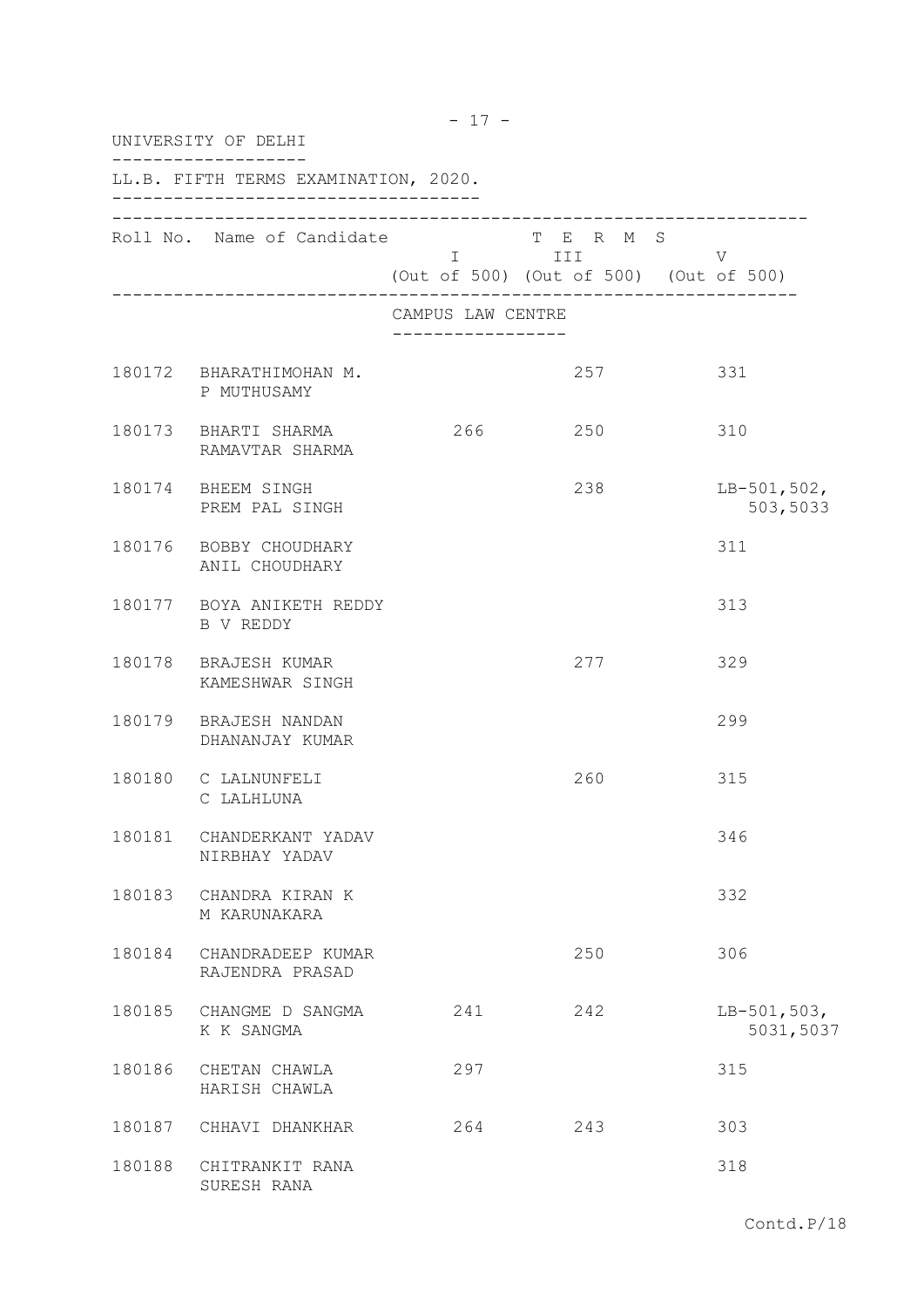|        | UNIVERSITY OF DELHI                           |                                                                                                                                                                                                                                                                                                                                 |                                                                                   |                                          |
|--------|-----------------------------------------------|---------------------------------------------------------------------------------------------------------------------------------------------------------------------------------------------------------------------------------------------------------------------------------------------------------------------------------|-----------------------------------------------------------------------------------|------------------------------------------|
|        | LL.B. FIFTH TERMS EXAMINATION, 2020.          |                                                                                                                                                                                                                                                                                                                                 |                                                                                   |                                          |
|        | Roll No. Name of Candidate                    | $\mathbb T$ and $\mathbb T$ and $\mathbb T$ and $\mathbb T$ and $\mathbb T$ and $\mathbb T$ and $\mathbb T$ and $\mathbb T$ and $\mathbb T$ and $\mathbb T$ and $\mathbb T$ and $\mathbb T$ and $\mathbb T$ and $\mathbb T$ and $\mathbb T$ and $\mathbb T$ and $\mathbb T$ and $\mathbb T$ and $\mathbb T$ and $\mathbb T$ and | T E R M S<br>III <b>Alexander State</b><br>(Out of 500) (Out of 500) (Out of 500) | V                                        |
|        |                                               | CAMPUS LAW CENTRE<br>_______________                                                                                                                                                                                                                                                                                            |                                                                                   |                                          |
|        | 180189 DAISY VAISHNAV<br>AJAY KUMAR SHARMA    |                                                                                                                                                                                                                                                                                                                                 | 280                                                                               | 321                                      |
|        | 180190 DAKSH AGGARWAL<br>MANOJ KUMAR AGGARWAL |                                                                                                                                                                                                                                                                                                                                 |                                                                                   | 355                                      |
|        | 180191 DANVEER<br>VIVEK KUMAR                 |                                                                                                                                                                                                                                                                                                                                 |                                                                                   | 335                                      |
|        | 180192 DARMENDER<br>RANDHIR SINGH             |                                                                                                                                                                                                                                                                                                                                 | 268 276                                                                           | 299                                      |
| 180194 | DEEPAK KUMAR<br>BHOGENDRA SINGH               |                                                                                                                                                                                                                                                                                                                                 |                                                                                   | 325                                      |
| 180195 | DEEPAK KUMAR MEENA<br>BHOOP SINGH MEENA       | 253                                                                                                                                                                                                                                                                                                                             | 289                                                                               | $LB-501,502,$<br>503,5031                |
| 180196 | DEEPANSHU SAKARWAL 284<br>AJAY KUMAR          |                                                                                                                                                                                                                                                                                                                                 | 262                                                                               | 319                                      |
|        | 180197 DEEPIKA<br>ZILE SINGH                  |                                                                                                                                                                                                                                                                                                                                 | 259                                                                               | 314                                      |
| 180198 | DEEPSHIKHA RATHORE<br>BRAJENDRA SINGH         |                                                                                                                                                                                                                                                                                                                                 |                                                                                   | 335                                      |
|        | 180199 DEV JAIN<br>MANISH JAIN                |                                                                                                                                                                                                                                                                                                                                 |                                                                                   | 356                                      |
| 180202 | DEVENDRA PRATAP SINGH<br>RAKESH SINGH         |                                                                                                                                                                                                                                                                                                                                 | 242                                                                               | 268                                      |
| 180203 | DEVESH KUMAR GARG<br>PRAMOD KUMAR GARG        |                                                                                                                                                                                                                                                                                                                                 | 253                                                                               | 291                                      |
| 180204 | DEVI DAYAL SINGH<br>VINDHACHAL SINGH          | 267                                                                                                                                                                                                                                                                                                                             | 273                                                                               | 291                                      |
| 180205 | DEVI V M<br>MOHANAN T N                       |                                                                                                                                                                                                                                                                                                                                 | 301                                                                               | 345                                      |
| 180206 | DHARAM RAJ<br>SHYAM KISHORE RAY               | 245                                                                                                                                                                                                                                                                                                                             | 302                                                                               | $LB-501,502,$<br>5033,5035<br>Contd.P/19 |

- 18 -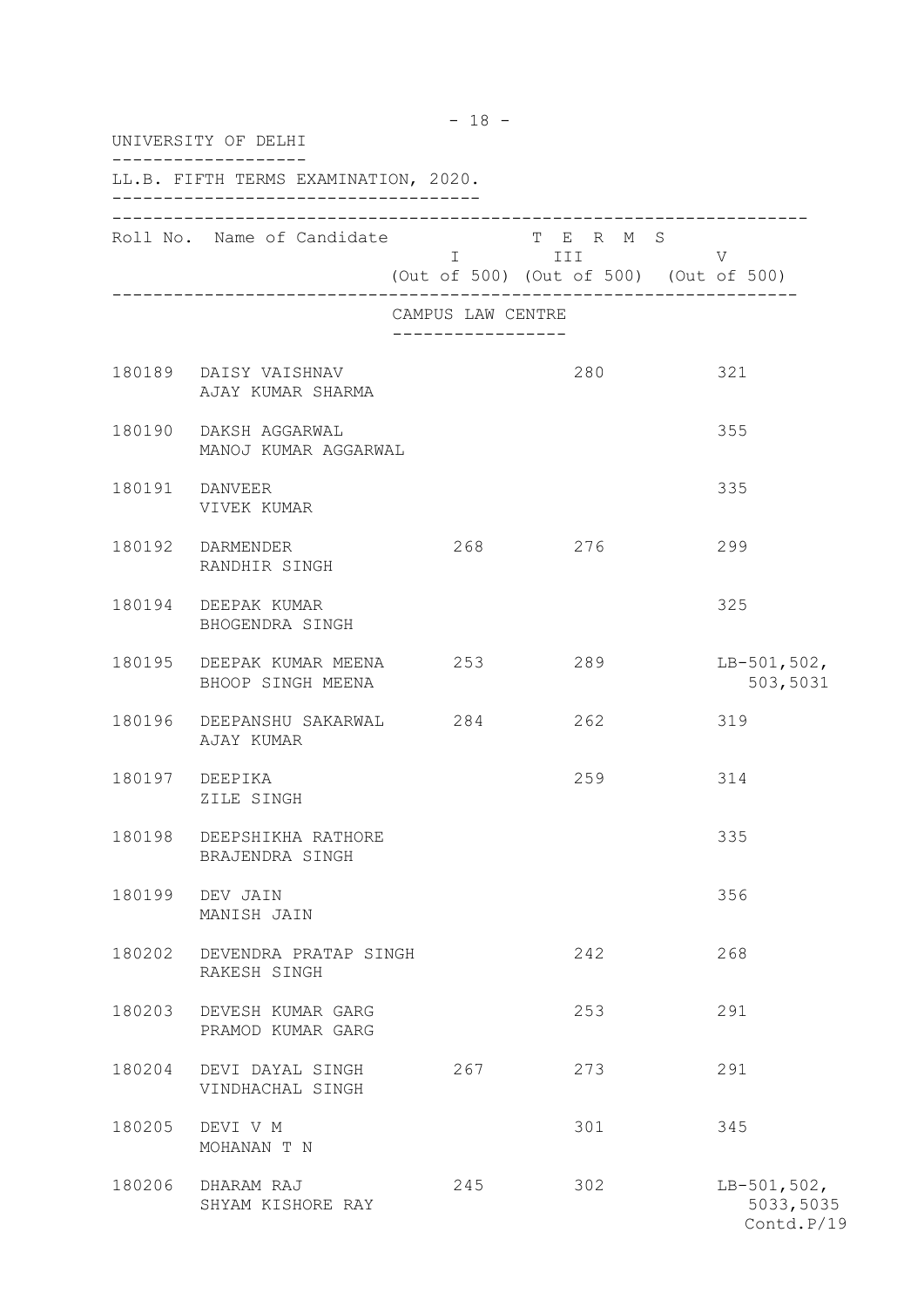| UNIVERSITY OF DELHI                               |                   |                                                                |                            |
|---------------------------------------------------|-------------------|----------------------------------------------------------------|----------------------------|
| LL.B. FIFTH TERMS EXAMINATION, 2020.              |                   |                                                                |                            |
| Roll No. Name of Candidate                        |                   | T E R M S<br>I III V<br>(Out of 500) (Out of 500) (Out of 500) |                            |
|                                                   | CAMPUS LAW CENTRE |                                                                |                            |
| 180210 DHEERAJ PRATAP SINGH<br>RAMESH CHAND SAINI |                   |                                                                | 314                        |
| 180211 DHRITI MEHTA                               |                   |                                                                | 356                        |
| 180212 DHRUV SHARMA<br>DR NK SHARMA               |                   |                                                                | 337                        |
| 180214 DIKSHA KALSON<br>BALBIR SINGH              |                   | 288                                                            | 313                        |
| 180215 DIPANSHU MITTAL<br>MUKESH MITTAL           |                   | 306                                                            | 350                        |
| 180216 DIPSI SONI<br>JUGAL KISHORE SONI           |                   |                                                                | 334                        |
| 180218 DISHA SHAKYA<br>SURESH SHAKYA              |                   | 283                                                            | 350                        |
| 180219 DIVESH GARG<br>KRISHAN KUMAR               |                   |                                                                | 334                        |
| 180220 DIVYAM AGGARWAL<br>SUSHIL AGGARWAL         |                   | 286                                                            | 327                        |
| 180222 DIWAKAR YADAV<br>KRISHAN KUMAR YADAV       |                   |                                                                | 329                        |
| 180223 EISHIT GUPTA<br>SANDEEP GUPTA              |                   | 276                                                            | $LB-502,503,$<br>5032,5037 |
| 180224 EKTA KUMARI<br>NIRMAL KUMAR                |                   | 304                                                            | 333                        |
| 180225 FAIZ KHAN<br>RAHMAT ALI KHAN               |                   | 271                                                            | 312                        |
| 180228 GAGANDEEP SINGH<br>SUKHDEV SINGH           |                   | 304                                                            | 314                        |
| 180229 GANESH KUMAR<br>SHANKAR JHA                |                   | 291                                                            | Absent                     |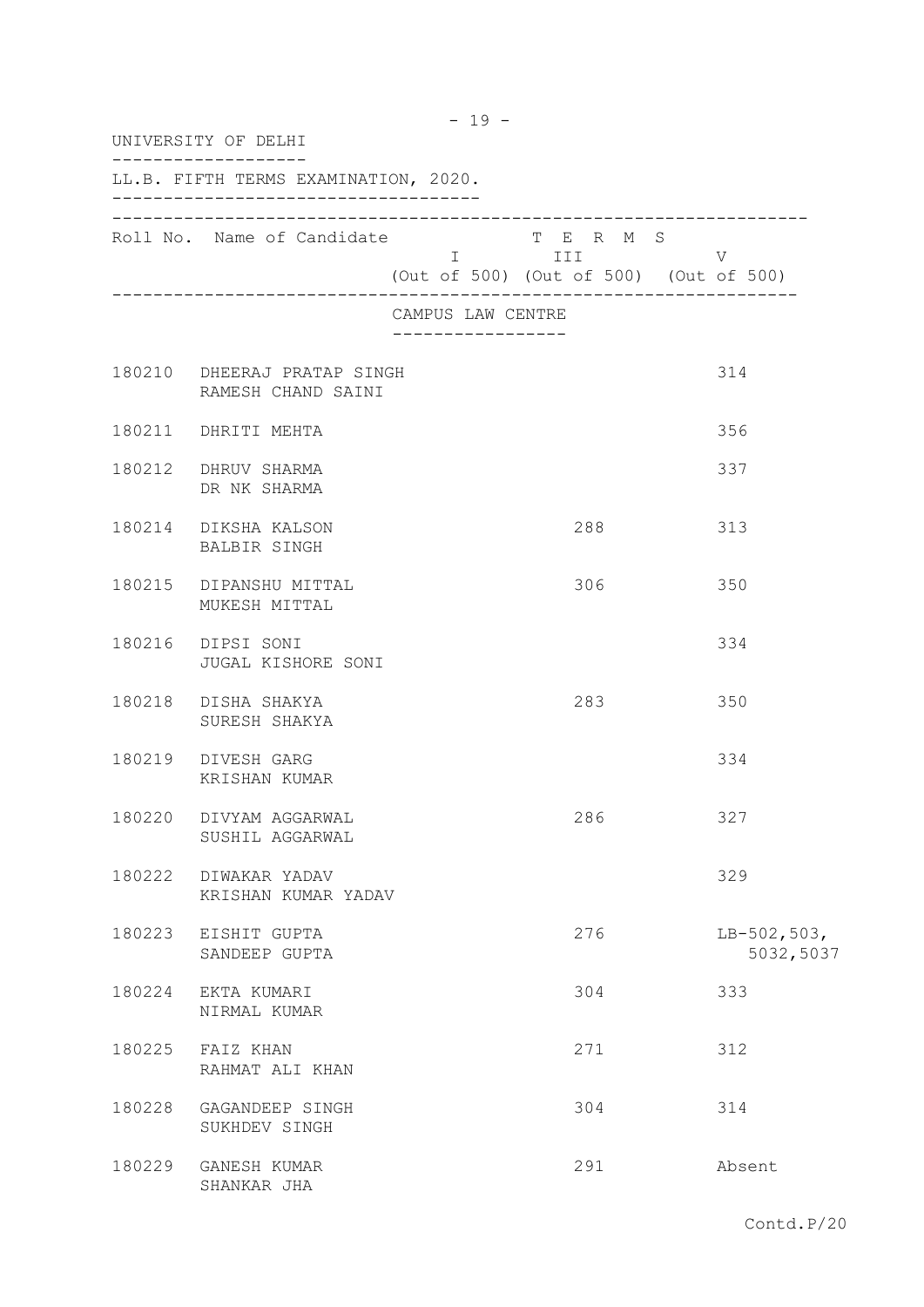|        | UNIVERSITY OF DELHI                              |                                                                                                                                                          |                           |                           |
|--------|--------------------------------------------------|----------------------------------------------------------------------------------------------------------------------------------------------------------|---------------------------|---------------------------|
|        | LL.B. FIFTH TERMS EXAMINATION, 2020.             |                                                                                                                                                          |                           |                           |
|        | Roll No. Name of Candidate                       | in the state of the state of the state of the state of the state of the state of the state of the state of the<br>(Out of 500) (Out of 500) (Out of 500) | T E R M S                 | V                         |
|        |                                                  | CAMPUS LAW CENTRE                                                                                                                                        |                           |                           |
|        | 180230 GARIMA CHAUDHRY<br>PRADEEP KUMAR ARYA     |                                                                                                                                                          | 292                       | 331                       |
|        | 180231 GAURAV BHATI<br>UPENDRA BHATI             | 257 251                                                                                                                                                  |                           | 304                       |
|        | 180232 GAURAV KUMAR<br>ARJUN KUMAR CHAUDHARY     |                                                                                                                                                          |                           | 342                       |
|        | 180233 GAURAV NARWAL<br>RAJ SINGH                | 245 273                                                                                                                                                  |                           | 314                       |
|        | 180234 GAURAV PRAKASH<br>PRAMOD KUMAR            |                                                                                                                                                          | 272                       | $LB-501,502,$<br>503,5034 |
|        | 180235 GAURAV SINGH<br>RAVINDRA PAL SINGH        |                                                                                                                                                          | 293                       | 320                       |
|        | 180236 GAURAV SINGH<br>RAJENDRA SINGH            |                                                                                                                                                          |                           | 321                       |
|        | 180237 GAURIKA SOOD<br>AJAY SOOD                 |                                                                                                                                                          |                           | 346                       |
|        | 180239 GAUTAM SHRIVASTAV<br>GAURI SHANKAR PRASAD |                                                                                                                                                          |                           | 335                       |
|        | 180241 GOODIP DUTTATRAY<br>GARG VENU DUTTATRAY   |                                                                                                                                                          |                           | 306                       |
|        | 180243 GURPREET LALANA<br>INDAR SINGH            | 263                                                                                                                                                      | 247                       | 314                       |
|        | 180244 HARDEEP<br>NIHAL SINGH                    | Absent 309<br>$(ER-LB-104)$                                                                                                                              |                           | 325                       |
| 180245 | HARDIK KHANNA<br>ARVIND KHANNA                   |                                                                                                                                                          | 279                       | 338                       |
| 180252 | HARSH PRATAP<br>MAHESH PRATAP                    |                                                                                                                                                          | 302                       | 329                       |
|        | 180253 HARSH UPADHYAY<br>A K UPADHYAY            |                                                                                                                                                          | $LB-304$<br>$(ER-LB-302)$ | 317                       |

- 20 -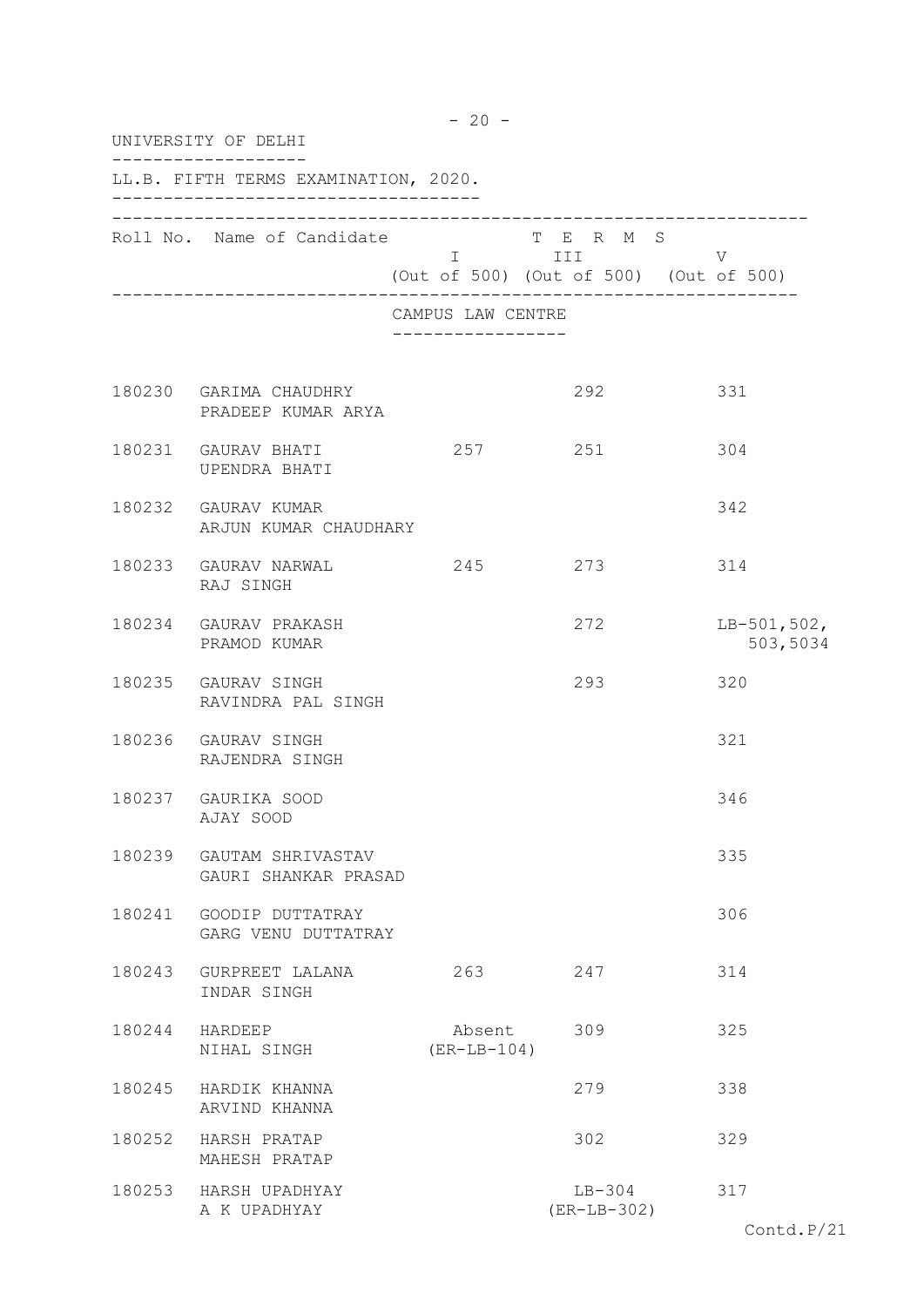|        | UNIVERSITY OF DELHI                                       |                   |                                                     |     |
|--------|-----------------------------------------------------------|-------------------|-----------------------------------------------------|-----|
|        | LL.B. FIFTH TERMS EXAMINATION, 2020.                      |                   |                                                     |     |
|        | Roll No. Name of Candidate                                |                   | T E R M S<br>(Out of 500) (Out of 500) (Out of 500) | V   |
|        |                                                           | CAMPUS LAW CENTRE |                                                     |     |
|        | 180254 HARSH VARDHAN<br>RAKESH KUMAR                      |                   |                                                     | 328 |
|        | 180256 HARSHITA GAUTAM<br>SATINDER KUMAR GAUTAM           |                   |                                                     | 354 |
|        | 180257 HARSHRAJ K SHARMA 234<br>COL (LATE) KULDEEP SHARMA |                   | 258                                                 | 296 |
|        | 180258 HARSHVARDHAN RANGA<br>CHETAN DASS RANGA            |                   | 266                                                 | 301 |
|        | 180259 HASTINA PRATAP<br>KUMAR UDAY PRATAP                |                   |                                                     | 339 |
|        | 180261 HIMA BHARDWAJ<br>RAJNEESH KUMAR                    |                   |                                                     | 330 |
|        | 180262 HIMANI MUDGAL<br>SATYAVEER SINGH                   |                   |                                                     | 325 |
|        | 180264 HIMANSHU CHANDEL<br>R P CHANDEL                    |                   | 283                                                 | 335 |
|        | 180265 HIMANSHU GUPTA<br>NIRMAL GUPTA                     |                   | 262                                                 | 294 |
|        | 180268 HIMANSHU SINGH<br>VIJAY SHANKAR SINGH              |                   | 265                                                 | 311 |
|        | 180270 HIMANSHU SINHA<br>PRATAP SINGH SINHA               |                   | 298                                                 | 343 |
|        | 180273 IFTEKHAR AHMAD<br>ABAD AHMAD                       |                   | 279                                                 | 288 |
| 180275 | INDRAJEET KUMAR<br>SATYENDRA PRASAD                       |                   |                                                     | 334 |
|        | 180277 INEKA TEWARI<br>MANISH TEWARI                      |                   |                                                     | 340 |
|        | 180278 ISHA KALA<br>RAJIV KALA                            |                   |                                                     | 348 |

 $- 21 -$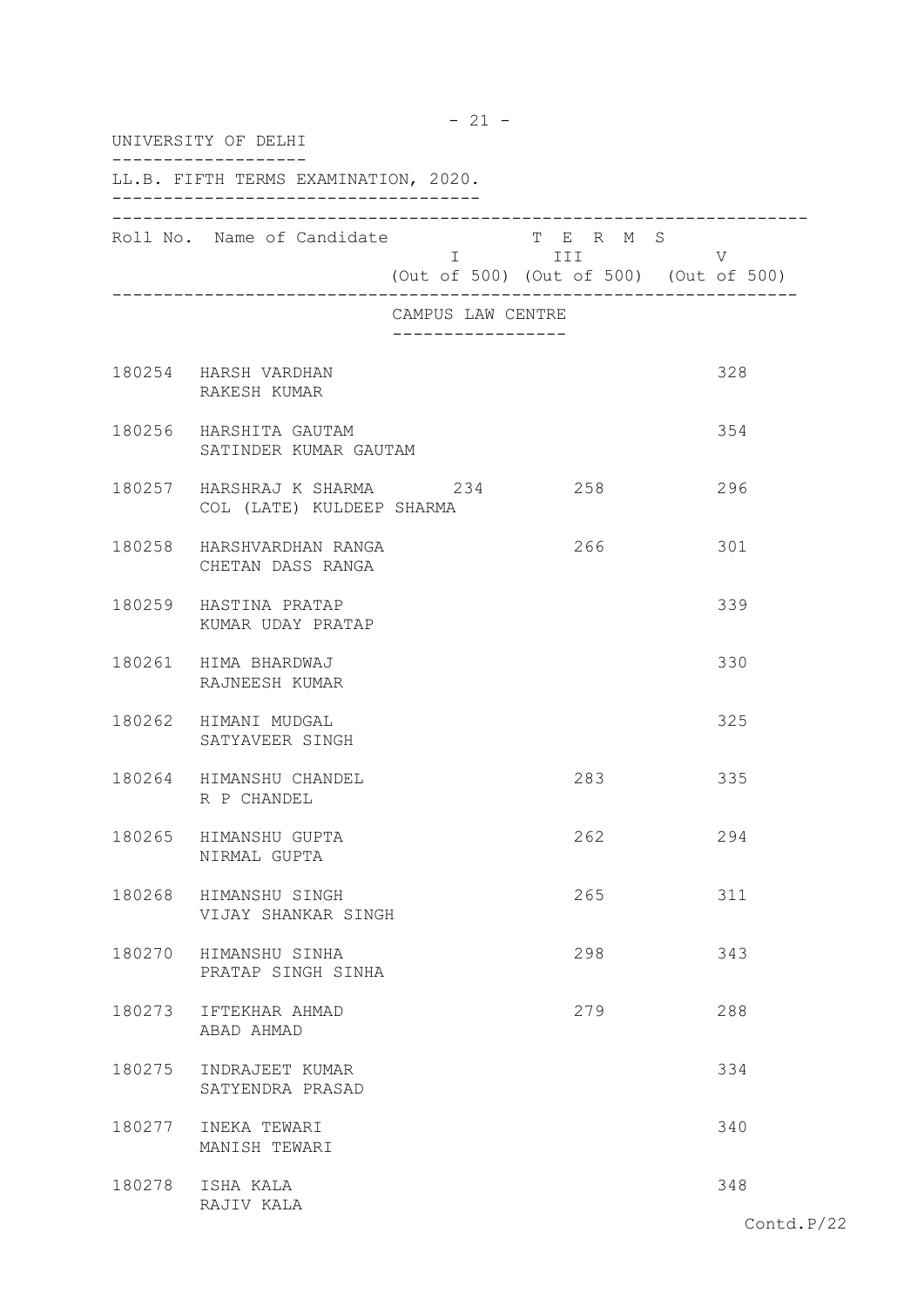|              | UNIVERSITY OF DELHI                           | $-22 -$                                |                                                              |            |  |
|--------------|-----------------------------------------------|----------------------------------------|--------------------------------------------------------------|------------|--|
|              | LL.B. FIFTH TERMS EXAMINATION, 2020.          |                                        |                                                              |            |  |
|              | Roll No. Name of Candidate                    |                                        | T E R M S<br>I III<br>(Out of 500) (Out of 500) (Out of 500) | V          |  |
|              |                                               | CAMPUS LAW CENTRE<br>----------------- |                                                              |            |  |
|              | 180279 ISHAN JHA<br>VIMAL KANT JHA            |                                        | 266                                                          | 314        |  |
|              | 180281 ISHAN PATHAK<br>O N PATHAK             |                                        |                                                              | 315        |  |
|              | 180285 JASIR AFTAB<br>JAVED AFTAB SIDDIQU     |                                        | 290                                                          | 339        |  |
|              | 180286 JASMEET KAUR<br>HARCHARAN SINGH        |                                        |                                                              | 338        |  |
| 180287 JATIN | VINOD KUMAR                                   |                                        |                                                              | 345        |  |
|              | 180288 JAYESH BHARGAVA<br>MUKESH BHARGAVA     |                                        |                                                              | 351        |  |
|              | 180290 JUNAID AAMIR<br>MOHAMMED AAMIR         |                                        |                                                              | 306        |  |
|              | 180291 JWNGLARI DAIMARI<br>BONJAR DAIMARI     |                                        | 266                                                          | 295        |  |
| 180293       | JYOTI<br>RAM AVTAR                            |                                        |                                                              | 325        |  |
|              | 180295 K KARTIK DORA<br>K SURYA PRAKAH DORA   |                                        |                                                              | 331        |  |
| 180296       | K VENISIA<br>K HRAHMO                         |                                        | 280                                                          | 311        |  |
|              | 180297 KAILASHI SHARMA<br>DURGA PRASAD SHARMA |                                        |                                                              | Absent     |  |
|              | 180298 KAJAL PRASAD<br>R N PRASAD             |                                        |                                                              | 339        |  |
|              | 180299 KAJAL SONKAR<br>RAKESH SONKAR          |                                        | 286                                                          | 322        |  |
| 180301       | KANCHAN MEENA<br>RAM LAL MEENA                |                                        |                                                              | 311        |  |
|              |                                               |                                        |                                                              | Contd.P/23 |  |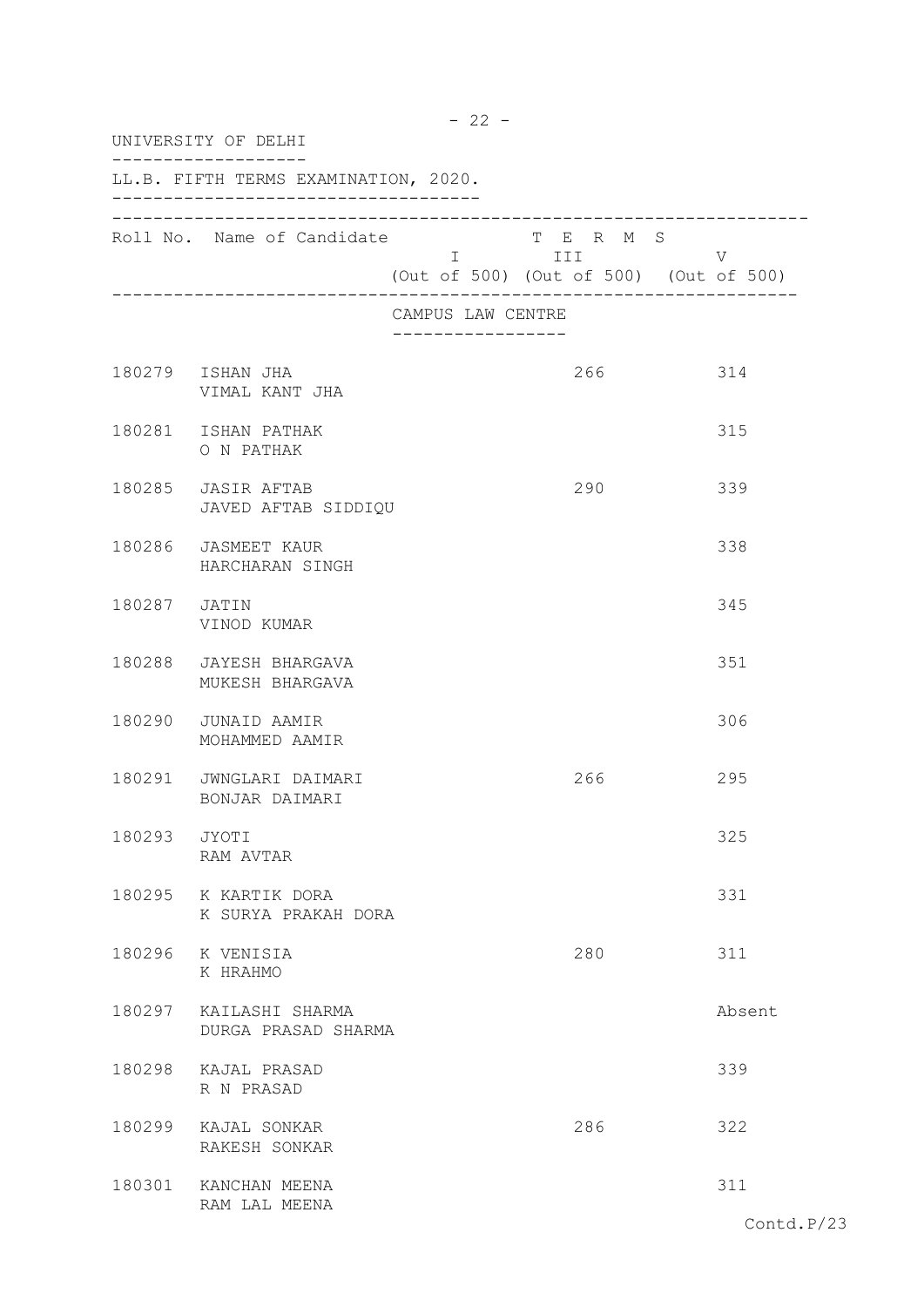|               | UNIVERSITY OF DELHI                             | $-23 -$                             |           |                 |                                                     |
|---------------|-------------------------------------------------|-------------------------------------|-----------|-----------------|-----------------------------------------------------|
|               | LL.B. FIFTH TERMS EXAMINATION, 2020.            |                                     |           |                 |                                                     |
|               | Roll No. Name of Candidate                      |                                     | T E R M S |                 | $I$ III V<br>(Out of 500) (Out of 500) (Out of 500) |
|               |                                                 | CAMPUS LAW CENTRE<br>-------------- |           |                 |                                                     |
|               | 180302 KANHAIYA JEE 267<br>GOPAL PRASAD SINGH   |                                     |           |                 | 296                                                 |
| 180303 KANIKA | SURESH KUMAR                                    |                                     |           |                 | 337                                                 |
|               | 180304 KANIKA RAO<br>RAMBIR YADAV               |                                     |           |                 | 295                                                 |
|               | 180305 KANISHKA<br>SURENDER KUMAR               |                                     |           |                 | 318                                                 |
|               | 180306 KAPIL JALODIYA<br>RAJENDER SHARMA        |                                     | 253       |                 | 307                                                 |
|               | 180307 KAPIL KUMAR<br>ASHOK KUMAR               |                                     | 281       |                 | 316                                                 |
|               | 180308 KARTIKEY AWASTHI<br>UDIT AVASTHI         |                                     | 256       |                 | 297                                                 |
|               | 180311 KESHAV KUMAR<br>HARISHANKAR PRASAD SINGH | 305                                 |           | LB-302,3032 314 |                                                     |
|               | 180312 KETKI SOHAL<br>K SOHAL<br>$\mathbf{B}$   |                                     |           |                 | $LB-501,502,$<br>503,5035                           |
| 180314        | KINJAL SHRIVASTAVA<br>DR K K SHRIVASTAVA        |                                     |           |                 | 318                                                 |
| 180315        | KISHOR KUNAL<br>SHAILENDRA TIWARY               |                                     |           |                 | 294                                                 |
|               | 180316 KM VINEET RATHI<br>SURENDRA RATHI        |                                     | 267       |                 | 343                                                 |
|               | 180317 KOMAL CHAUHAN<br>AMAR SINGH              |                                     | 265       |                 | 349                                                 |
|               | 180318 KOSHIK SINGH<br>KARTAR SINGH             |                                     | 258       |                 | 281                                                 |
| 180319        | KRANTI JAYAPRAKASH BORSE<br>JAYAPRAKASH D BORSE |                                     | 271       |                 | 313<br>Contd.P/24                                   |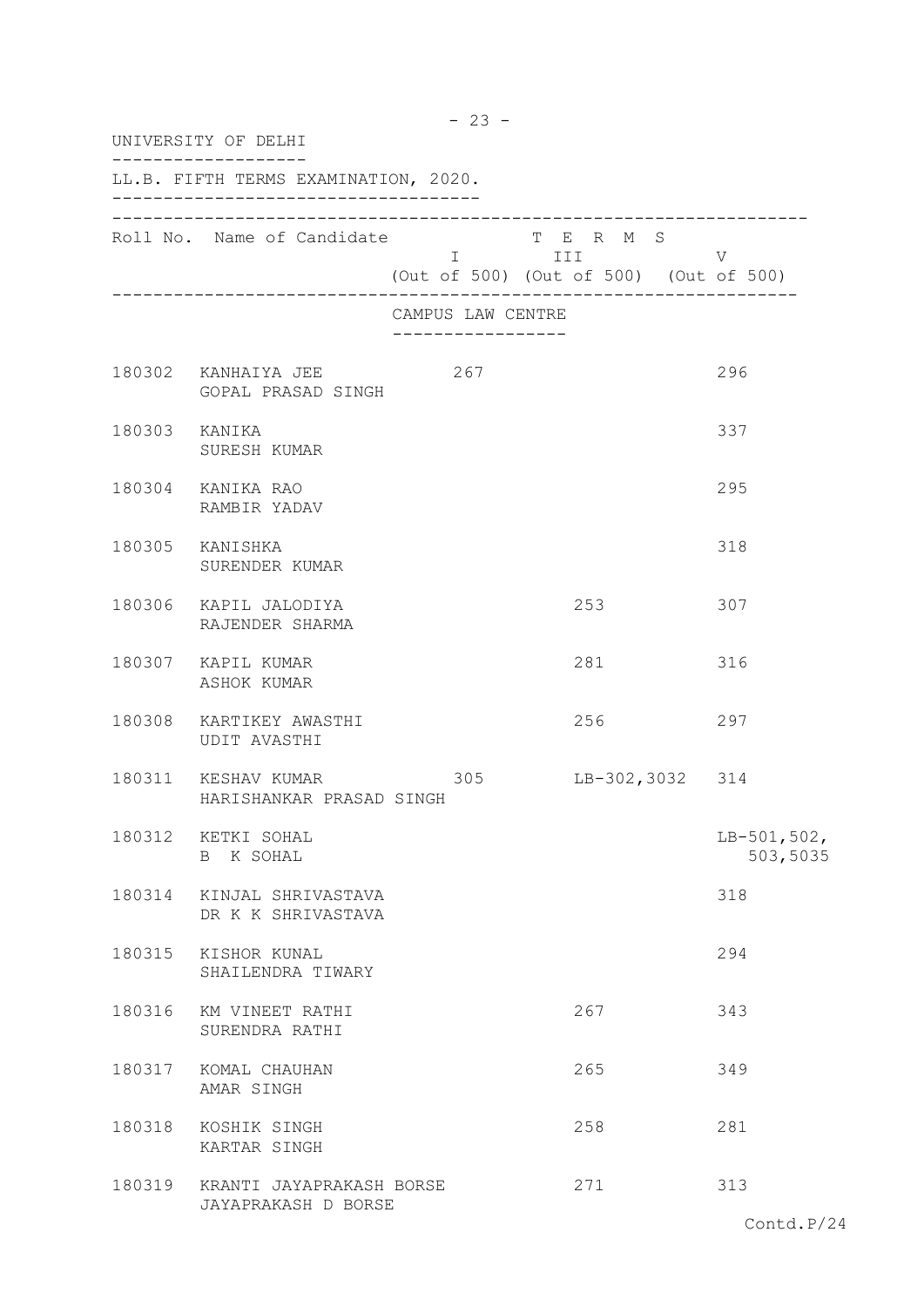|              | UNIVERSITY OF DELHI                               |                                       |                                                                                                                                                                      |     |
|--------------|---------------------------------------------------|---------------------------------------|----------------------------------------------------------------------------------------------------------------------------------------------------------------------|-----|
|              | LL.B. FIFTH TERMS EXAMINATION, 2020.              |                                       |                                                                                                                                                                      |     |
|              | Roll No. Name of Candidate                        |                                       | T E R M S<br>I III DA SANTA DE LA TITULA DE LA CATALLA DE LA CATALLA DE LA CATALLA DE LA CATALLA DE LA CATALLA DE LA CATAL<br>(Out of 500) (Out of 500) (Out of 500) | V   |
|              |                                                   | CAMPUS LAW CENTRE<br>---------------- |                                                                                                                                                                      |     |
|              | 180320 KRISHAN<br>DEVINDER                        |                                       | 262                                                                                                                                                                  | 320 |
|              | 180321 KSHAMITA BHUJBAL<br>DR DILIP PATIL BHUJBAL |                                       | 258                                                                                                                                                                  | 305 |
|              | 180322 KUMAR ABHISHEK 291<br>Y S RAO              |                                       |                                                                                                                                                                      | 359 |
|              | 180323 KUNAL JAIN<br>NARESH JAIN                  |                                       | 279                                                                                                                                                                  | 310 |
|              | 180324 KUNDAN KUMAR GOSWAMI<br>ARUN GOSWAMI       |                                       |                                                                                                                                                                      | 331 |
| 180325 KUSUM | RAJESH KUMAR                                      |                                       | 263                                                                                                                                                                  | 323 |
|              | 180326 LAKSHAY JAIN<br>DINESH JAIN                |                                       | 287                                                                                                                                                                  | 315 |
|              | 180328 LAVAM TYAGI<br>RAVINDER TYAGI              |                                       | 313                                                                                                                                                                  | 306 |
| 180329       | LOKESH DHAKA<br>KULDEEP SINGH DHAKA               |                                       |                                                                                                                                                                      | 309 |
|              | 180330 LOVELEEN KAUR<br>RANJEET SINGH             |                                       |                                                                                                                                                                      | 326 |
|              | 180331 LOVENISH SAINI<br>SURESH KUMAR             |                                       | Absent<br>$(ER-LB-3034)$                                                                                                                                             | 328 |
| 180332       | LOVIKA JAISWAL<br>DINESH KR JAISWAL               |                                       |                                                                                                                                                                      | 324 |
| 180333       | MADHAV BHATIA<br>PANKAJ BHATIA                    |                                       |                                                                                                                                                                      | 345 |
|              | 180334 MADHURI MURMU<br>RAM CHANDRA MURMU         |                                       | 261                                                                                                                                                                  | 311 |
|              | 180335 MAHENDRA SINGH<br>M P SINGH                | 265                                   | 268                                                                                                                                                                  | 336 |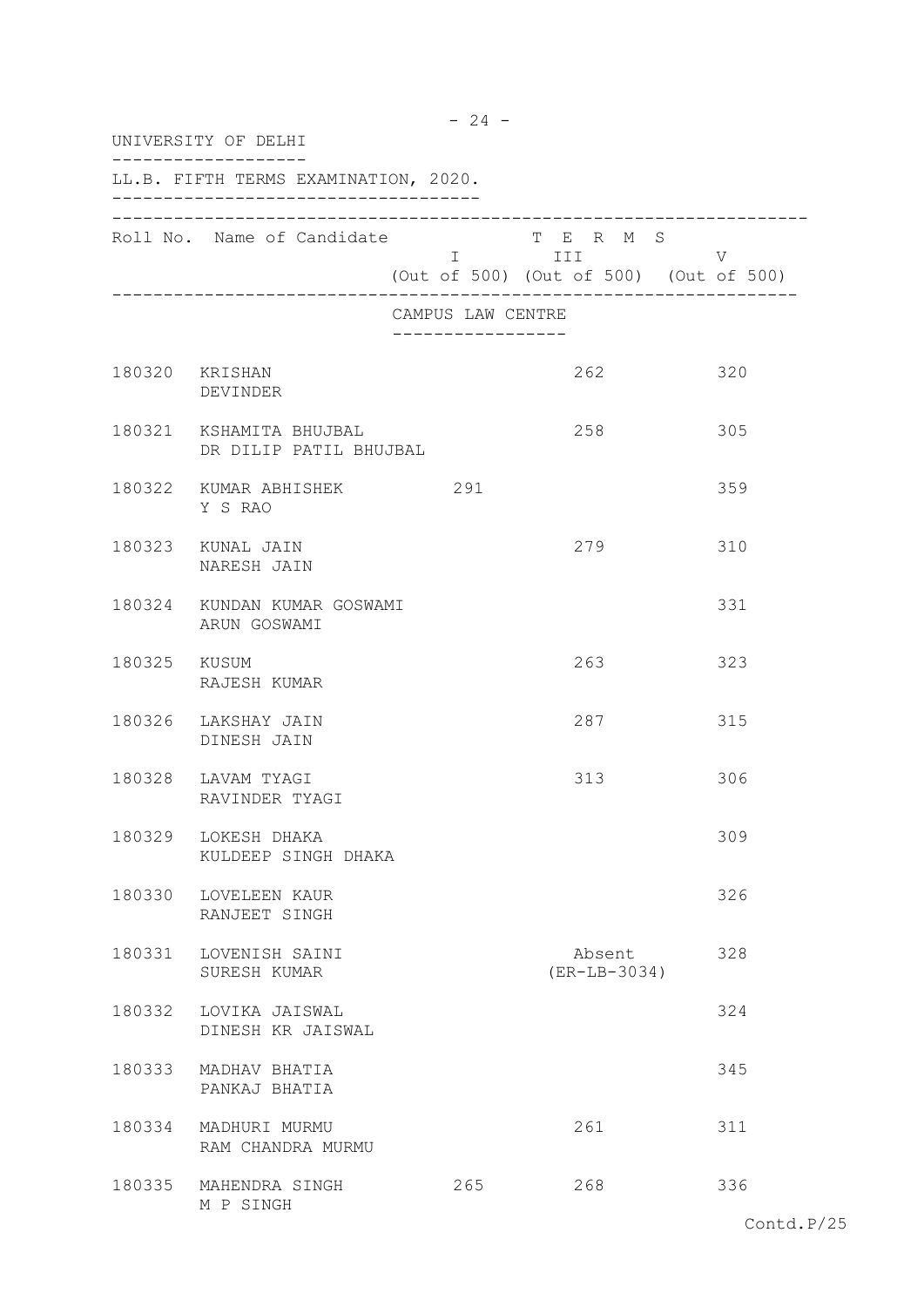|        | UNIVERSITY OF DELHI                       |                                      |                                                     |                                       |
|--------|-------------------------------------------|--------------------------------------|-----------------------------------------------------|---------------------------------------|
|        | LL.B. FIFTH TERMS EXAMINATION, 2020.      |                                      |                                                     |                                       |
|        | Roll No. Name of Candidate                | I III                                | T E R M S<br>(Out of 500) (Out of 500) (Out of 500) | V                                     |
|        |                                           | CAMPUS LAW CENTRE<br>_______________ |                                                     |                                       |
|        | 180336 MAHESH SINGH<br>BAHADUR SINGH      |                                      | 265 252                                             | 312                                   |
|        | 180337 MAHI RASTOGI<br>V M RASTOGI        |                                      |                                                     | $LB-501,502,$<br>503,5035             |
|        | 180339 MANASH BARMAN<br>DEBESWAR BARMAN   |                                      | 305                                                 | 330                                   |
|        | 180340 MANDEEP<br>SUKHBIR                 |                                      |                                                     | 298                                   |
|        | 180343 MANPREET SINGH<br>GAJAN SINGH      |                                      | 244                                                 | 309                                   |
|        | 180344 MANSI GOEL<br>DAVINDER GOEL        |                                      |                                                     | 324                                   |
|        | 180345 MANSI KASANA<br>SATISH KASANA      |                                      | 325 300                                             | 351                                   |
|        | 180346 MANSI MUDGAL<br>DEEPAK DUTT MUDGAL |                                      |                                                     | 323                                   |
| 180347 | MANVI CHAUHAN<br>DHIRENDRA PRATAP SINGH   |                                      | 269                                                 | 304                                   |
| 180348 | MARJAN<br>MOHAMMAD ASIF                   |                                      |                                                     | 301                                   |
| 180349 | MAYANK BATRA<br>JAGDISH BATRA             |                                      |                                                     | 315                                   |
| 180351 | MD AMIL HASAN<br>MD ABUL HASAN            |                                      |                                                     | 307                                   |
| 180352 | MEENAKSHI SHEORAN<br>SATPAL SINGH         |                                      | 3034<br>$(ER-LB-304)$                               | LB-302, 303, LB-501, 502,<br>503,5035 |
| 180353 | MEENU SINDHU<br>BALJEET SINDHU            |                                      | 295                                                 | 322                                   |
| 180354 | MEGHA AGARWAL<br>PAWAN AGARWAL            |                                      |                                                     | 326                                   |

- 25 -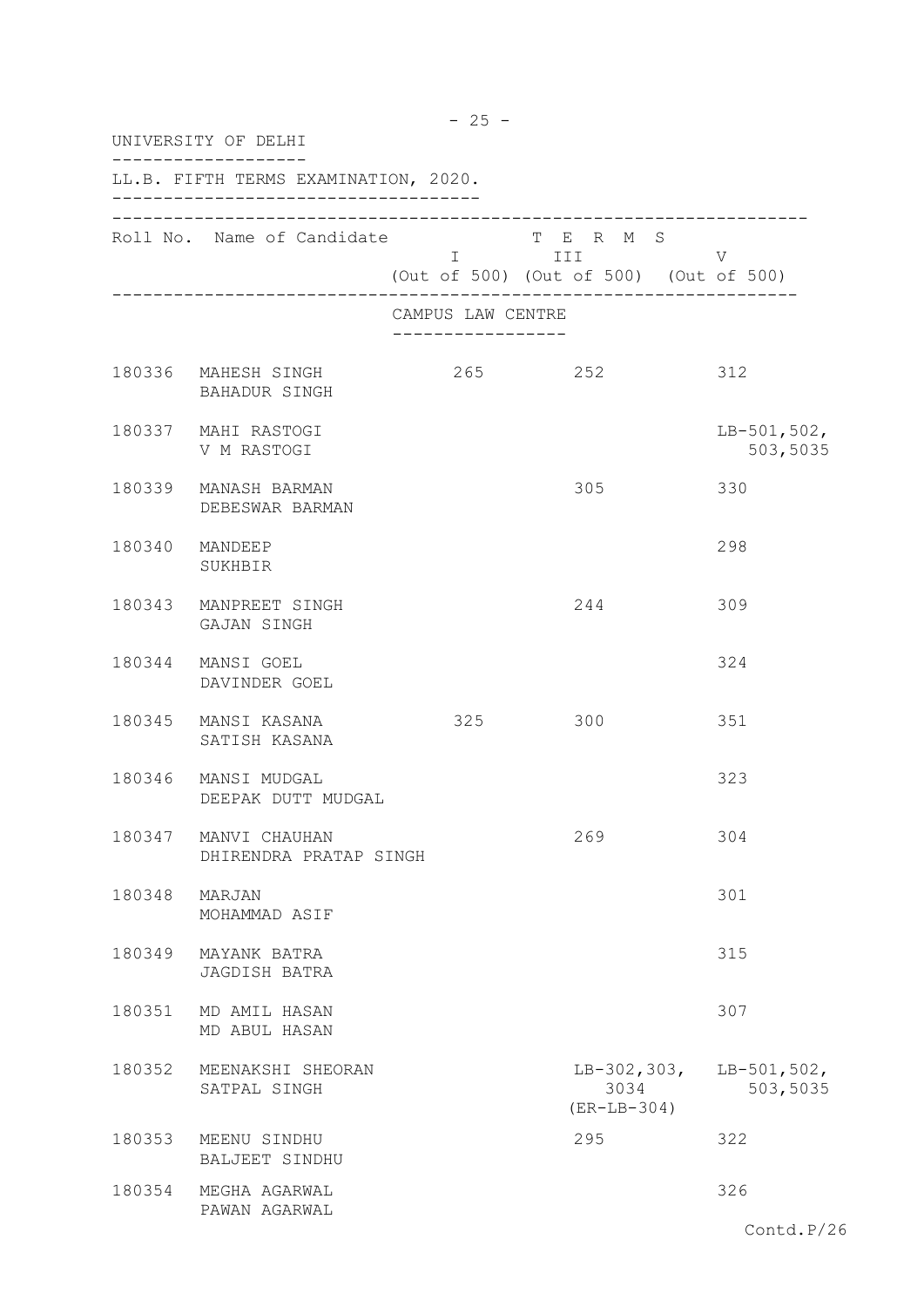| $-26 -$<br>UNIVERSITY OF DELHI |                                                    |                                      |                                                              |              |  |
|--------------------------------|----------------------------------------------------|--------------------------------------|--------------------------------------------------------------|--------------|--|
|                                | LL.B. FIFTH TERMS EXAMINATION, 2020.               |                                      |                                                              |              |  |
|                                | Roll No. Name of Candidate                         |                                      | T E R M S<br>I III<br>(Out of 500) (Out of 500) (Out of 500) | V            |  |
|                                |                                                    | CAMPUS LAW CENTRE<br>--------------- |                                                              |              |  |
|                                | 180355 MEGHA KAMAL<br>UMASHANKAR THAKUR            |                                      |                                                              | 305          |  |
|                                | 180356 MERCY KAYINE P<br>K PUKEHO                  |                                      |                                                              | 299          |  |
|                                | 180357 MIBANG PERME<br>KAROM PERME                 |                                      |                                                              | 298          |  |
|                                | 180358 MIHIR GUJJEWAR<br>MUKUND GUJJEWAR           |                                      | 253                                                          | 332          |  |
| 180359                         | MISBAH RESHI<br>SHAFIQ AHMED RESHI                 |                                      |                                                              | 345          |  |
| 180360                         | MOBASHSHIR ALAM 277 LB-304,3034 316<br>MAQZOD ALAM |                                      |                                                              |              |  |
|                                | 180361 MOHAMMAD IMRAN<br>MOHAMMAD AHSAN            |                                      | 297                                                          | 314          |  |
|                                | 180362 MOHAMMAD IMTIYAJ<br>YAQOOB KHAN             |                                      | 264                                                          | 328          |  |
|                                | 180365 MOHD FAIZAN<br>ISHRAT ALI                   | 274                                  | 239                                                          | $LB-501,503$ |  |
| 180366                         | MOHD AKBAR SIDDIQUE 294<br>MUHAMMAD AHMAD SIDDIQUE |                                      | 285                                                          | 289          |  |
| 180367                         | MOHD KAMRAN KHAN<br>MOHD YUNUS KHAN                |                                      | 262                                                          | 320          |  |
| 180368                         | MOHIT DAHIYA<br>PRATAP SINGH DAHIYA                |                                      |                                                              | 319          |  |
|                                | 180369 MOHIT KUMAR<br>SWARAJ SINGH                 |                                      | 262                                                          | 320          |  |
|                                | 180371 MOHIT TEWARI<br>BHAIRAV DUTT TEWARI         |                                      |                                                              | 336          |  |
|                                | 180372 MOHIT YADAV<br>YOGESH KUMAR YADAV           |                                      |                                                              | 330          |  |
|                                |                                                    |                                      |                                                              | Contd.P/27   |  |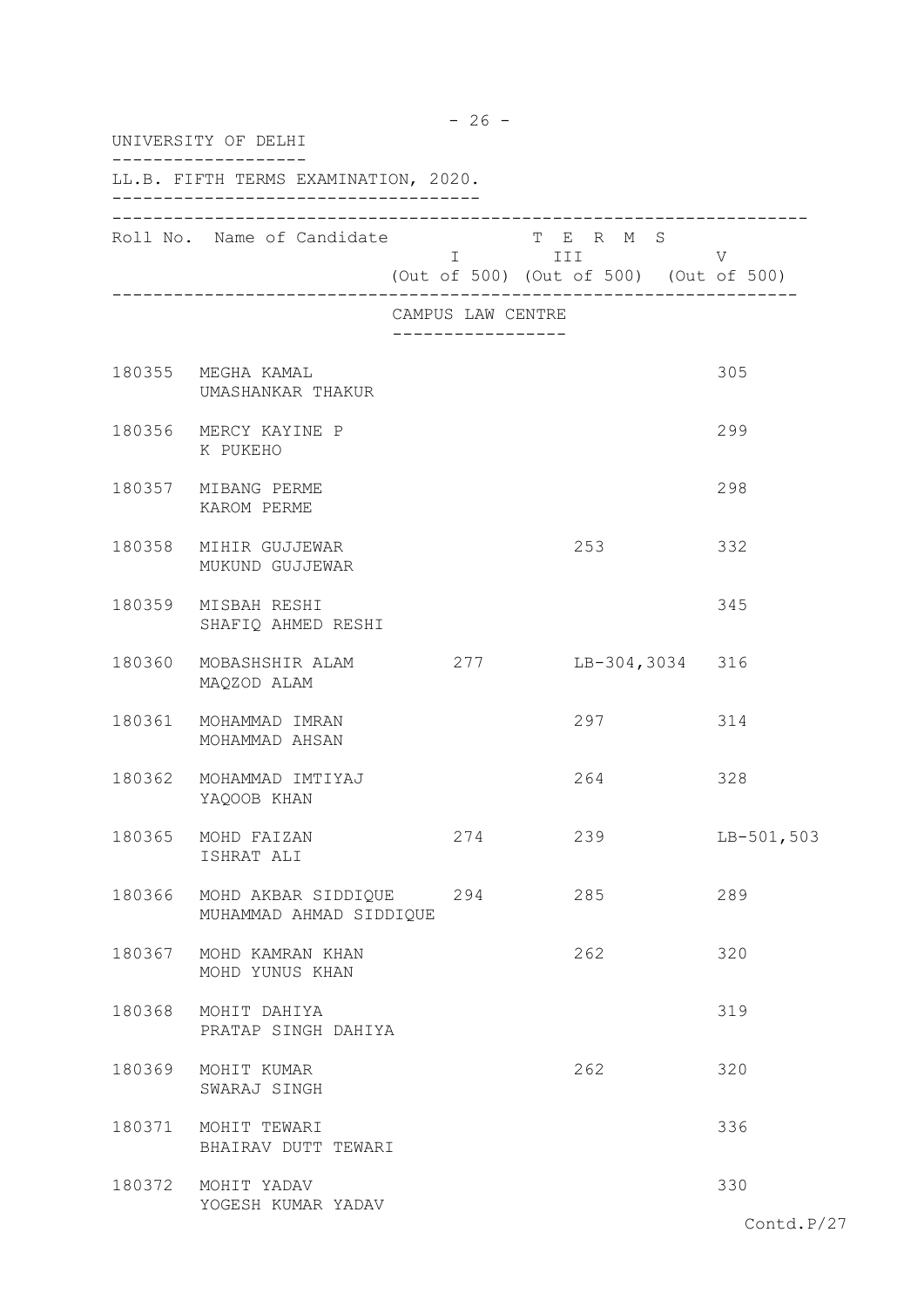| UNIVERSITY OF DELHI |                                                 |                                      |                         |                                             |
|---------------------|-------------------------------------------------|--------------------------------------|-------------------------|---------------------------------------------|
|                     | LL.B. FIFTH TERMS EXAMINATION, 2020.            |                                      |                         |                                             |
|                     | Roll No. Name of Candidate                      |                                      | T E R M S<br>I III DATU | V<br>(Out of 500) (Out of 500) (Out of 500) |
|                     |                                                 | CAMPUS LAW CENTRE<br>_______________ |                         |                                             |
|                     | 180374 MONA HARCHANDANI<br>ASHOK HARCHANDANI    |                                      |                         | 312                                         |
|                     | 180375 MONAL<br>SHYAM SUNDER                    |                                      | 296                     | 341                                         |
|                     | 180376 MONIKA RANI<br>KARAMJEET                 |                                      |                         | 332                                         |
|                     | 180377 MONIKA YADAV<br>RAMKRISHNAN YADAV        |                                      | 264 276                 | 332                                         |
|                     | 180378 MONIS KHAN<br>MUKEEM KHAN                |                                      | 285                     | 346                                         |
| 180379 MONU         | DAL CHAD                                        | 251                                  | 265                     | 311                                         |
|                     | 180380 MONU SINGH<br>SUBHASH BABOO              |                                      | 277                     | 350                                         |
|                     | 180381 MOZAMMIL AHMAD<br>JAHANGIR ALAM          |                                      | 253                     | 327                                         |
|                     | 180382 MRANALINI SHARMA<br>SANDEEP KUMAR SHARMA |                                      |                         | 346                                         |
|                     | 180383 MRIGANK MISHRA<br>KSHITIJ MOHAN MISRA    |                                      |                         | 320                                         |
|                     | 180384 MRITYUNJAY SHARMA<br>NEELKANTH KUMAR     |                                      | 260                     | 293                                         |
|                     | 180385 MUDIT BANSAL<br>TRILOK BANSAL            |                                      |                         | 314                                         |
| 180386              | MUDIT KAUL<br>MOHAN KAUL                        |                                      |                         | 289                                         |
|                     | 180387 MUKESH MOHANTA<br>GOBARDHAN MOHANTA      |                                      |                         | 332                                         |
| 180388              | MUKESH PRASAD<br>PRABHU RAM                     |                                      | 281                     | 282                                         |

- 27 -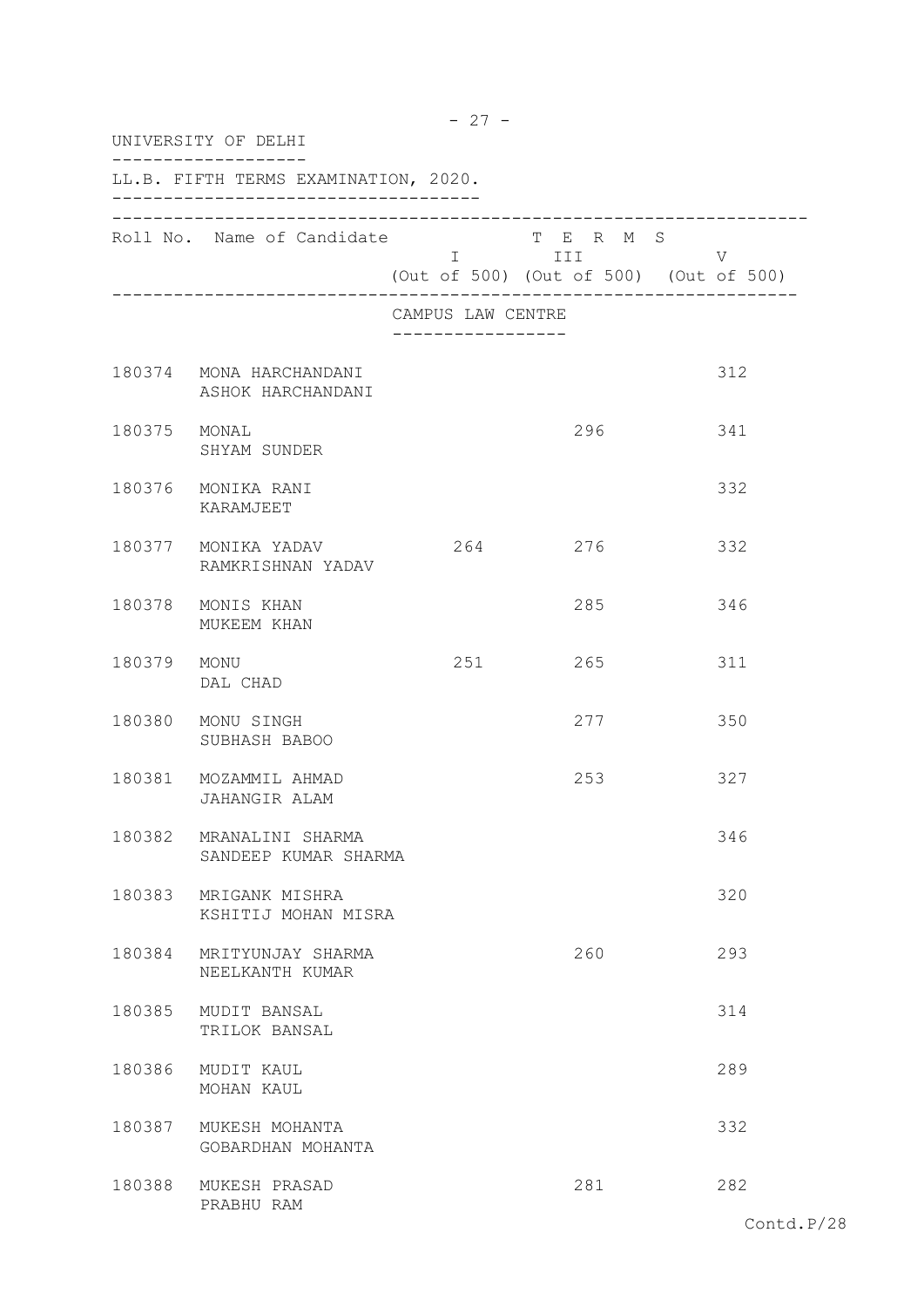| UNIVERSITY OF DELHI |                                                       |                                      |                                                                   |                            |  |
|---------------------|-------------------------------------------------------|--------------------------------------|-------------------------------------------------------------------|----------------------------|--|
|                     | LL.B. FIFTH TERMS EXAMINATION, 2020.                  |                                      |                                                                   |                            |  |
|                     | Roll No. Name of Candidate                            |                                      | T E R M S<br>I III DATU<br>(Out of 500) (Out of 500) (Out of 500) | V                          |  |
|                     |                                                       | CAMPUS LAW CENTRE<br>--------------- |                                                                   |                            |  |
|                     | 180389 MUKUL DAHIYA<br>VIRENDER DAHIYA                |                                      |                                                                   | 335                        |  |
|                     | 180390 MUKUL PIPARSANIA 300 271<br>SANJEEV PIPARSANIA |                                      |                                                                   | 305                        |  |
|                     | 180392 NAISARGIKA<br>DR MANOJ KUMAR                   |                                      |                                                                   | 337                        |  |
|                     | 180394 NANCY PRADHAN<br>RAM CHARAN SINGH              |                                      |                                                                   | 366                        |  |
|                     | 180395 NASIB MASIH<br>SURJIT MASIH                    | 310                                  |                                                                   | 321                        |  |
|                     | 180396 NAUSHEEN KHAN<br>J A KHAN                      |                                      |                                                                   | 335                        |  |
| 180398              | NAVED<br>MOHD. YUSUF                                  |                                      |                                                                   | 320                        |  |
| 180399              | NAVEEN GAUR<br>PARMANAND GAUR                         |                                      | 242                                                               | 325                        |  |
| 180400              | NAVEEN KAPASIA                                        | 254                                  | LB-302,3034                                                       | $LB-502,503,$<br>5031,5037 |  |
| 180401              | NAVEEN KHARB<br>SURESH KHARB                          |                                      |                                                                   | $LB-501,502,$<br>503,5033  |  |
| 180402              | NAVEEN KUMAR<br>SHAMSHER SINGH                        |                                      |                                                                   | 320                        |  |
| 180403              | NAVEEN TANWAR<br>DEVI DAYAL                           |                                      | 313                                                               | 343                        |  |
| 180404              | NAVINDER DHANKAR<br>NARENDER DHANKAR                  | 256                                  | $LB-303$                                                          | $LB-501,502,$<br>503,5035  |  |
| 180405              | NAVNEET DADHICHI<br>NAWIN DADHICHI                    |                                      |                                                                   | 320                        |  |
| 180408              | NEERAJ<br>ANIL KUMAR                                  | 265                                  | 271                                                               | 282                        |  |

- 28 -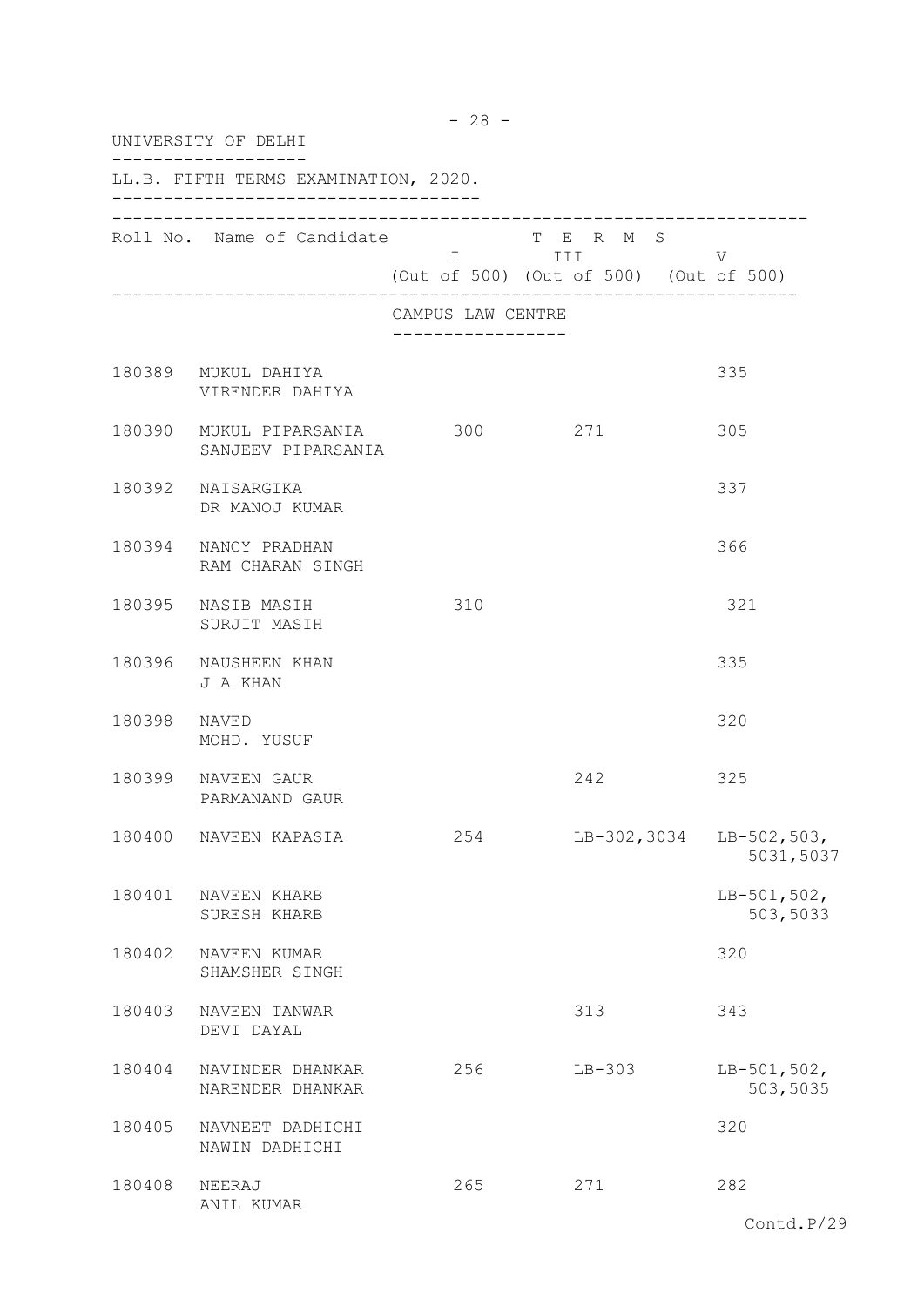|        | $-29 -$<br>UNIVERSITY OF DELHI                 |                                                      |                                                                  |                           |  |  |
|--------|------------------------------------------------|------------------------------------------------------|------------------------------------------------------------------|---------------------------|--|--|
|        | LL.B. FIFTH TERMS EXAMINATION, 2020.           |                                                      |                                                                  |                           |  |  |
|        | Roll No. Name of Candidate                     |                                                      | T E R M S<br>$I$ III V<br>(Out of 500) (Out of 500) (Out of 500) |                           |  |  |
|        |                                                | CAMPUS LAW CENTRE<br>. _ _ _ _ _ _ _ _ _ _ _ _ _ _ _ |                                                                  |                           |  |  |
|        | 180409 NEHA TOMAR<br>RAMESH KUMAR TOMAR        |                                                      | 336                                                              | 356                       |  |  |
|        | 180410 NEHA VERMA<br>BRIJ NATH VERMA           |                                                      |                                                                  | 341                       |  |  |
|        | 180411 NIHAL SINGH<br>SATENDRA SINGH           |                                                      | 271 271                                                          | 331                       |  |  |
|        | 180413 NIHARIKA DIWAN<br>MANOJ DIWAN           |                                                      |                                                                  | 343                       |  |  |
|        | 180414 NIHARIKA MAURYA<br>KAILASH KUMAR        |                                                      |                                                                  | 316                       |  |  |
|        | 180415 NIKHIL KATARIA<br>ASHOK KUMAR           |                                                      |                                                                  | 340                       |  |  |
|        | 180416 NIKHIL MATHUR<br>SUNIL BAHADUR MATHUR   |                                                      |                                                                  | 316                       |  |  |
|        | 180417 NIKHIL SINGH<br>P N SINGH               |                                                      | 245 237                                                          | $LB-501,502,$<br>503,5033 |  |  |
| 180418 | NIKHIL TAK<br>HIMMAT TAK                       |                                                      |                                                                  | 317                       |  |  |
| 180419 | NIKHIL TRIPATHI<br>LATE YOGENDRA MANI TRIPATHI |                                                      |                                                                  | 300                       |  |  |
| 180420 | NIKITA<br>KULBHUSHAN                           |                                                      |                                                                  | 340                       |  |  |
|        | 180421 NIKITA RAJ<br>UDAY RAJ                  |                                                      |                                                                  | 343                       |  |  |
| 180422 | NIKITA YADAV<br>ABHEY SINGH                    |                                                      |                                                                  | 341                       |  |  |
|        | 180423 NIRAJ KUMAR<br>BECHAN YADAV             |                                                      | Absent                                                           | 255                       |  |  |
| 180425 | NISCHAY CHAUDHARY<br>MUNENDRA KUMAR            |                                                      |                                                                  | 313                       |  |  |
|        |                                                |                                                      |                                                                  | Contd.P/30                |  |  |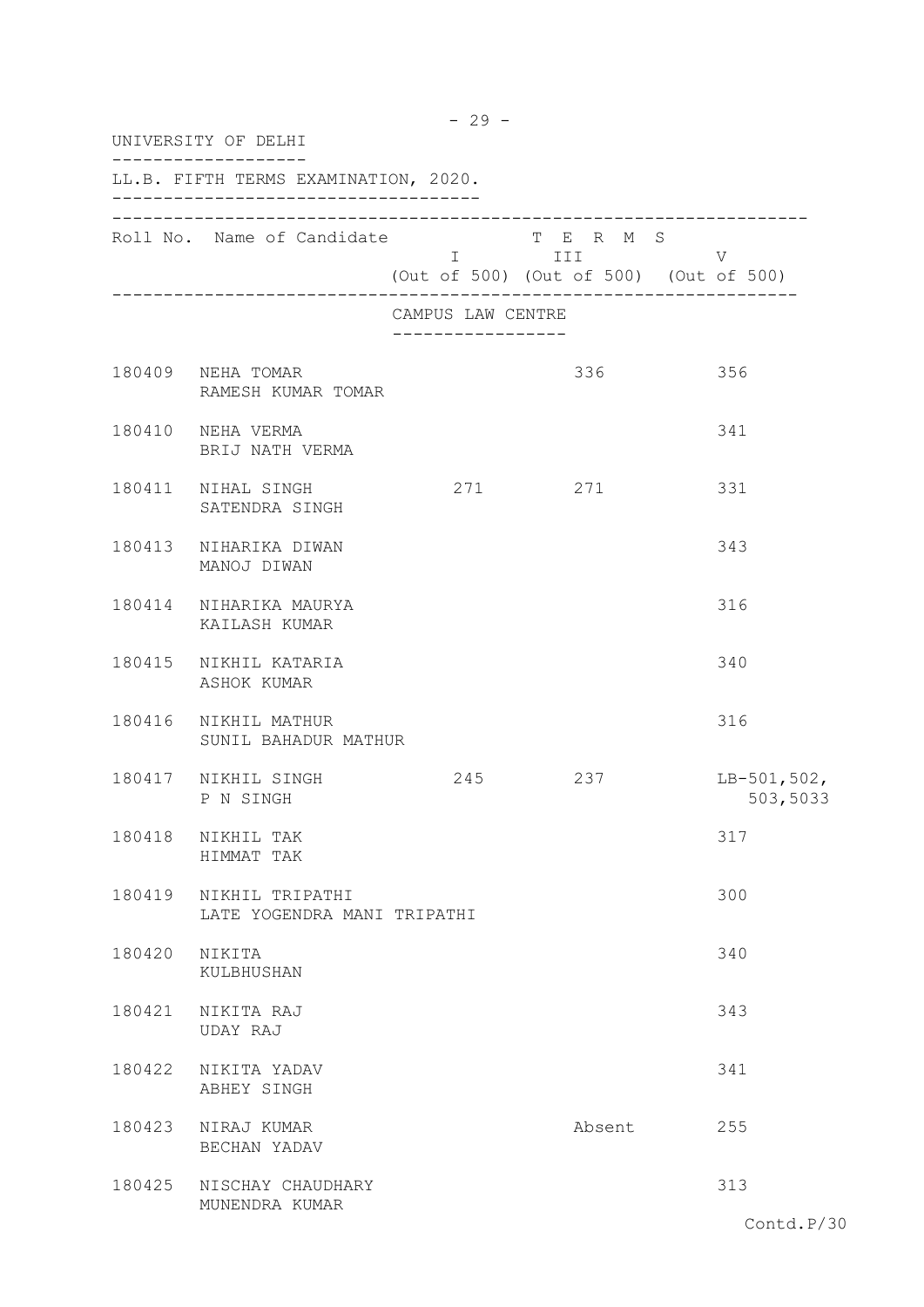| $-30 -$<br>UNIVERSITY OF DELHI |                                                        |                                       |                                                                  |     |  |
|--------------------------------|--------------------------------------------------------|---------------------------------------|------------------------------------------------------------------|-----|--|
|                                | LL.B. FIFTH TERMS EXAMINATION, 2020.                   |                                       |                                                                  |     |  |
|                                | Roll No. Name of Candidate                             |                                       | T E R M S<br>$I$ III V<br>(Out of 500) (Out of 500) (Out of 500) |     |  |
|                                |                                                        | CAMPUS LAW CENTRE<br>---------------- |                                                                  |     |  |
|                                | 180427 NISHANT KAUSHIK<br>LAXMI NARAYAN KAUSHIK        |                                       |                                                                  | 320 |  |
|                                | 180428 NISHANT KUMAR<br>RAMESH CHAND                   |                                       | 279                                                              | 321 |  |
|                                | 180429 NISHANT NARWAL<br>ROHTASH KUMAR NARWAL          |                                       |                                                                  | 307 |  |
|                                | 180430 NISHANT KUMAR MUNDOTIA<br>DINESH KUMAR MUNDOTIA |                                       | 265                                                              | 297 |  |
|                                | 180431 NITENDRA SINGH<br>RAVINDRA BABU                 | 249                                   | 258                                                              | 315 |  |
|                                | 180432 NITESH KUMAR<br>MAHESH PRASAD GUPTA             |                                       |                                                                  | 333 |  |
|                                | 180433 NITESH KUMAR<br>UMESH KUMAR                     |                                       | 266                                                              | 286 |  |
|                                | 180434 NITESH KUMAR<br>GAUTAM                          |                                       |                                                                  | 325 |  |
|                                | 180435 NITESH KUMAR NAMDEV                             |                                       |                                                                  | 311 |  |
|                                | 180440 NITMEM PADUN<br>ONIT PANYANG PADUN              |                                       |                                                                  | 358 |  |
|                                | 180441 NRAPANSH SINGH<br>RAM BAHADUR SINGH             |                                       |                                                                  | 309 |  |
|                                | 180442 OJAS BANSAL<br>PRAVEEN KUMAR                    |                                       | 256                                                              | 331 |  |
|                                | 180444 OM PRAKASH MISHRA<br>JAGDISH CHANDRA MISHRA     |                                       |                                                                  | 318 |  |
|                                | 180445 P VIVEK ILAWAT<br>AJAY PANDEY                   |                                       | 300                                                              | 335 |  |
|                                | 180446 PALI SINGH<br>ASHOK KUMAR SINGH                 |                                       | 313                                                              | 316 |  |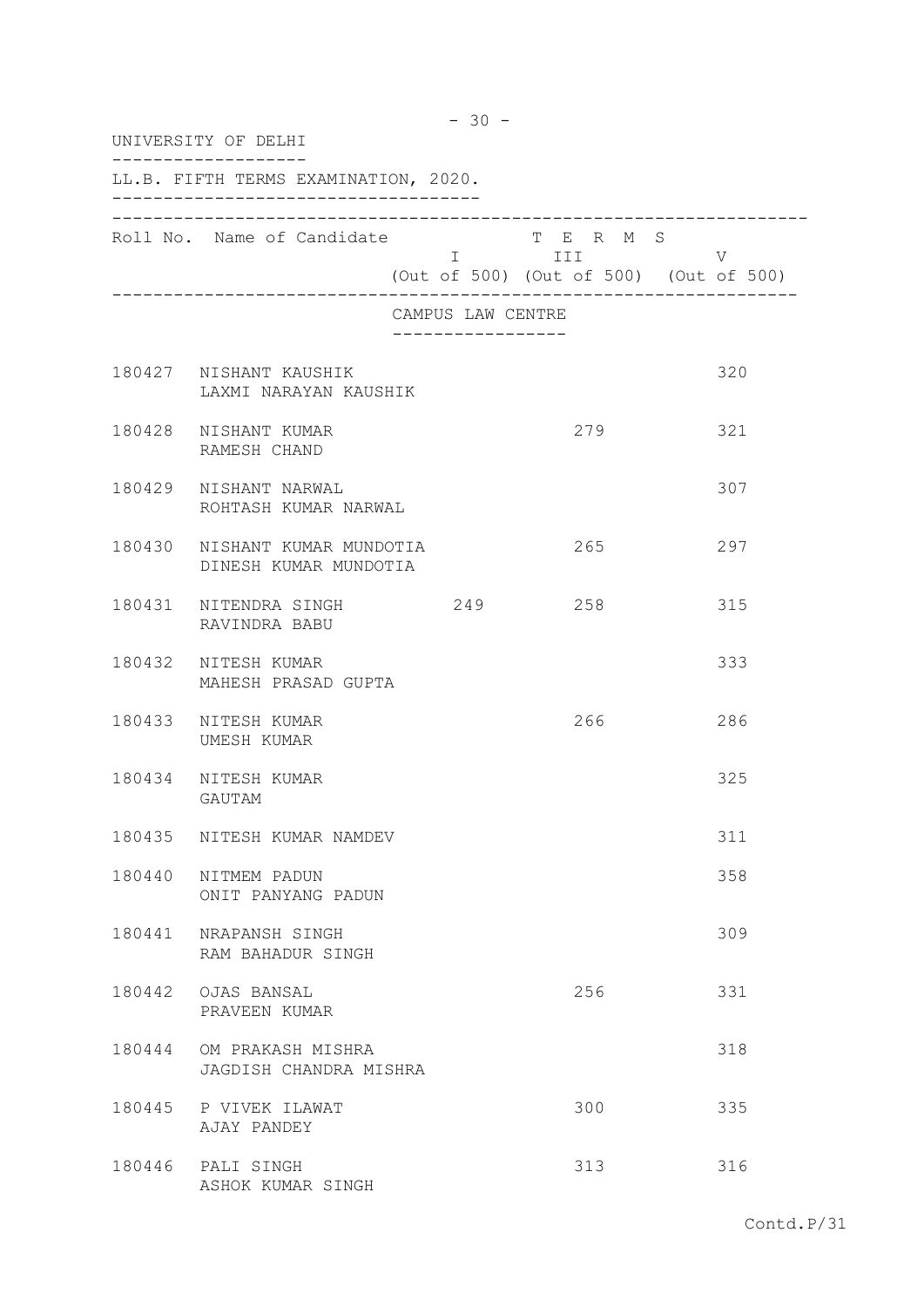| UNIVERSITY OF DELHI |                                                   |  |                                       |                                                              |                           |
|---------------------|---------------------------------------------------|--|---------------------------------------|--------------------------------------------------------------|---------------------------|
|                     | LL.B. FIFTH TERMS EXAMINATION, 2020.              |  |                                       |                                                              |                           |
|                     | Roll No. Name of Candidate                        |  |                                       | T E R M S<br>I III<br>(Out of 500) (Out of 500) (Out of 500) | V                         |
|                     |                                                   |  | CAMPUS LAW CENTRE<br>---------------- |                                                              |                           |
|                     | 180447 PALLAV GROVER<br>KULDEEP SINGH GROVER      |  |                                       |                                                              | $LB-501,502,$<br>503,5034 |
|                     | 180448 PALLAVI BAJAJ<br>SANJAY BAJAJ              |  |                                       |                                                              | $LB-501,502,$<br>503,5034 |
|                     | 180449 PANKAJ SINGH<br>DASRATH SINGH              |  |                                       | 266                                                          | 299                       |
|                     | 180450 PANKAJ KUMAR MEENA 263<br>HAZARI LAL MEENA |  |                                       |                                                              | 334                       |
|                     | 180451 PANKHURI SHUKLA<br>GOPAL KRISHNA SHUKLA    |  |                                       |                                                              | 363                       |
|                     | 180453 PARDEEP SINGLA<br>SHISH PAL                |  |                                       |                                                              | 308                       |
|                     | 180454 PARTH GAUTAM<br>PIYUSH GAUTAM              |  |                                       |                                                              | 314                       |
|                     | 180455 PARTH MANIKTALA<br>PANKAJ MANIKTALA        |  |                                       |                                                              | 345                       |
|                     | 180456 PARVIND KUMAR<br>SURENDER SHAH             |  |                                       |                                                              | 306                       |
| 180458 PARWATI      | RAJA RAM                                          |  |                                       | 294                                                          | 316                       |
|                     | 180459 PAVANPOOT PANDEY<br>BAJRANGEE PANDEY       |  |                                       | 266                                                          | 301                       |
| 180460              | PAVNI<br>HEM SINGH                                |  |                                       |                                                              | 328                       |
| 180461              | PAWAN<br>BHUNESHWAR SINGH                         |  |                                       | 296                                                          | 329                       |
|                     | 180462 PEEYUSH KUMAR ANAND<br>AWADHESH KUMAR      |  |                                       |                                                              | 300                       |
|                     | 180463 PIKE KUMAR<br>SWET KAMAL                   |  |                                       |                                                              | 286                       |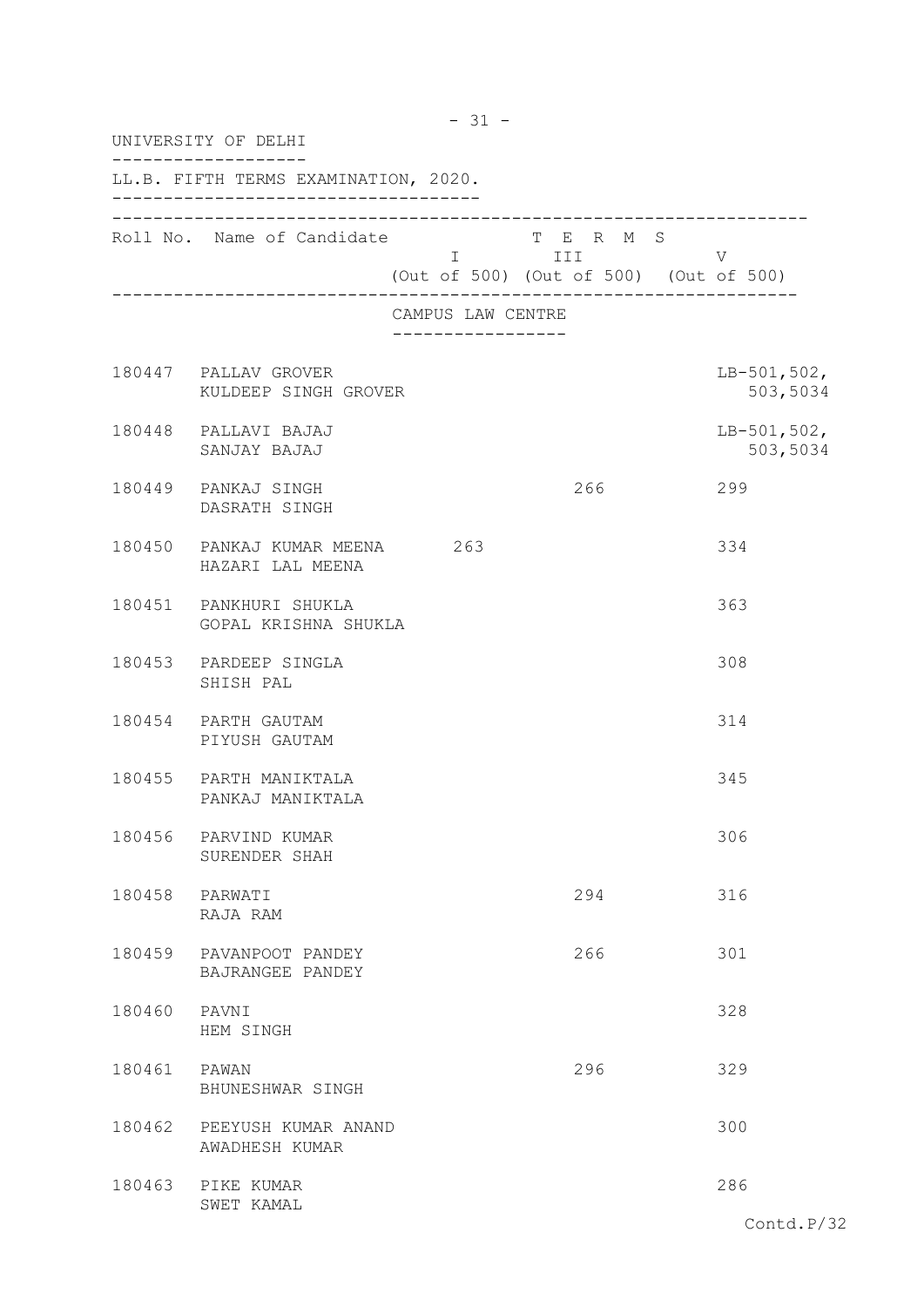| $-32 -$<br>UNIVERSITY OF DELHI |                                               |                                    |                                                                            |                                         |  |
|--------------------------------|-----------------------------------------------|------------------------------------|----------------------------------------------------------------------------|-----------------------------------------|--|
|                                | LL.B. FIFTH TERMS EXAMINATION, 2020.          |                                    |                                                                            |                                         |  |
|                                | Roll No. Name of Candidate                    |                                    | T E R M S<br>$I = N + 2$<br>I<br>$V = V$<br>V<br>(Out of 500) (Out of 500) |                                         |  |
|                                |                                               | CAMPUS LAW CENTRE<br>------------- |                                                                            |                                         |  |
|                                | 180464 PIYUSH VERMA<br>VINAY KUMAR            |                                    |                                                                            | 305                                     |  |
|                                | 180466 POOJA JANGRA<br>ANIL KUMAR             |                                    | 300                                                                        | 316                                     |  |
|                                | 180467 POOJAN KUMAR THAKUR<br>NALIN THAKUR    |                                    | 291                                                                        | 310                                     |  |
|                                | 180468 POONAM<br>DAULAT SHAH                  |                                    | 264                                                                        | 327                                     |  |
|                                | 180469 POONAM KUMARI<br>RASHBIHARI RAM        |                                    |                                                                            | 316                                     |  |
|                                | 180470 PRAANJALA AWANA<br>SUBHASH CHAND AWANA |                                    |                                                                            | 314                                     |  |
|                                | 180471 PRABHAKAR SINGH<br>RAM PRATAP SINGH    |                                    |                                                                            | 296                                     |  |
|                                | 180472 PRADEEP YADAV<br>RAMJI YADAV           |                                    |                                                                            | 333                                     |  |
|                                | 180473 PRAGYA AGARWAL<br>ANIL AGARWAL         |                                    | 282                                                                        | 343                                     |  |
|                                | 180474 PRAGYA CHANDNI<br>SHREE CHAND MEENA    |                                    |                                                                            | 326                                     |  |
| 180475                         | PRAJJAWAL AGRAWAL<br>CHAIN SUKH AGRAWAL       |                                    |                                                                            | 339                                     |  |
| 180478                         | PRASHANT PATHAK<br>S M PATHAK                 | 281                                | 284                                                                        | 301                                     |  |
|                                | 180479 PRATIK SINGH<br>BHARAT SINGH           |                                    | 287                                                                        | 335                                     |  |
|                                | 180480 PRATUL SAURABH<br>PREM CHAND PRASAD    |                                    | 296                                                                        | 314                                     |  |
| 180481                         | PRAVEEN KUMAR<br>HAKIM SINGH                  |                                    | 263                                                                        | $LB-501,502,$<br>503,5033<br>Contd.P/33 |  |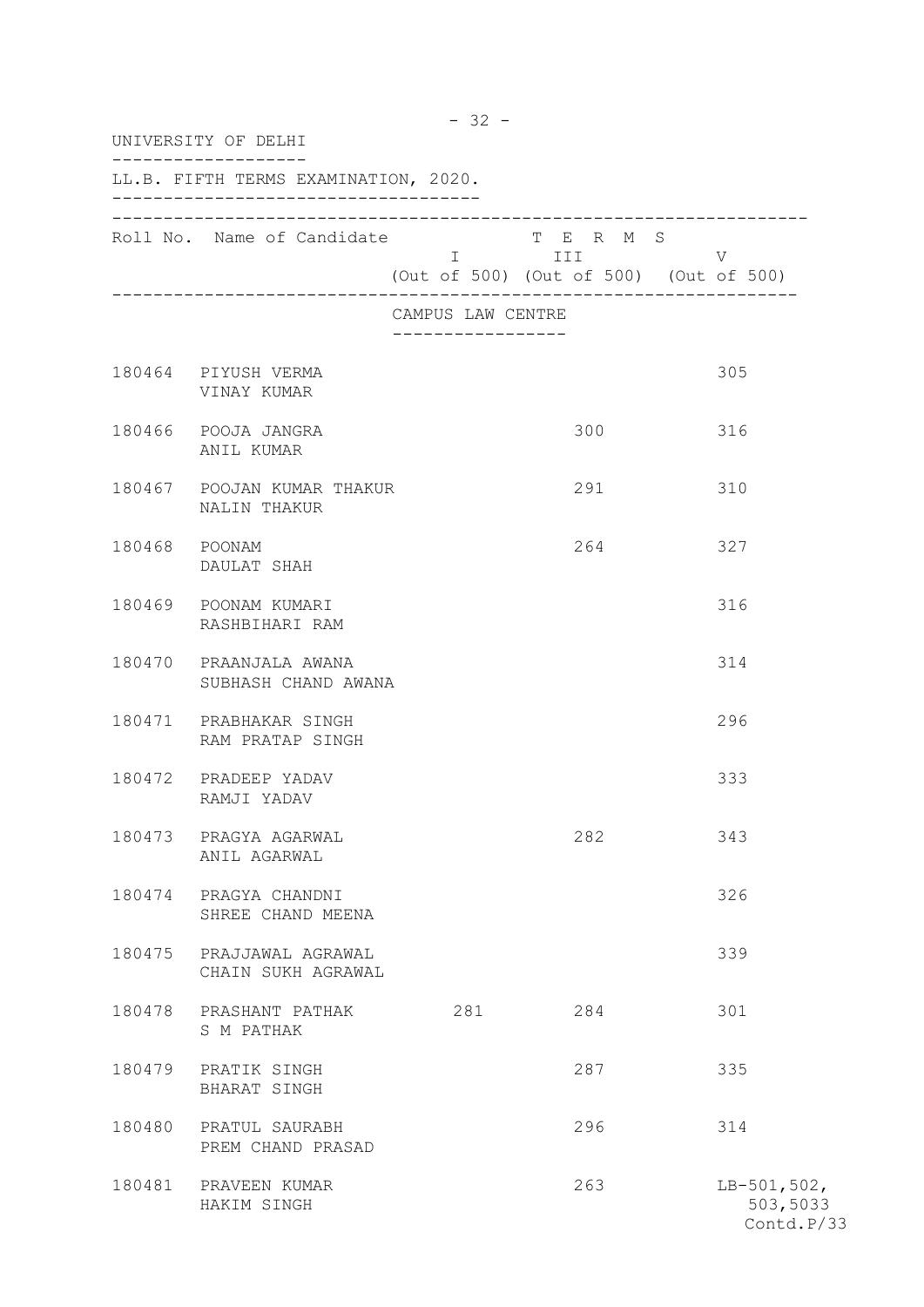|               | UNIVERSITY OF DELHI                                  |                                      |                                                                 |                           |
|---------------|------------------------------------------------------|--------------------------------------|-----------------------------------------------------------------|---------------------------|
|               | LL.B. FIFTH TERMS EXAMINATION, 2020.                 |                                      |                                                                 |                           |
|               | Roll No. Name of Candidate                           |                                      | T E R M S<br>I III DA<br>(Out of 500) (Out of 500) (Out of 500) | V                         |
|               |                                                      | CAMPUS LAW CENTRE<br>--------------- |                                                                 |                           |
|               | 180482 PRAVEEN KUMAR<br>OMBIR SINGH                  |                                      | 288                                                             | 314                       |
|               | 180483 PRAVEEN KUMAR CHAURASIA<br>JANARDAN CHAURASIA |                                      | 264                                                             | 295                       |
| 180484 PREETI | JOGINDER SINGH                                       |                                      | 244                                                             | 307                       |
|               | 180485 PREM SHANKAR KHARWAR 306<br>BHARAT RAM        |                                      |                                                                 | 303                       |
|               | 180486 PRERNA LUTHRA<br>D R LUTHRA                   |                                      | 294                                                             | 361                       |
|               | 180487 PRERNA RAJ<br>YOGENDRA KUMAR SHARMA           |                                      | 243                                                             | 318                       |
|               | 180489 PRITI NIRANJAN<br>R K NIRANJAN                | 276 257                              |                                                                 | 318                       |
| 180490 PRIYA  | BHUPESH MALIK                                        |                                      |                                                                 | 314                       |
| 180491        | PRIYA SINGH<br>BHUPENDRA SINGH                       | $LB-104$<br>$(ER-LB-103)$            | Absent                                                          | $LB-501,502,$<br>503,5037 |
|               | 180492 PRIYAM JAIN<br>MUKESH KUMAR JAIN              |                                      |                                                                 | 319                       |
| 180493        | PRIYANK KAURAV<br>PRADEEP KAURAV                     |                                      | 274                                                             | 329                       |
| 180494        | PRIYANKA<br>PREM PAL                                 |                                      |                                                                 | 323                       |
| 180495        | PRIYANKA BISWAL<br>S K BISWAL                        |                                      | 242                                                             | 317                       |
| 180497        | PRIYANSHI AWASTHI<br>RAKESH KUMAR AWASTHI            |                                      | 293                                                             | 310                       |
| 180498        | PRIYANSHU KAURAV<br>RAJENDRA KAURAV                  |                                      | 276                                                             | 302                       |
|               |                                                      |                                      |                                                                 | Contd.P/34                |

- 33 -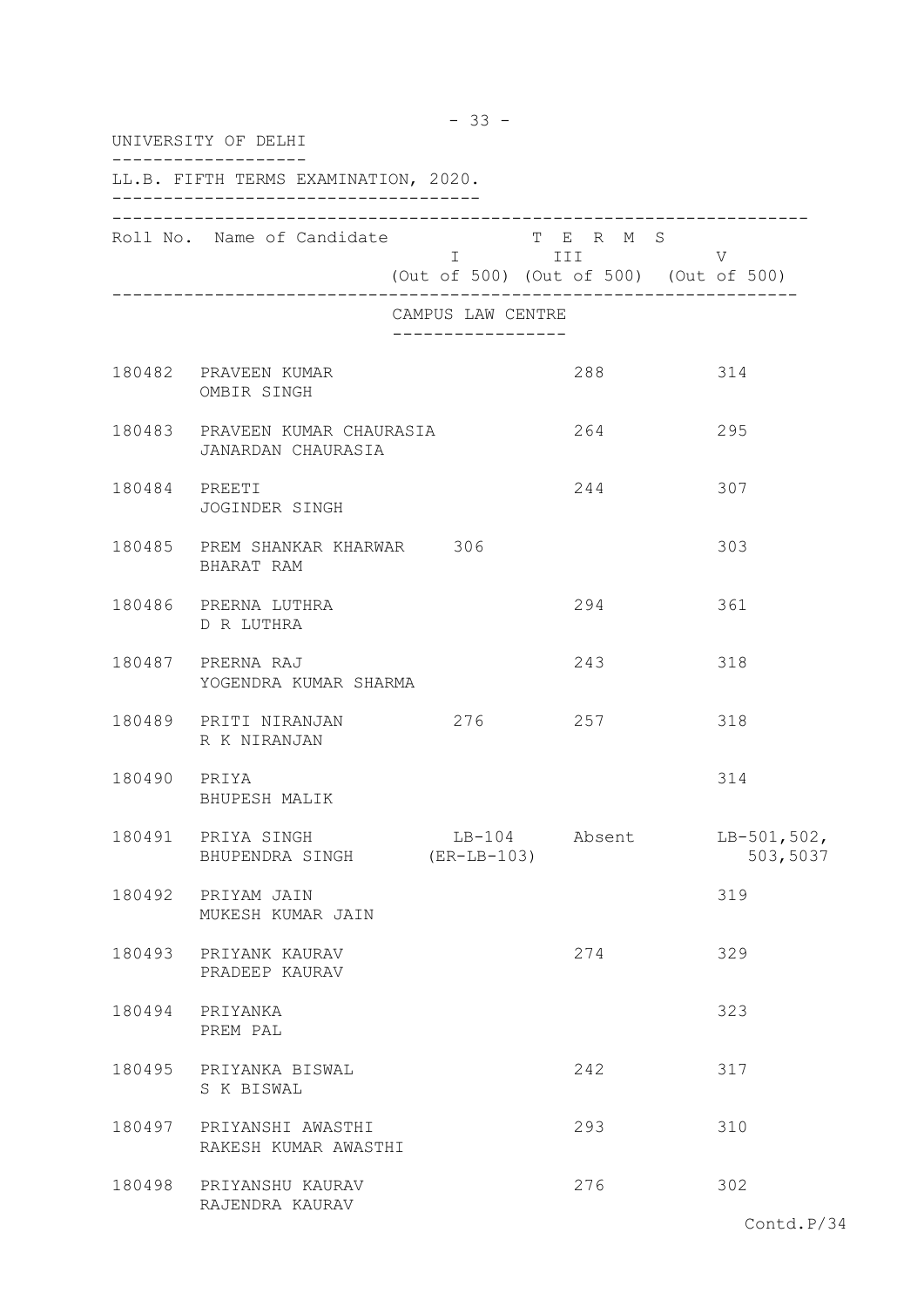| UNIVERSITY OF DELHI |                                                  |                                      |                                                                |     |  |
|---------------------|--------------------------------------------------|--------------------------------------|----------------------------------------------------------------|-----|--|
|                     | LL.B. FIFTH TERMS EXAMINATION, 2020.             |                                      |                                                                |     |  |
|                     | Roll No. Name of Candidate                       |                                      | T E R M S<br>I III V<br>(Out of 500) (Out of 500) (Out of 500) |     |  |
|                     |                                                  | CAMPUS LAW CENTRE<br>--------------- |                                                                |     |  |
|                     | 180499 PUJA RAGHAVAN<br>N V RAGHAVAN             |                                      | Absent<br>$(ER-LB-302)$                                        | 340 |  |
|                     | 180500 PUNEETA YADAV<br>CHANDRA BHAN YADAV       |                                      |                                                                | 325 |  |
|                     | 180502 PUSHP KUMAR GUPTA<br>NARENDRA GUPTA       |                                      | 293                                                            | 330 |  |
|                     | 180503 RAAVI KUMAR JOTWANI<br>MANOJ KUMAR        |                                      |                                                                | 337 |  |
|                     | 180504 RADHA VILHATIYA Absent 283<br>ASHOK KUMAR | (ER-LB-101,102)                      |                                                                | 317 |  |
|                     | 180505 RAGHAV BUDAKOTI<br>RAJENDER BUDAKOTI      |                                      |                                                                | 299 |  |
|                     | 180506 RAGHAVENDRA KUMAR<br>BAIJNATH PANDEY      | 293                                  | 265                                                            | 296 |  |
|                     | 180508 RAHUL KUMAR<br>HARENDRA SINGH             |                                      | 253                                                            | 306 |  |
| 180510              | RAHUL MAZUMDER<br>SUSANTA KR MAZUMDER            |                                      |                                                                | 318 |  |
|                     | 180511 RAHUL RANA<br>VIRENDER SINGH              |                                      |                                                                | 327 |  |
|                     | 180512 RAHUL SHARMA<br>SHESH RAM SHARMA          | 269                                  | 272                                                            | 337 |  |
|                     | 180513 RAHUL TIWARI<br>DAYA SHANKAR TIWARI       |                                      |                                                                | 329 |  |
| 180516              | RAJ KIRAN<br>SANTOSH KUMAR SINGH                 |                                      | 238                                                            | 319 |  |
|                     | 180517 RAJAGOPALAN R<br>R RAMACHANDRAN           |                                      | 254                                                            | 327 |  |
| 180518              | RAJAT<br>RANBIR SINGH                            |                                      |                                                                | 308 |  |

- 34 -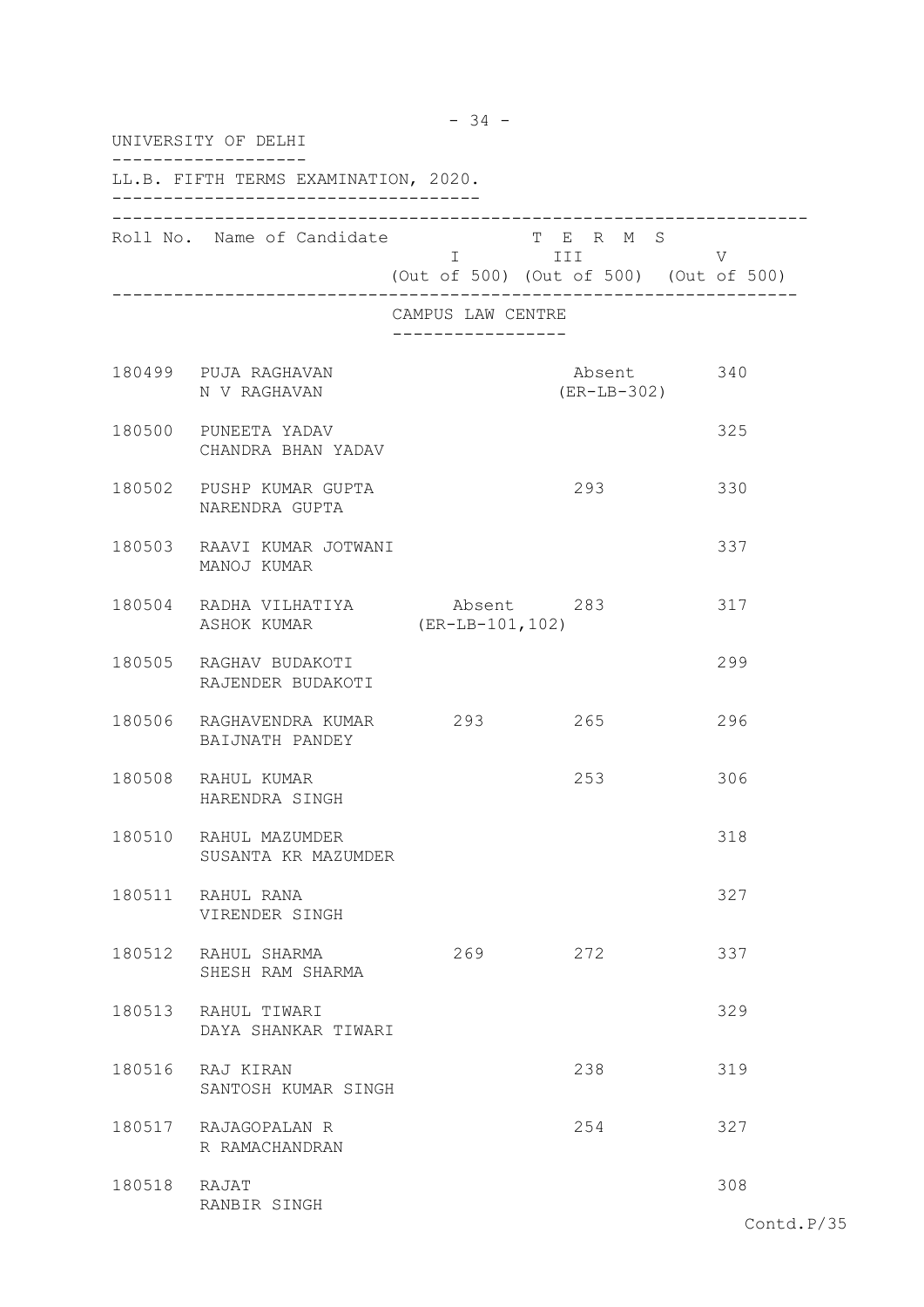| UNIVERSITY OF DELHI |                                              |                                      |                                                                |                          |  |  |
|---------------------|----------------------------------------------|--------------------------------------|----------------------------------------------------------------|--------------------------|--|--|
|                     | LL.B. FIFTH TERMS EXAMINATION, 2020.         |                                      |                                                                |                          |  |  |
|                     | Roll No. Name of Candidate                   |                                      | T E R M S<br>I III V<br>(Out of 500) (Out of 500) (Out of 500) |                          |  |  |
|                     |                                              | CAMPUS LAW CENTRE<br>--------------- |                                                                |                          |  |  |
|                     | 180520 RAJAT BASHAL<br>M K BASHAL            |                                      | 256 263                                                        | LB-501,503,<br>5035,5037 |  |  |
|                     | 180521 RAJAT CHAUHAN<br>BIJENDRA KUMAR       |                                      |                                                                | 360                      |  |  |
|                     | 180522 RAJAT KUMAR MALA<br>GOPI CHAND MALA   |                                      | 243                                                            | 304                      |  |  |
|                     | 180523 RAJAT KUMAR SINGH<br>RAM NIWAS SINGH  |                                      |                                                                | 303                      |  |  |
|                     | 180524 RAJESH KUMAR<br>MOGAL DEV RAM         |                                      | $LB-302, 303, 300$<br>304                                      |                          |  |  |
|                     | 180528 RAM ASHISH<br>RAM SAJAN               |                                      | 245                                                            | 300                      |  |  |
|                     | 180529 RAMBABU YADAV<br>LATE SARYUG YADAV    |                                      |                                                                | 301                      |  |  |
|                     | 180530 RANDEEP SINGH<br>MAHIPAL SINGH        |                                      | 273                                                            | 327                      |  |  |
|                     | 180531 RANJEET KUMAR<br>DAROGA RAY           | 301                                  |                                                                | 302                      |  |  |
|                     | 180532 RASHMI KUMARI SINHA<br>MANOJ KUMAR    |                                      |                                                                | 334                      |  |  |
|                     | 180534 RAVI KANT<br>RAMANUJ SHARMA           | 245                                  | 243                                                            | 300                      |  |  |
|                     | 180535 RAVI KUMAR<br>BUDHDEO RAJAK           |                                      | 231                                                            | 288                      |  |  |
| 180538              | RAVI VAISHYA<br>PREM CHANDRA                 |                                      |                                                                | 313                      |  |  |
|                     | 180540 RAVI SINGH CHHIKARA<br>MAHENDER SINGH |                                      |                                                                | 345                      |  |  |
|                     | 180541 RAVI KANT<br>RAJENDRA BENIWAL         |                                      | 268                                                            | 318                      |  |  |
|                     |                                              |                                      |                                                                | Contd.P/36               |  |  |

- 35 -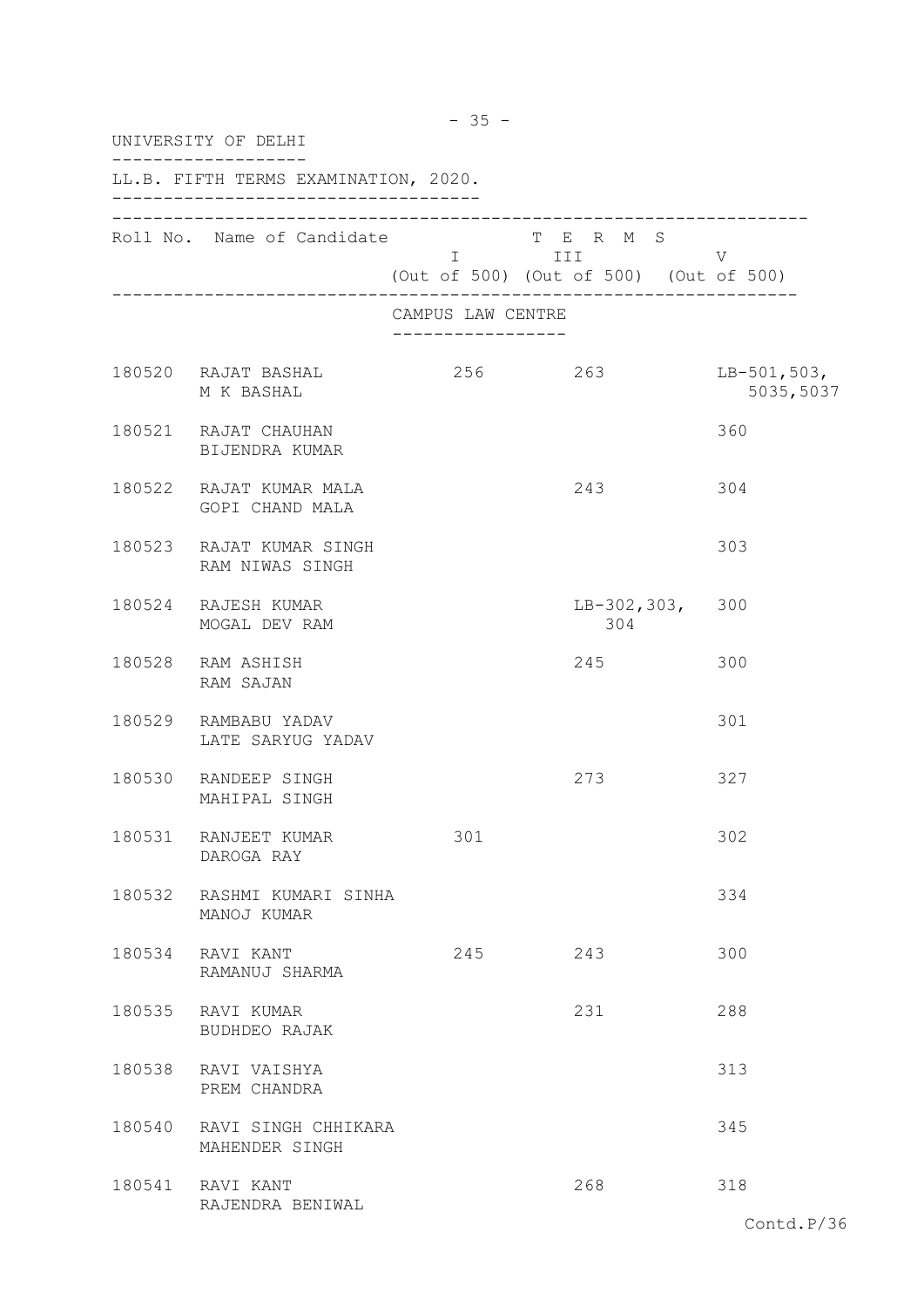| UNIVERSITY OF DELHI |                                                      |                                     |                                                                     |                           |  |  |
|---------------------|------------------------------------------------------|-------------------------------------|---------------------------------------------------------------------|---------------------------|--|--|
|                     | LL.B. FIFTH TERMS EXAMINATION, 2020.                 |                                     |                                                                     |                           |  |  |
|                     | Roll No. Name of Candidate                           |                                     | T E R M S<br><b>I</b> III<br>(Out of 500) (Out of 500) (Out of 500) | V                         |  |  |
|                     |                                                      | CAMPUS LAW CENTRE<br>-------------- |                                                                     |                           |  |  |
|                     | 180543 RAVNEET SINGH<br>AMARPREET SINGH              |                                     |                                                                     | 334                       |  |  |
|                     | 180544 REEHA SINGH<br>RAJESH KUMAR                   |                                     | 246                                                                 | 348                       |  |  |
|                     | 180546 RICHIE KALERAMANA<br>VIJENDER SINGH           |                                     | 306                                                                 | 320                       |  |  |
|                     | 180547 RINA KUMARI<br>RAJ KUMAR                      |                                     |                                                                     | 326                       |  |  |
|                     | 180548 RISHABH DUGGAL<br>RANJEEV DUGGAL              |                                     | 276                                                                 | 330                       |  |  |
|                     | 180549 RISHABH JAISWAL                               |                                     | 295                                                                 | 303                       |  |  |
|                     | 180551 RITURAJ KAUR BHULLAR<br>AJEYPAL SINGH BHULLAR |                                     |                                                                     | 302                       |  |  |
|                     | 180552 ROHAN AKSHAY<br>BIJENDER SINGH                |                                     |                                                                     | 299                       |  |  |
|                     | 180553 ROHAN GANDHI<br>MANISH GANDHI                 |                                     | 276                                                                 | $LB-501,502,$<br>503,5037 |  |  |
|                     | 180554 ROHAN KUMAR<br>SAROJ KUMAR                    |                                     |                                                                     | 324                       |  |  |
|                     | 180555 ROHIT CHOUDHARY<br>JOGINDER SINGH             |                                     | 247                                                                 | 286                       |  |  |
|                     | 180556 ROHIT FARSWAN<br>BHIM SINGH FARSWAN           |                                     | 269                                                                 | 352                       |  |  |
|                     | 180557 ROHIT RAJ<br>MITHILESH KUMAR SINGH            |                                     |                                                                     | 318                       |  |  |
|                     | 180558 ROHIT RAJPUT<br>SURENDRA SINGH RAJPUT         |                                     |                                                                     | 343                       |  |  |
|                     | 180560 ROHIT SAGAR<br>KEDAR NATH                     |                                     | 267                                                                 | 314                       |  |  |

- 36 -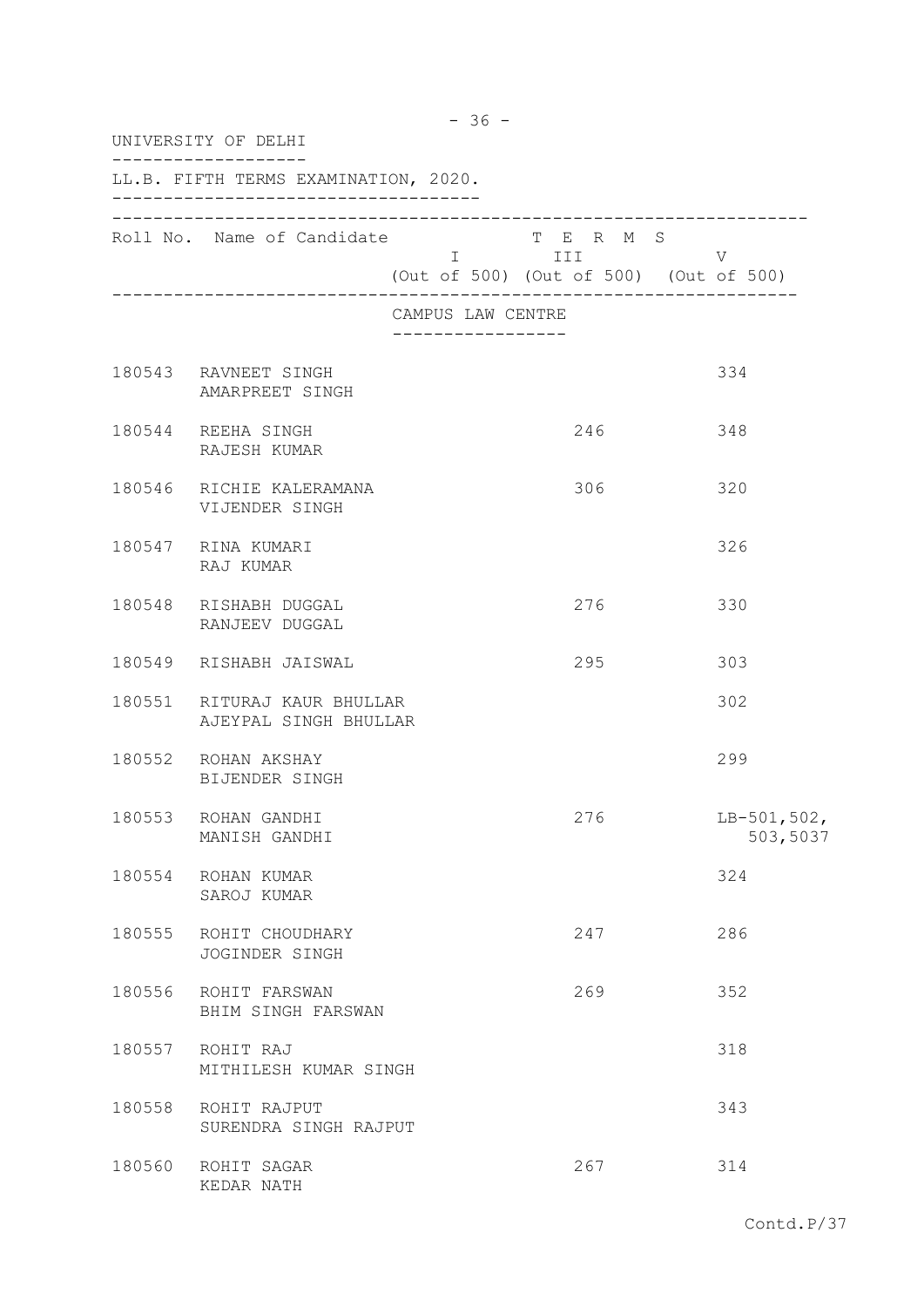|              | UNIVERSITY OF DELHI                            |                                      |                                                              |                           |
|--------------|------------------------------------------------|--------------------------------------|--------------------------------------------------------------|---------------------------|
|              | LL.B. FIFTH TERMS EXAMINATION, 2020.           |                                      |                                                              |                           |
|              | Roll No. Name of Candidate                     |                                      | T E R M S<br>I III<br>(Out of 500) (Out of 500) (Out of 500) | V                         |
|              |                                                | CAMPUS LAW CENTRE<br>--------------- |                                                              |                           |
|              | 180561 ROHIT SHERAWAT<br>NARENDER SHERAWAT     |                                      | 277                                                          | 277                       |
|              | 180563 ROINEM MOSSANG<br>AUNGSENG MOSSANG      |                                      | 276                                                          | 314                       |
|              | 180564 RONY PRATAP YADAV<br>RAJESH YADAV       |                                      |                                                              | 359                       |
|              | 180565 ROVEI TH<br>THAIPREI                    |                                      |                                                              | $LB-501,502,$<br>503,5033 |
|              | 180566 RUCHI BHARGARH<br>AMAR SINGH            |                                      | 297                                                          | 339                       |
|              | 180567 SAAHIL AHMED<br>GH. MURTAZA             |                                      | 247                                                          | 303                       |
|              | 180568 SABA AKHTAR<br><b>JAVED AKHTAR</b>      |                                      |                                                              | 329                       |
| 180569 SABAH | AJAY KOCHHAR                                   |                                      | 300                                                          | 314                       |
| 180570       | SABYASACHI GHOSH<br>KARUNAMOY GHOSH            |                                      | 248                                                          | 266                       |
|              | 180571 SACHIN KUMAR<br>BHANNOIO PRASAD PATEL   |                                      | 259                                                          | 295                       |
|              | 180572 SAGAR MEHLAWAT<br>SATISH KUMAR MEHLAWAT |                                      | 286                                                          | 339                       |
|              | 180574 SAHIB KOCHHAR<br>PARVEEN KOCHHAR        |                                      | 298                                                          | 331                       |
|              | 180576 SAHIL AGRAWAL<br>HEMANT AGRAWAL         |                                      |                                                              | $LB-501,502,$<br>503,5034 |
|              | 180577 SAHIL NINDAWAT<br>HEM CHAND             |                                      | 272                                                          | 318                       |
|              | 180578 SAHIL SAHU<br>RAJ KUMAR SAHU            |                                      |                                                              | 313<br>Con A D/           |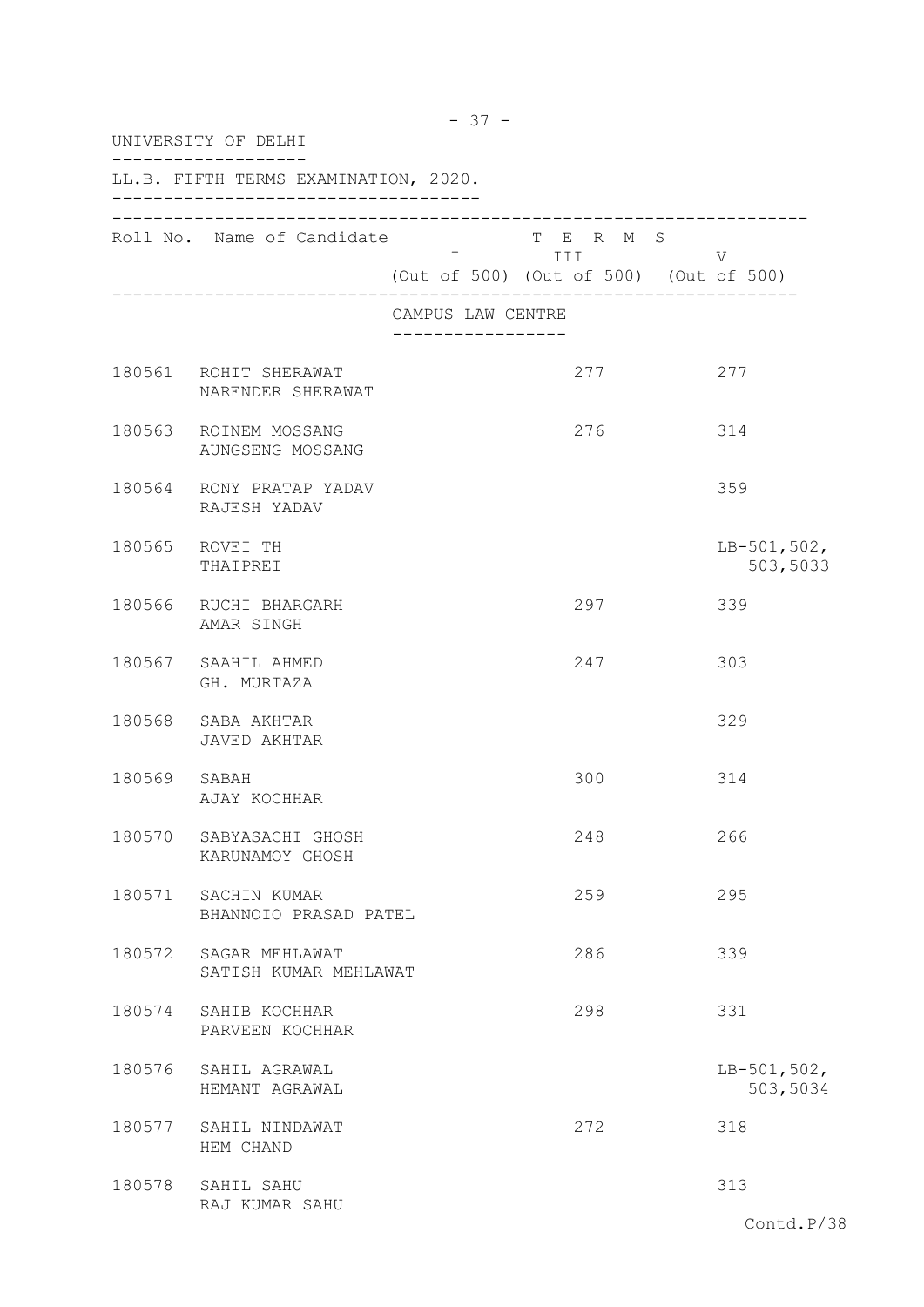|               | UNIVERSITY OF DELHI                              |                                      |         |                                        |
|---------------|--------------------------------------------------|--------------------------------------|---------|----------------------------------------|
|               | LL.B. FIFTH TERMS EXAMINATION, 2020.             |                                      |         |                                        |
|               | Roll No. Name of Candidate T E R M S             |                                      | I III V | (Out of 500) (Out of 500) (Out of 500) |
|               |                                                  | CAMPUS LAW CENTRE<br>_______________ |         |                                        |
|               | 180579 SAHIL IQBAL KHAN<br>BAKHTYAR AHMAD KHAN   |                                      | 253     | 321                                    |
|               | 180580 SAKET SAURABH<br>HIRA RAJAK               | 255                                  | 285     | 328                                    |
| 180582 SAKSHI | PRAVEEN KUMAR                                    |                                      |         | 379                                    |
|               | 180583 SALEVINO CHALE<br>LT. VISAKHOLIE CHALE    |                                      |         | 301                                    |
|               | 180584 SAMARPIT CHAUHAN<br>DILPAT SINGH          |                                      |         | 349                                    |
|               | 180585 SAMEER PRATAP ARYA 250<br>VIJAY KR BHARTI |                                      | 271     | 309                                    |
|               | 180586 SAMSHER PRASAD<br>INDRASAN PRASAD         |                                      |         | 304                                    |
|               | 180587 SANCHI RAJESH DEOLIYA<br>RAJESH DEOLIYA   |                                      |         | 334                                    |
| 180588        | SANDEEP KUMAR<br>PEEYUSH KUMAR                   | 259                                  | 267     | 283                                    |
|               | 180589 SANDEEP YADAV<br>RAJENDER YADAV           |                                      |         | 307                                    |
| 180590        | SANDHYA<br>TEJVIR SINGH                          |                                      | 251     | 309                                    |
| 180591        | SANDRA JAISON<br>JAISON T PAUL                   |                                      |         | 318                                    |
| 180592        | SANJANA RAO<br>SURENDER KUMAR YADAV              |                                      | 301     | 328                                    |
| 180593        | SANJAY NEGI<br>SUBHASH CHANDRA NEGI              |                                      |         | 331                                    |
|               | 180594 SANJAY SHARMA<br>M R SHARMA               |                                      | 262     | 328                                    |

- 38 -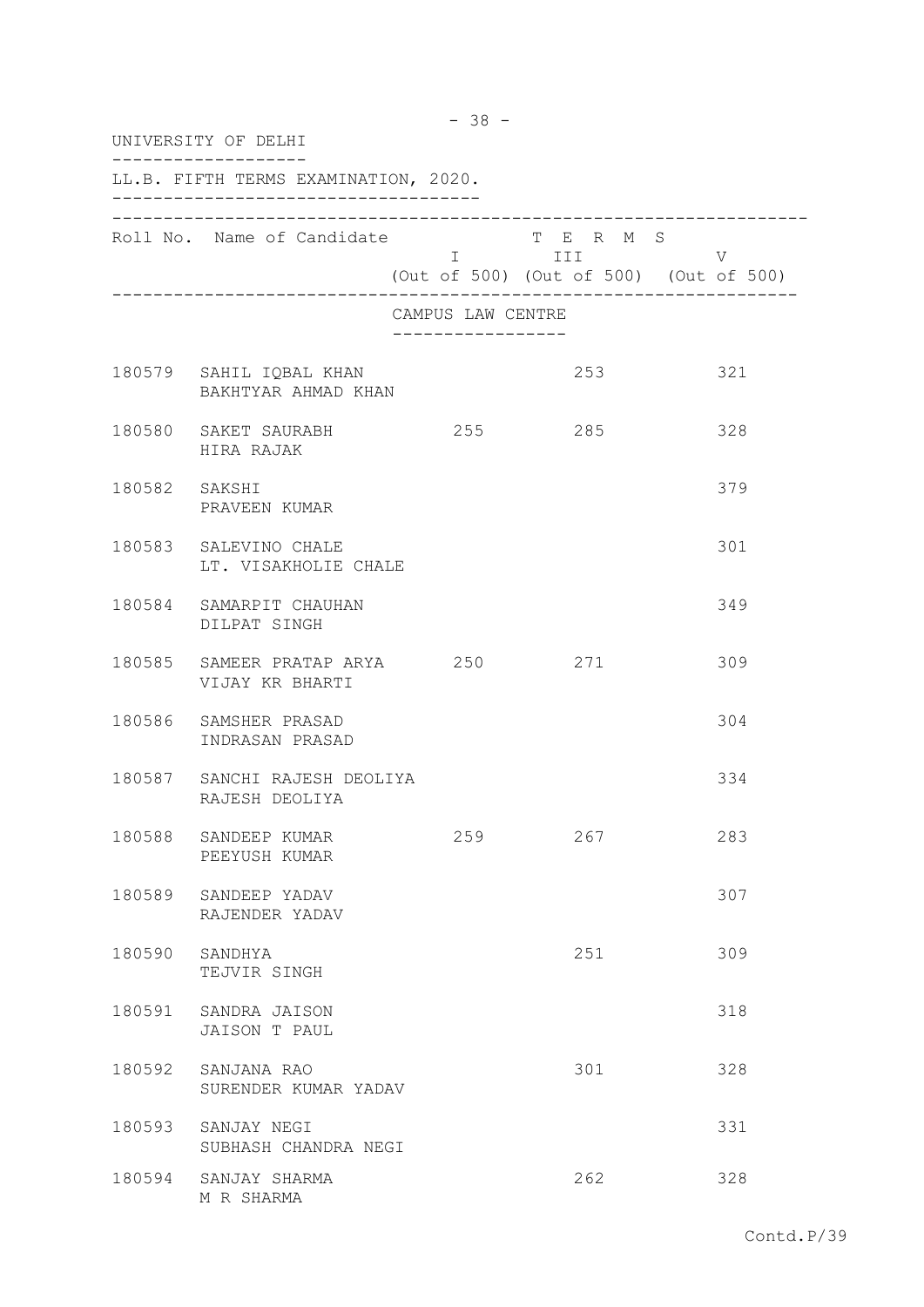|        | UNIVERSITY OF DELHI                                                 |                                       |                                                                                                                             |                                             |
|--------|---------------------------------------------------------------------|---------------------------------------|-----------------------------------------------------------------------------------------------------------------------------|---------------------------------------------|
|        | LL.B. FIFTH TERMS EXAMINATION, 2020.                                |                                       |                                                                                                                             |                                             |
|        | Roll No. Name of Candidate                                          |                                       | T E R M S<br>I III DA SANTA SA TITULA DE LA CATALLA DE LA CATALLA DE LA CATALLA DE LA CATALLA DE LA CATALLA DE LA CATALLA D | V<br>(Out of 500) (Out of 500) (Out of 500) |
|        |                                                                     | CAMPUS LAW CENTRE<br>---------------- |                                                                                                                             |                                             |
|        | 180595 SANJAY KUMAR YADAV Absent 267<br>SURYANATH YADAV (ER-LB-102) |                                       |                                                                                                                             | 303                                         |
|        | 180596 SANRA SINGPHO<br>SUMAN SINGPHO                               |                                       | 262                                                                                                                         | 322                                         |
|        | 180597 SANT PRAKASH<br>RAJENDRA RAI                                 |                                       |                                                                                                                             | 345                                         |
|        | 180598 SANTOSH<br>JEET RAM                                          |                                       |                                                                                                                             | 337                                         |
|        | 180599 SANYAM AGRAWAL<br>VINOD KUMAR                                |                                       |                                                                                                                             | 330                                         |
|        | 180600 SARTHAK BHANDARI<br>SANJEEV KUMAR                            |                                       |                                                                                                                             | 303                                         |
|        | 180601 SARTHAK DAWAR<br>NAVNEET DAWAR                               |                                       |                                                                                                                             | 334                                         |
|        | 180603 SARVESH SHARMA<br>SATBIR SHARMA                              |                                       |                                                                                                                             | 300                                         |
| 180604 | SATHIYARAJ L.<br>LOGANATHAN                                         |                                       | 244                                                                                                                         | 327                                         |
|        | 180605 SATYAM RAINA<br>RAJIV RAINA                                  | 298                                   |                                                                                                                             | 307                                         |
| 180606 | SATYAM TIWARI<br>RISHIKESH TIWARI                                   |                                       |                                                                                                                             | $LB-502,503,$<br>5033,5037                  |
|        | 180607 SAUMITRA SHIKHAR<br>SALIL KUMAR                              |                                       | 251                                                                                                                         | 302                                         |
| 180608 | SAURABH KUMAR YADAV<br>RAM AVADH YADAV                              |                                       |                                                                                                                             | 339                                         |
| 180609 | SAURAV RAJ<br>MAHESH PRASAD SAH                                     |                                       |                                                                                                                             | 326                                         |
|        | 180610 SAVYA SACHI BHARDWAJ<br>ARVIND KUMAR BHARDWAJ                |                                       | 297                                                                                                                         | 323                                         |
|        |                                                                     |                                       |                                                                                                                             | Contd.P/40                                  |

- 39 -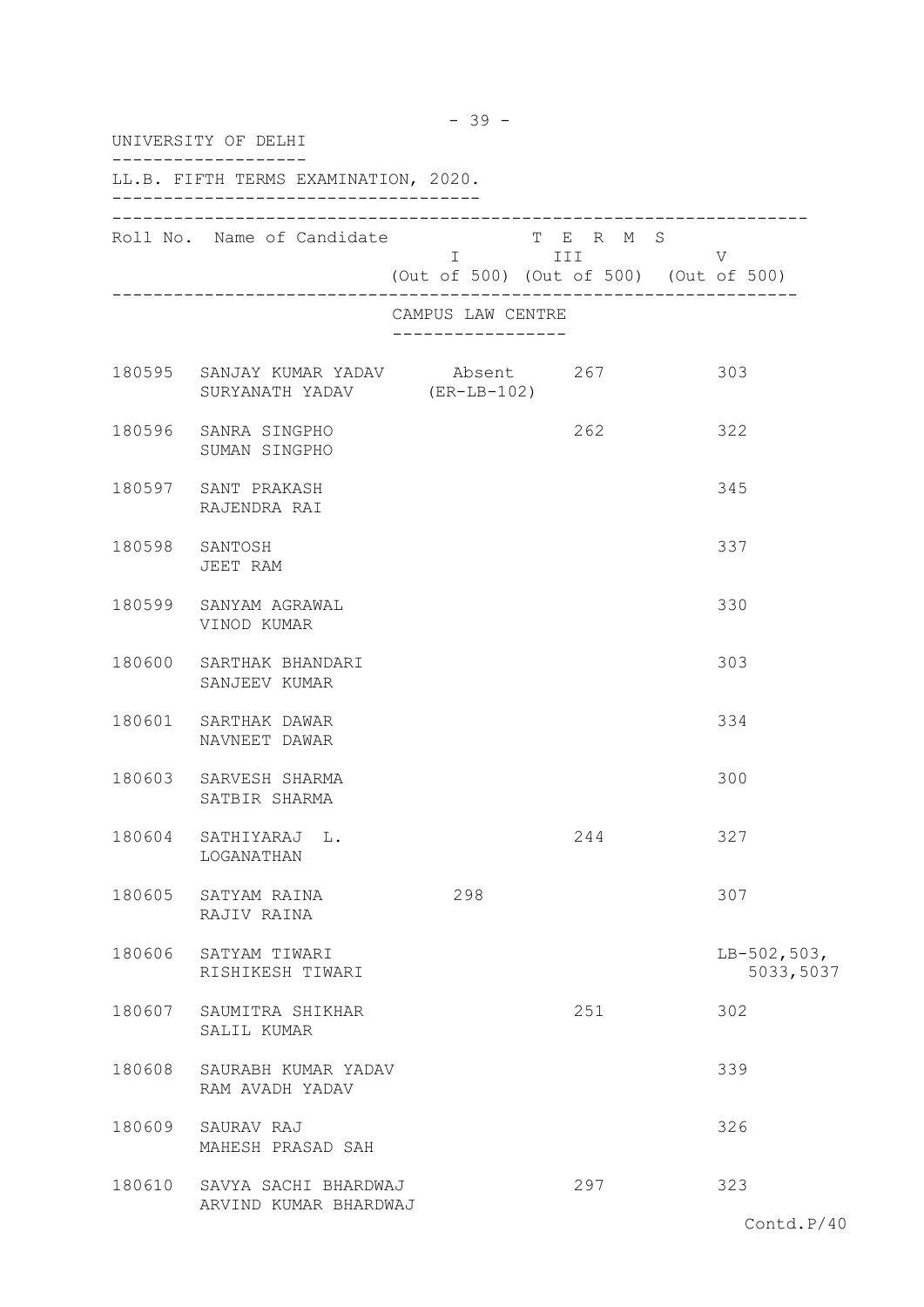|        | UNIVERSITY OF DELHI                              |                   |                         |                                             |
|--------|--------------------------------------------------|-------------------|-------------------------|---------------------------------------------|
|        | LL.B. FIFTH TERMS EXAMINATION, 2020.             |                   |                         |                                             |
|        | Roll No. Name of Candidate                       |                   | T E R M S<br>I III DATU | V<br>(Out of 500) (Out of 500) (Out of 500) |
|        |                                                  | CAMPUS LAW CENTRE |                         |                                             |
|        | 180611 SAVYASACHI NARAYANAN<br>B HARI NARAYANAN  |                   | 246                     | 347                                         |
|        | 180612 SEEMA RANI<br>RAGHUVIR                    |                   |                         | 324                                         |
|        | 180613 SEEMANSHU TIWARI<br>SHIV BHUSHAN TIWARI   |                   |                         | 303                                         |
|        | 180614 SELVAM P<br>PACKIAM K                     |                   |                         | 317                                         |
|        | 180615 SHAILENDER SINGH<br>SUKHBIR SINGH         |                   |                         | 340                                         |
|        | 180616 SHAILPUTRI<br>SHIV HARI SHARMA            |                   |                         | 308                                         |
|        | 180617 SHAMBHAVI SRIVASTAVA<br>ARVIND SRIVASTAVA |                   | 303                     | 356                                         |
|        | 180618 SHARAD YADAV<br>VINOD YADAV               |                   | 268                     | 310                                         |
| 180619 | SHARWAN KUMAR YADAV<br>HANS LAL YADAV            | 266               | 245                     | 313                                         |
|        | 180620 SHASHANK DAHIYA<br>NARENDER KR DAHIYA     |                   | 298                     | 314                                         |
|        | 180622 SHASHI SHEKHAR MISRA<br>ARUN KUMAR MISRA  |                   |                         | 332                                         |
|        | 180623 SHASHIKANT OJHA<br>RAM PRAWESH OJHA       |                   | 258                     | 298                                         |
|        | 180624 SHASHWAT AGRAWAL<br>VINOD KUMAR           |                   |                         | 343                                         |
|        | 180625 SHIKHA KAUSHIK<br>R K KAUSHIK             |                   |                         | 362                                         |
|        | 180626 SHISHIR VERMA<br>RAJIT RAM VERMA          |                   |                         | 318                                         |

 $- 40 -$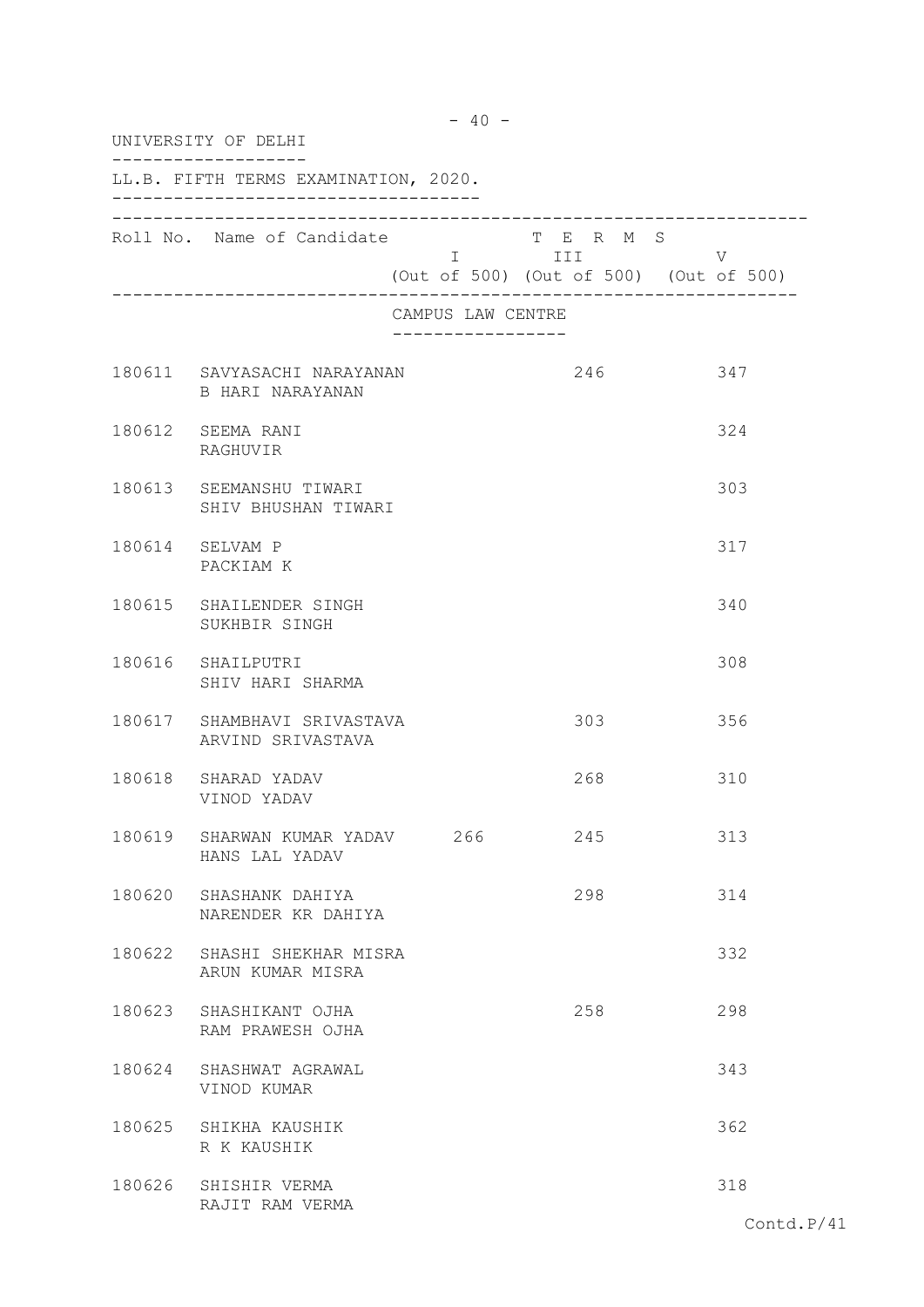|                | UNIVERSITY OF DELHI                                 |                                      |                                                                   |     |
|----------------|-----------------------------------------------------|--------------------------------------|-------------------------------------------------------------------|-----|
|                | LL.B. FIFTH TERMS EXAMINATION, 2020.                |                                      |                                                                   |     |
|                | Roll No. Name of Candidate                          |                                      | T E R M S<br>I III DATU<br>(Out of 500) (Out of 500) (Out of 500) | V   |
|                |                                                     | CAMPUS LAW CENTRE<br>--------------- |                                                                   |     |
|                | 180627 SHIVA MEENA<br>RAM KRIPIAL MEENA             |                                      |                                                                   | 306 |
|                | 180628 SHIVAM GAUR<br>SHRIRAM GAUR                  |                                      |                                                                   | 315 |
|                | 180629 SHIVAM GUPTA<br>SANJEEV KUMAR GUPTA          |                                      |                                                                   | 344 |
|                | 180630 SHIVAM MITTAL<br>LALIT PD. MITAL             |                                      | 256                                                               | 272 |
|                | 180633 SHIVAM SHUKLA<br>PRADEEP KUMAR SHUKLA        |                                      |                                                                   | 312 |
| 180636 SHIVANI | SURESH KUMAR                                        | 279                                  | 285                                                               | 361 |
|                | 180637 SHIVANI DUBEY<br>SATYENDRA DUBEY             |                                      | LB-303,3034 311<br>$(ER-LB-301)$                                  |     |
|                | 180638 SHIVANK TRIVEDI<br>ANIL TRIVEDI              |                                      |                                                                   | 339 |
| 180639         | SHIVANSH AGARWAL<br>MUKESH CHANDRA AGARWAL          |                                      | 290                                                               | 335 |
|                | 180642 SHREY KUMAR SINHA<br>MANOJ KUMAR SINHA       |                                      | 261                                                               | 322 |
|                | 180643 SHREYSHRI PANDEY<br>DR ARVIND BHUSHAN PANDEY |                                      | 252                                                               | 306 |
|                | 180644 SHRI HARI<br>ANJANI KUMAR                    |                                      |                                                                   | 353 |
|                | 180646 SHRISH SETHI<br>VISHAWJEET SETHI             |                                      |                                                                   | 353 |
|                | 180649 SHUBHAM KUMAR<br>RAJ NARAYAN                 |                                      |                                                                   | 303 |
|                | 180650 SHUBHAM MITTAL<br>RAKESH MITTAL              |                                      | 276                                                               | 296 |

- 41 -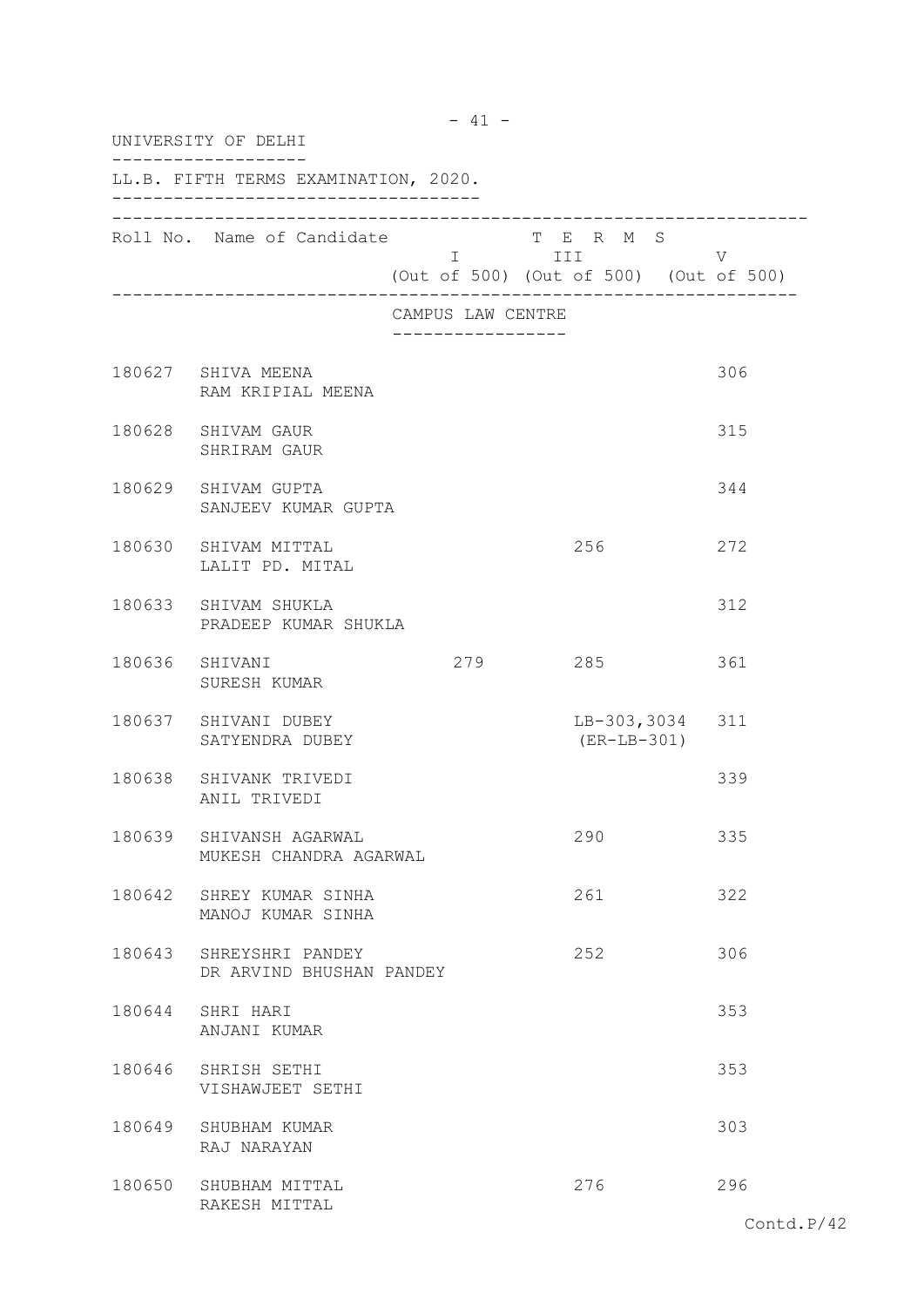|                | UNIVERSITY OF DELHI                            |                                 |                       |                                             |
|----------------|------------------------------------------------|---------------------------------|-----------------------|---------------------------------------------|
|                | LL.B. FIFTH TERMS EXAMINATION, 2020.           |                                 |                       |                                             |
|                | Roll No. Name of Candidate                     |                                 | T E R M S<br>I III DA | V<br>(Out of 500) (Out of 500) (Out of 500) |
|                |                                                | CAMPUS LAW CENTRE<br>. <u>.</u> |                       |                                             |
|                | 180651 SHUBHAM PANDEY<br>JAI PRAKASH PANDEY    |                                 | 285                   | 324                                         |
|                | 180652 SHUBHAM SAHOO<br>RAJKUMAR SAHOO         |                                 |                       | 319                                         |
|                | 180654 SHWETA ARYA<br>PRADEEP ARYA             |                                 |                       | 374                                         |
|                | 180656 SIDDHARTH SODHI<br>RAJ KUMAR SODHI      |                                 |                       | 311                                         |
|                | 180657 SIMRAN KAUR<br>HARISH CHHABRA           | 293                             |                       | 304                                         |
|                | 180659 SIRAJ ALAM<br>KHURSHID RAM              |                                 | 249                   | 285                                         |
|                | 180660 SMRITI CHANDRA<br>CHANDRA SHEKHAR YADAV |                                 | 303                   | 332                                         |
|                | 180661 SOMAYA GUPTA<br>MADHUR GUPTA            |                                 | 323                   | 332                                         |
| 180662         | SONU ANAND<br>DHRAMVIR                         |                                 | 285                   | 332                                         |
| 180663 SOURABH | JAGVENDER SINGH                                |                                 | 254                   | 292                                         |
|                | 180664 SRIKANTH VARMA MUDUNURU<br>M. V.S. RAJU |                                 |                       | 349                                         |
|                | 180665 SRISHTY ANAND<br>OM PRAKASH             |                                 |                       | 305                                         |
|                | 180666 SUBE SINGH GURJAR<br>OM PRAKASH GURJAR  |                                 |                       | 301                                         |
|                | 180667 SUBHASH CHAND<br>ROHTASH KUMAR          |                                 |                       | 302                                         |
| 180670         | SUDHIR SINGH<br>PREM SINGH                     |                                 |                       | 285                                         |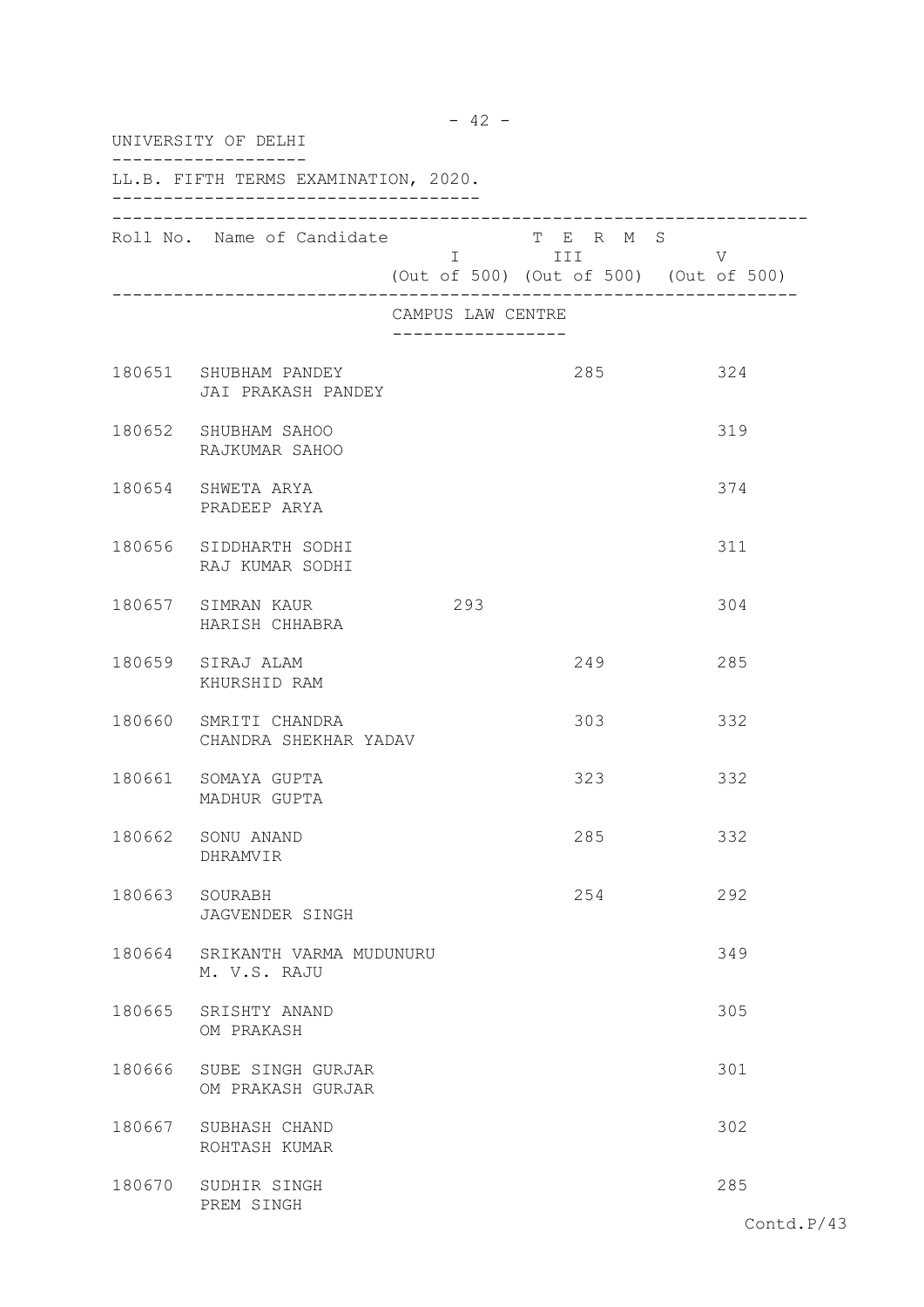| UNIVERSITY OF DELHI |                                                           |                                   |                                                                                                                                                                                                                                                                                        |                            |  |  |
|---------------------|-----------------------------------------------------------|-----------------------------------|----------------------------------------------------------------------------------------------------------------------------------------------------------------------------------------------------------------------------------------------------------------------------------------|----------------------------|--|--|
|                     | LL.B. FIFTH TERMS EXAMINATION, 2020.                      |                                   |                                                                                                                                                                                                                                                                                        |                            |  |  |
|                     | Roll No. Name of Candidate                                |                                   | T E R M S<br>I III DA SANTA DE LA TITULA DE LA CATALLA DE LA CATALLA DE LA CATALLA DE LA CATALLA DE LA CATALLA DE LA CATAL<br>DE LA CATALLA DE LA CATALLA DE LA CATALLA DE LA CATALLA DE LA CATALLA DE LA CATALLA DE LA CATALLA DE LA CATALL<br>(Out of 500) (Out of 500) (Out of 500) | V                          |  |  |
|                     |                                                           | CAMPUS LAW CENTRE<br>------------ |                                                                                                                                                                                                                                                                                        |                            |  |  |
| 180671 SUKANYA      | SHAILENDRA KR TIWARY                                      |                                   |                                                                                                                                                                                                                                                                                        | 316                        |  |  |
| 180672 SUMIT        | <b>SURENDER</b>                                           |                                   | 262                                                                                                                                                                                                                                                                                    | 324                        |  |  |
|                     | 180674 SUMIT KUMAR<br><b>UDAY RAJ SINGH</b>               |                                   | $LB-303$                                                                                                                                                                                                                                                                               | $LB-501,503,$<br>5033,5037 |  |  |
|                     | 180675 SUMIT MOHARIYA<br>MAHESH PRASAD                    | 286 280                           |                                                                                                                                                                                                                                                                                        | 340                        |  |  |
|                     | 180676 SUMIT KUMAR YADAV<br>RAM PRAVESH YADAV             |                                   | 273                                                                                                                                                                                                                                                                                    | 319                        |  |  |
|                     | 180677 SUNDARAM OJHA<br>R B OJHA                          |                                   |                                                                                                                                                                                                                                                                                        | 296                        |  |  |
| 180678 SUNDER       | KALI CHARAN                                               |                                   |                                                                                                                                                                                                                                                                                        | 335                        |  |  |
|                     | 180679 SUNITI KUMARI<br>JAY PRAKASH SHARMA                |                                   |                                                                                                                                                                                                                                                                                        | 340                        |  |  |
|                     | 180682 SURABHI SHUKLA<br>S K SHUKLA                       |                                   |                                                                                                                                                                                                                                                                                        | 338                        |  |  |
|                     | 180684 SURBHI ARORA<br>SACHINDRA ARORA                    |                                   | 290                                                                                                                                                                                                                                                                                    | 313                        |  |  |
| 180686              | SURUCHI JAISWAL<br>TRIPURARI PRASAD JAISWAL               |                                   |                                                                                                                                                                                                                                                                                        | 322                        |  |  |
|                     | 180687 SURYA VARDHAN SHARMA<br>SUMIT SHARMA               |                                   |                                                                                                                                                                                                                                                                                        | 315                        |  |  |
| 180688              | SUSHANT KUMAR<br>RAM CHANDRA PRASAD SUMAN                 |                                   |                                                                                                                                                                                                                                                                                        | $LB-501,502,$<br>503,5037  |  |  |
|                     | 180690 SVITA NANDAN PRASAD GUPTA<br>RAMANAND PRASAD GUPTA |                                   | 271                                                                                                                                                                                                                                                                                    | 295                        |  |  |
|                     | 180691 SWATI MEENA<br>RAMCHANDER MEENA                    |                                   |                                                                                                                                                                                                                                                                                        | 333                        |  |  |
|                     |                                                           |                                   |                                                                                                                                                                                                                                                                                        | Contd.P/44                 |  |  |

- 43 -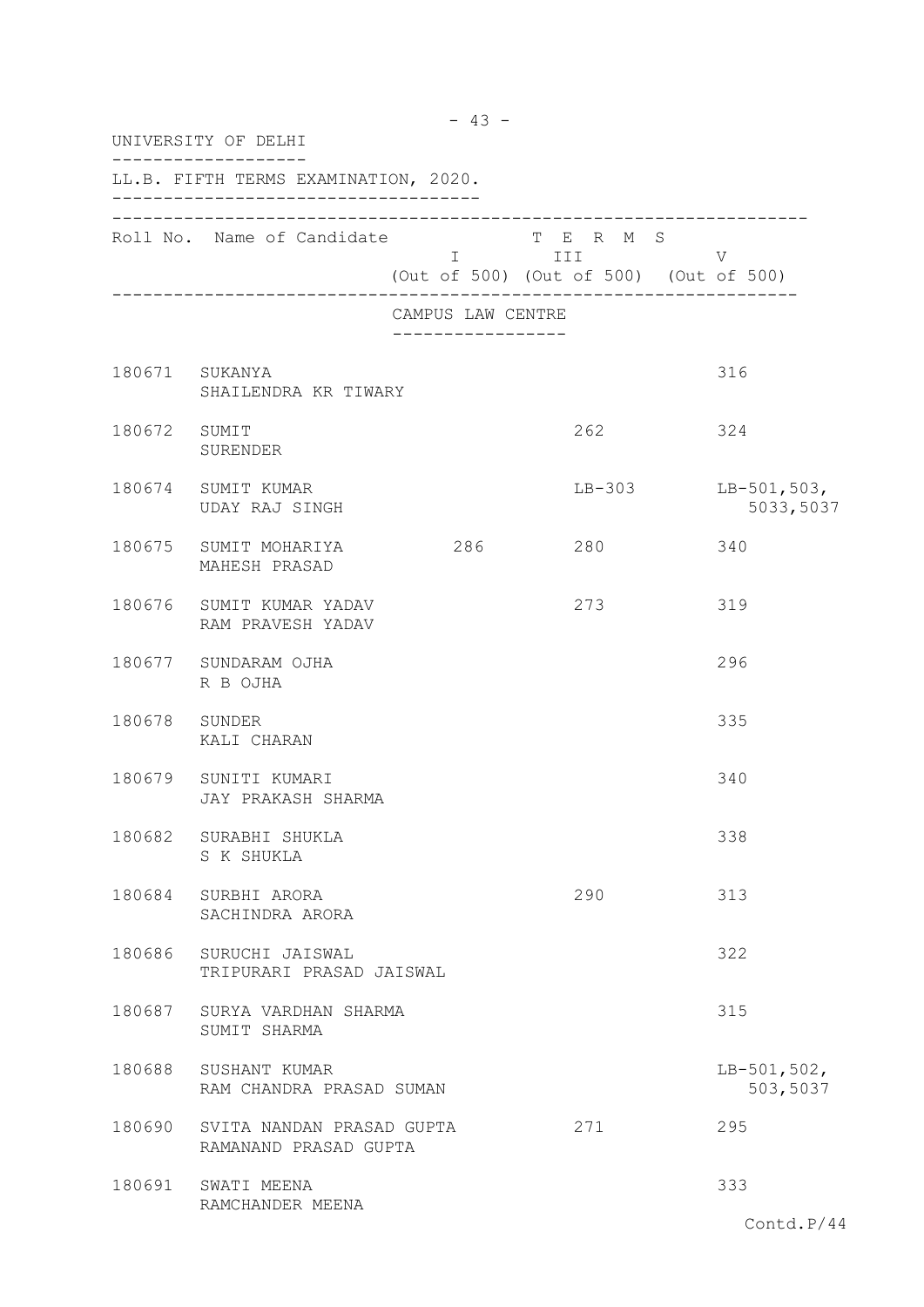|        | UNIVERSITY OF DELHI                             |                                   |                         |                                             |
|--------|-------------------------------------------------|-----------------------------------|-------------------------|---------------------------------------------|
|        | LL.B. FIFTH TERMS EXAMINATION, 2020.            |                                   |                         |                                             |
|        | Roll No. Name of Candidate                      |                                   | T E R M S<br>I III DATU | V<br>(Out of 500) (Out of 500) (Out of 500) |
|        |                                                 | CAMPUS LAW CENTRE<br>. <u>.</u> . |                         |                                             |
|        | 180692 SWATI SINGH<br>NARENDRA PRATAP SINGH     |                                   | 240                     | 319                                         |
|        | 180693 SYED MOHAMMAD<br>SYED YASEEN             |                                   |                         | 323                                         |
|        | 180694 TABA YANI<br>TABA HARI                   |                                   |                         | 324                                         |
|        | 180695 TALWINDER SINGH<br>BALWINDER SINGH       | 246 270                           |                         | 281                                         |
|        | 180696 TANISHKA KHATANA<br>RAM KARAN KHATANA    | 301                               | 299                     | 327                                         |
|        | 180697 TANIYA AHUJA<br>PANKAJ AHUJA             |                                   |                         | 345                                         |
|        | 180698 TANYA VERMA<br>KISHOR KUMAR              | 255                               | 265                     | 334                                         |
|        | 180699 TAPAN GOEL<br>ANIL GOEL                  |                                   | 287                     | 320                                         |
| 180700 | TARUN MEHRA<br>VIPAN KUMAR MEHRA                |                                   | 278                     | 343                                         |
|        | 180703 TEJASHWINI SINGH<br>KANHAIYA SINGH       |                                   | 302                     | 319                                         |
| 180704 | TENZING CHOPEL BHUTIA 235<br>KARMA LODAY BHUTIA |                                   | 256                     | 303                                         |
| 180705 | TINA ANAND<br>KAMAL KR. ANAND                   |                                   | 259                     | 344                                         |
| 180706 | TRISHA SINGH<br>YOGESH PRATAP SINGH             |                                   |                         | 324                                         |
| 180707 | TRISHALA MOHAN<br>SHAILENDRA MOHAN              | 257                               | 248                     | 311                                         |
| 180708 | TRISHI PANDEY<br>ANAND KUMAR PANDEY             |                                   |                         | 341                                         |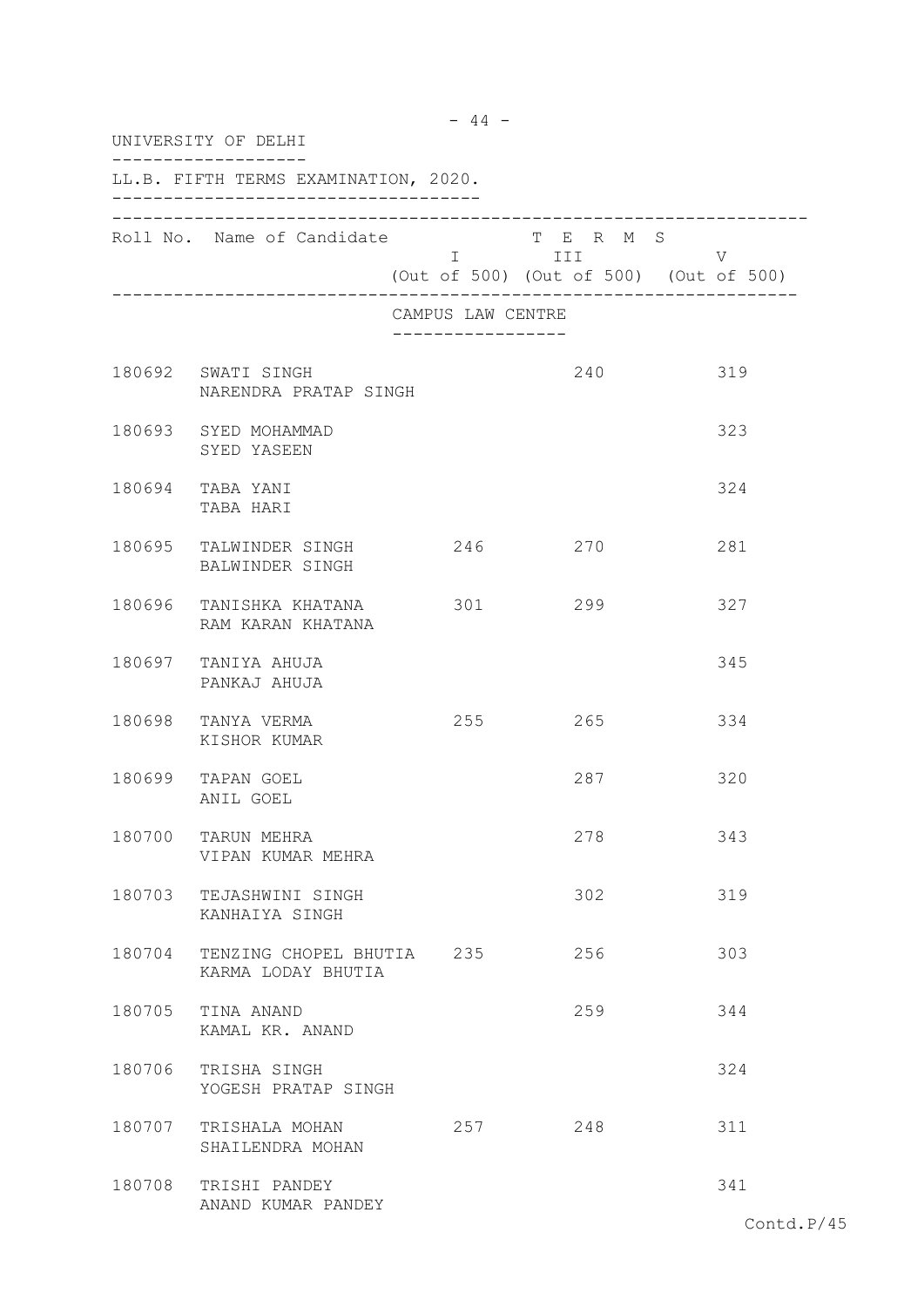|               | UNIVERSITY OF DELHI                                |                                                      |                                                              |             |
|---------------|----------------------------------------------------|------------------------------------------------------|--------------------------------------------------------------|-------------|
|               | LL.B. FIFTH TERMS EXAMINATION, 2020.               |                                                      |                                                              |             |
|               | Roll No. Name of Candidate                         |                                                      | T E R M S<br>I III<br>(Out of 500) (Out of 500) (Out of 500) | V           |
|               |                                                    | CAMPUS LAW CENTRE<br>. _ _ _ _ _ _ _ _ _ _ _ _ _ _ _ |                                                              |             |
|               | 180710 TUSHAR YADAV                                |                                                      |                                                              | LB-501,5037 |
|               | 180711 UDAY PRATAP SINGH 238 249<br>SUKH PAL SINGH |                                                      |                                                              | 323         |
|               | 180713 UJJWAL PRAKASH<br>RAMANUJ PRASAD            |                                                      | 261                                                          | 319         |
|               | 180714 UJJWAL SINGH<br>GAURI SHANKAR SINGH         |                                                      | 299                                                          | 301         |
|               | 180715 UMESH KUMAR<br>RAJESH KUMAR                 |                                                      |                                                              | 332         |
|               | 180716 URMISH SHANKAR<br>UMA SHANKAR               |                                                      |                                                              | 321         |
|               | 180717 UTKARSH KOKCHA<br>RAVINDER KOKCHA           |                                                      | 264                                                          | 330         |
|               | 180718 UTKARSH KUMAR<br>PRADEEP KUMAR              |                                                      | 289                                                          | 331         |
|               | 180719 UTKARSH RAJ<br>DR. JAWAHAR LAL SINHA        |                                                      | 228                                                          | 312         |
|               | 180720 UTTAM KUMAR<br>MAHANGU RAI                  | 272                                                  | 278                                                          | 316         |
|               | 180721 VAIBHAV GUPTA<br>VIJAY KUMAR GUPTA          |                                                      | 292                                                          | 332         |
|               | 180724 VAISHNAVI SINGH PARIHAR<br>VARUNENDRA SINGH |                                                      | 249                                                          | 306         |
|               | 180725 VANDANA JAIN<br>CHHATAR SINGH CHORARIA      |                                                      |                                                              | 340         |
| 180726 VARSHA | VIJAY SINGH                                        |                                                      |                                                              | 334         |
|               | 180727 VARSHA GAUTAM<br>ANIL KUMAR                 |                                                      |                                                              | 311         |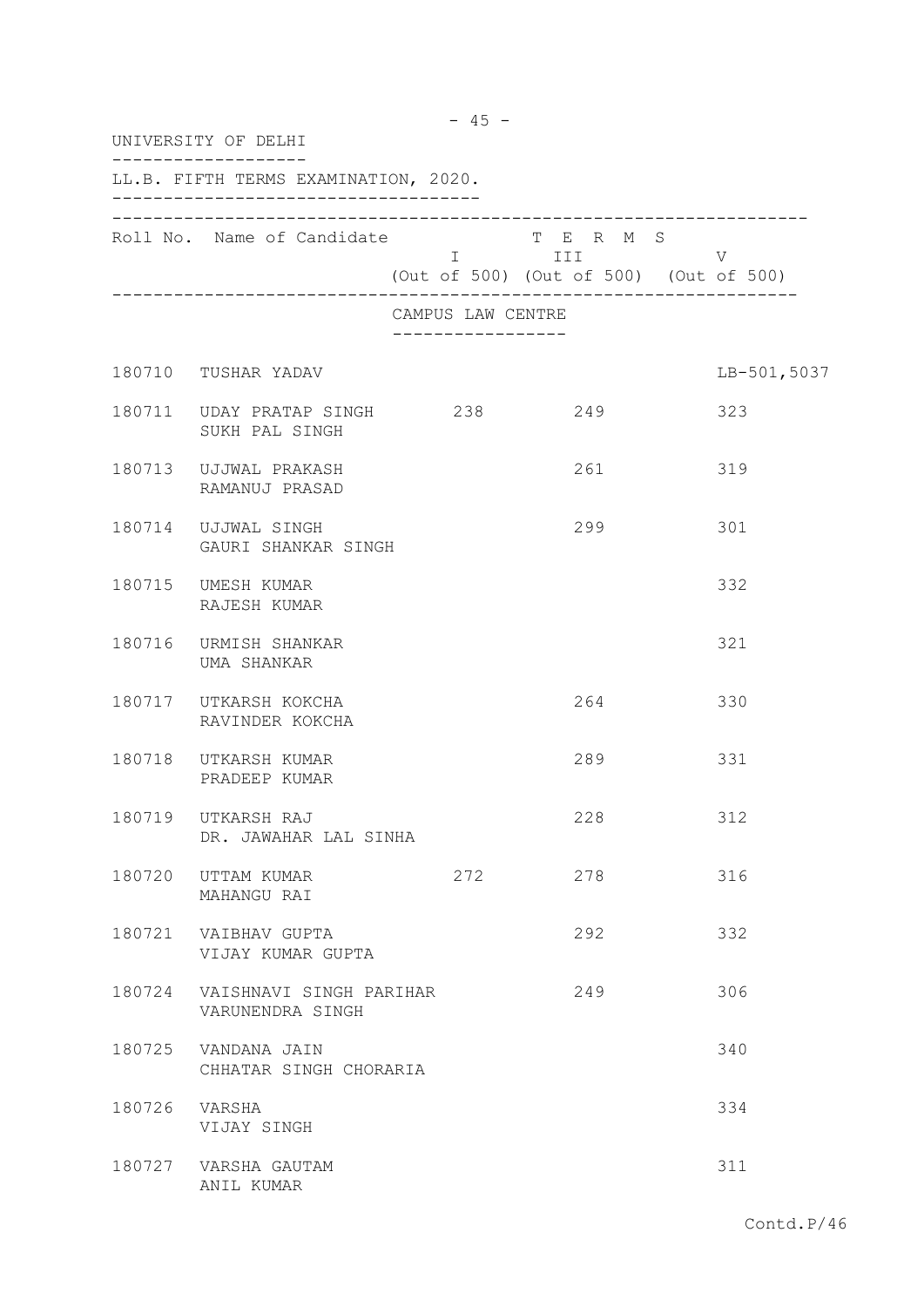|        | UNIVERSITY OF DELHI                                               |                                      |                                                              |                           |
|--------|-------------------------------------------------------------------|--------------------------------------|--------------------------------------------------------------|---------------------------|
|        | LL.B. FIFTH TERMS EXAMINATION, 2020.                              |                                      |                                                              |                           |
|        | Roll No. Name of Candidate                                        |                                      | T E R M S<br>I III<br>(Out of 500) (Out of 500) (Out of 500) | V                         |
|        |                                                                   | CAMPUS LAW CENTRE<br>_______________ |                                                              |                           |
|        | 180728 VARSHA PATEL<br>RISHIRAJ PATEL                             |                                      |                                                              | $LB-501,502,$<br>503,5031 |
|        | 180729 VARSHA RAWAT<br>L S RAWAT                                  |                                      | 319                                                          | 323                       |
|        | 180731 VARUN YADAV<br>YOGENDRA YADAV                              |                                      | 272                                                          | 322                       |
|        | 180732 VASUDHA SINGH<br>M P SINGH                                 |                                      | 285                                                          | 337                       |
|        | 180734 VIBHA GHAVRI<br>P C GHAVRI                                 |                                      | 274                                                          | 346                       |
|        | 180736 VIDHI WALIA<br>SANJAY WALIA                                |                                      | 305                                                          | 314                       |
|        | 180737 VIJAY KANDPAL<br>PUSHKAR CHANDRA                           |                                      |                                                              | 309                       |
|        | 180738 VIJAY PUJARI<br>VENKATESHWARLU                             |                                      | 278                                                          | 301                       |
|        | 180739 VIJAY TANWAR<br>BHIM TANWAR                                |                                      |                                                              | 308                       |
|        | 180741 VIKAS DHIMAN<br>SANTOSH LAL                                |                                      | 282                                                          | 313                       |
|        | 180743 VIKAS RATHEE<br>ROHTASH RATHEE                             |                                      |                                                              | 304                       |
|        | 180745 VIKASH KUMAR THAKUR<br>ABHAY KUMAR THAKUR                  |                                      |                                                              | 314                       |
| 180746 | VIKASH SINGH PARIHAR<br>SANTOSH SINH PARIHAR                      |                                      |                                                              | 327                       |
|        | 180747 VIKESALHOU TSIRA<br>VIKETOULIE TSIRA                       |                                      | $LB-302, 303, 307$<br>304,3031                               |                           |
|        | 180748 VIKHYAT CHAUHAN<br>RAJ KUMAR CHAUHAN (ER-LB-101, 102, 104) |                                      | Absent 299                                                   | 335                       |

- 46 -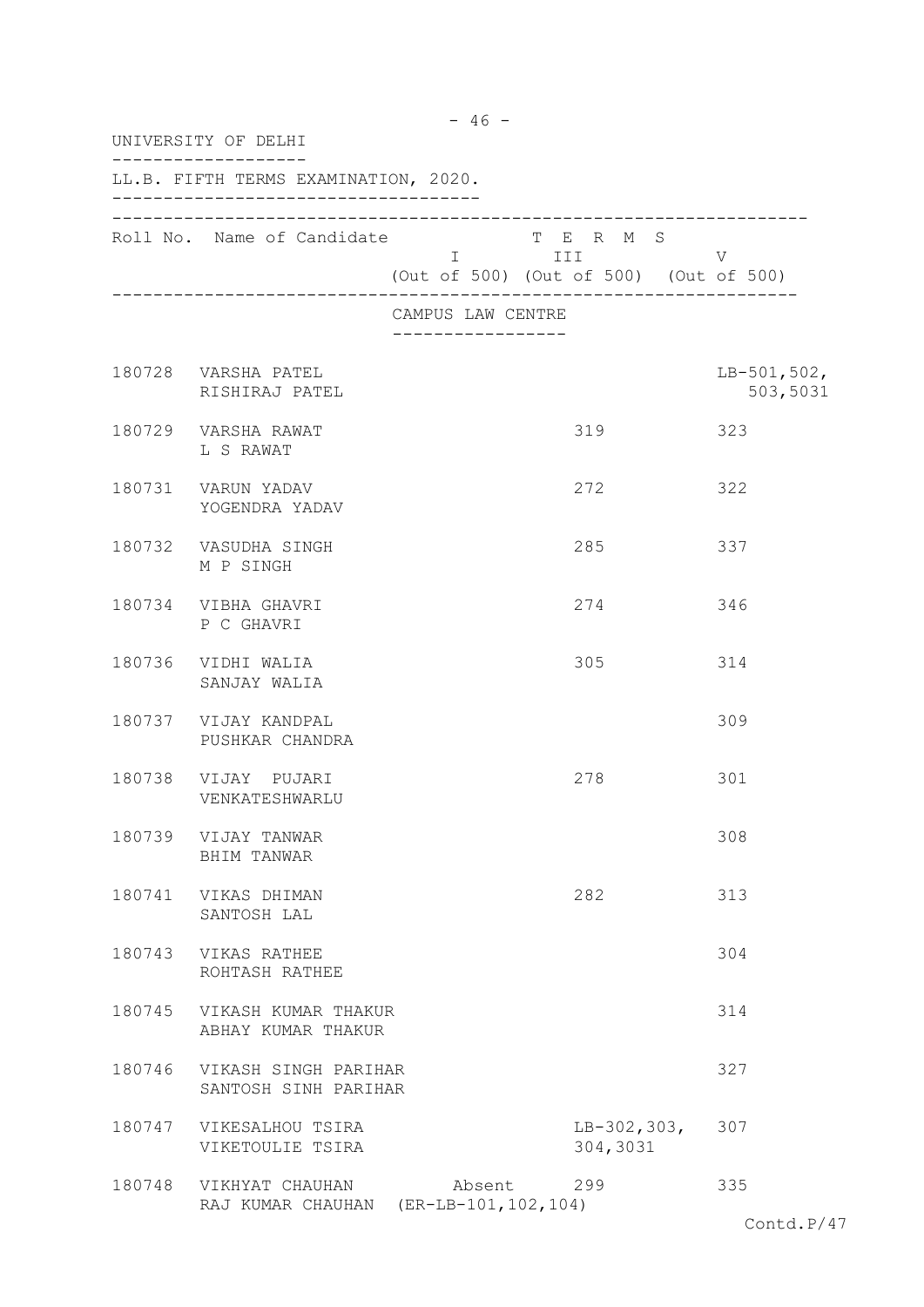|        | UNIVERSITY OF DELHI                                |                                                                             |                                                                                                                                                                                                                                                                                       |                            |
|--------|----------------------------------------------------|-----------------------------------------------------------------------------|---------------------------------------------------------------------------------------------------------------------------------------------------------------------------------------------------------------------------------------------------------------------------------------|----------------------------|
|        | LL.B. FIFTH TERMS EXAMINATION, 2020.               |                                                                             |                                                                                                                                                                                                                                                                                       |                            |
|        | Roll No. Name of Candidate                         | $\mathbf I$ and $\mathbf I$ and $\mathbf I$ and $\mathbf I$ and $\mathbf I$ | T E R M S<br>III and a structure of the structure of the structure of the structure of the structure of the structure of the structure of the structure of the structure of the structure of the structure of the structure of the structur<br>(Out of 500) (Out of 500) (Out of 500) | V                          |
|        |                                                    | CAMPUS LAW CENTRE<br>_______________                                        |                                                                                                                                                                                                                                                                                       |                            |
|        | 180749 VIKRAM SINGH<br>KARNAIL SINGH               |                                                                             | 245                                                                                                                                                                                                                                                                                   | 324                        |
|        | 180750 VINAY SHARMA<br>BAJRANG LAL SHARMA          |                                                                             |                                                                                                                                                                                                                                                                                       | 332                        |
|        | 180751 VINEET GEORGE<br>RAJEV GEORGE               |                                                                             | 262                                                                                                                                                                                                                                                                                   | $LB-501,502,$<br>503,5032  |
|        | 180752 VINEETA MAHAMNA 271 268<br><b>RAMESHWAR</b> |                                                                             |                                                                                                                                                                                                                                                                                       | 288                        |
|        | 180755 VIPIN NEHRA<br>RAJBIR SINGH NEHRA           |                                                                             |                                                                                                                                                                                                                                                                                       | 323                        |
|        | 180757 VIPUL ABHISHEK<br>VED PRAKASH               |                                                                             |                                                                                                                                                                                                                                                                                       | 321                        |
|        | 180758 VIPUL SONI<br>HARJ KRISHAN SONI             |                                                                             |                                                                                                                                                                                                                                                                                       | 326                        |
|        | 180759 VIPUL TEOTIA<br>SATYENDRA SINGH TEOTIA      |                                                                             |                                                                                                                                                                                                                                                                                       | 322                        |
| 180760 | VIRAT SHOKEEN<br>VIJAY SHOKEEN                     |                                                                             | 245                                                                                                                                                                                                                                                                                   | $LB-502,503,$<br>5033,5035 |
|        | 180762 VIRAT PRATAP SINGH<br>ANIL PANWAR           | 278                                                                         | 283                                                                                                                                                                                                                                                                                   | 309                        |
|        | 180763 VIRENDER KUMAR<br>GAYA PRASAD               |                                                                             | Failed 258                                                                                                                                                                                                                                                                            | $LB-503,5031,$<br>5032     |
| 180764 | VISHAL<br>RAM PRASAD                               |                                                                             |                                                                                                                                                                                                                                                                                       | 294                        |
| 180765 | VISHAL BENIWAL<br>MADAN LAL BENIWAL                | 256                                                                         | $LB-302$                                                                                                                                                                                                                                                                              | 312                        |
| 180766 | VISHAL MEHTA<br>ASHWANI KUMAR MEHTA                |                                                                             |                                                                                                                                                                                                                                                                                       | 298                        |
|        | 180767 VISHAL SAGAR<br>RAJIV SAGAR                 |                                                                             | 260                                                                                                                                                                                                                                                                                   | 320                        |
|        |                                                    |                                                                             |                                                                                                                                                                                                                                                                                       | Contd.P/48                 |

- 47 -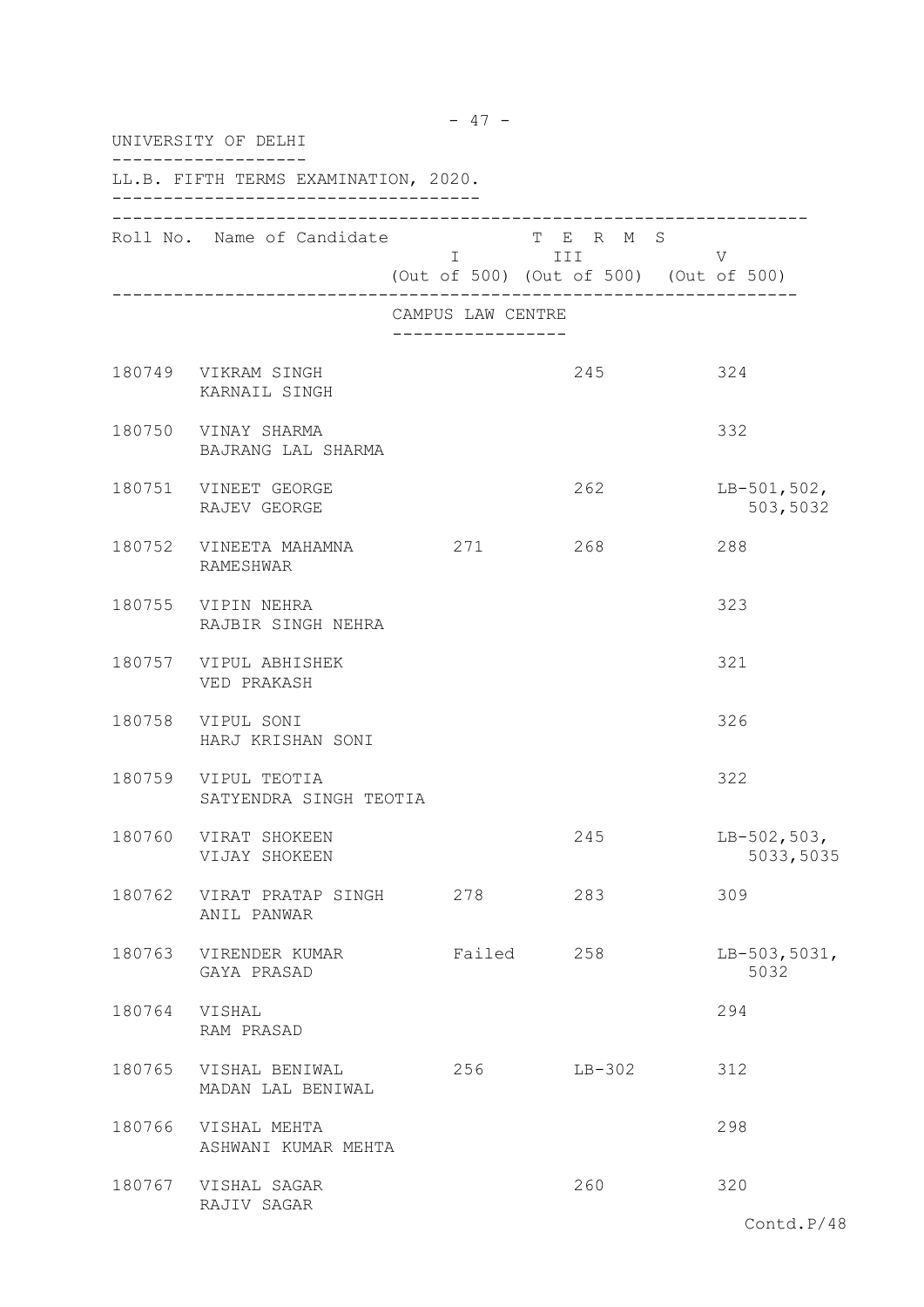|              | UNIVERSITY OF DELHI                                      |                                      |                         |                                             |
|--------------|----------------------------------------------------------|--------------------------------------|-------------------------|---------------------------------------------|
|              | LL.B. FIFTH TERMS EXAMINATION, 2020.                     |                                      |                         |                                             |
|              | Roll No. Name of Candidate                               |                                      | T E R M S<br>I III DATU | V<br>(Out of 500) (Out of 500) (Out of 500) |
|              |                                                          | CAMPUS LAW CENTRE<br>--------------- |                         |                                             |
|              | 180768 VISHAL SINGH<br>VIJAY NARAIN SINGH                | 264 288                              |                         | 313                                         |
|              | 180769 VISHAL YADAV<br>RAJNATH SINGH YADAV               |                                      |                         | 302                                         |
|              | 180770 VISHAL YADAV<br>JAGRAM YADAV                      |                                      | 278                     | 327                                         |
|              | 180771 VISHAL ASHOK MISHRA<br>ASHOK KUMAR MISHRA         |                                      |                         | 317                                         |
|              | 180772 VISHAL BUDDHACHARAN BAGADE<br><b>BUDDHACHARAN</b> |                                      |                         | 320                                         |
|              | 180773 VISHESH KUMAR<br>PRATAP SINGH                     |                                      |                         | 319                                         |
|              | 180774 VISHI CHAWLA<br>YOGRAJ CHAWLA                     |                                      |                         | 302                                         |
|              | 180775 VISHNU BALI<br>KAPIL BALI                         |                                      | 272                     | 330                                         |
| 180776       | VISHWAJEET KUMAR<br>MAHENDRA KUMAR SINGH                 | 287                                  | 256                     | 314                                         |
|              | 180777 VISHWANATH SINGH BAGHEL 266<br>ASHOK SINGH BAGHEL |                                      | 276                     | 312                                         |
| 180778 VIVEK | YOGENDRA OJHA                                            |                                      |                         | 337                                         |
|              | 180781 VIVEK SURA<br>RAJENDER SURA                       |                                      | 304                     | 328                                         |
|              | 180782 VYOM SHANDILYA<br>S K SHARMA                      |                                      |                         | 338                                         |
|              | 180784 YASH PATEL<br>RAKESH PATEL                        |                                      | 261                     | 297                                         |
|              | 180785 YASHVIR<br>YASHPAL SINGH                          |                                      |                         | 312                                         |

- 48 -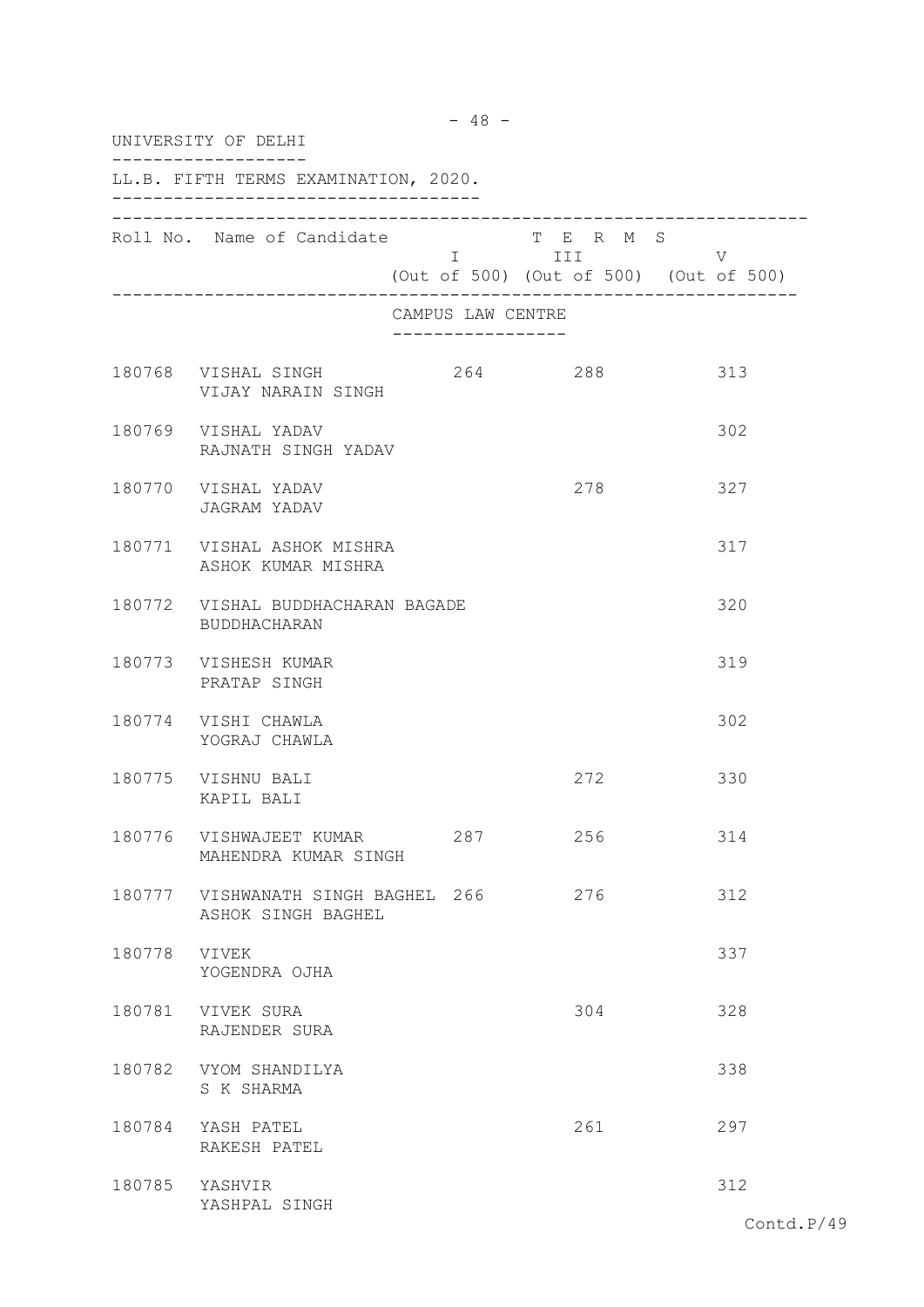| UNIVERSITY OF DELHI |                                                                 |                                     |                                                                                                                                                                      |         |  |
|---------------------|-----------------------------------------------------------------|-------------------------------------|----------------------------------------------------------------------------------------------------------------------------------------------------------------------|---------|--|
|                     | LL.B. FIFTH TERMS EXAMINATION, 2020.                            |                                     |                                                                                                                                                                      |         |  |
|                     | Roll No. Name of Candidate                                      |                                     | T E R M S<br>I III DA SANTA DE LA TITULA DE LA CATALLA DE LA CATALLA DE LA CATALLA DE LA CATALLA DE LA CATALLA DE LA CATAL<br>(Out of 500) (Out of 500) (Out of 500) | V       |  |
|                     |                                                                 | CAMPUS LAW CENTRE<br>-------------- |                                                                                                                                                                      |         |  |
|                     | 180787 YASVI SHANDILYA<br>AVDHESH KUMAR                         |                                     | 283                                                                                                                                                                  | 336     |  |
| 180788 YOSHA        | SANJIV DUTT                                                     |                                     |                                                                                                                                                                      | 320     |  |
|                     | 180789 YUDHVEER HOODA<br>SHRI BHAGWAN HOODA                     |                                     |                                                                                                                                                                      | 324     |  |
|                     | 180790 YUVANSHI VERMA 286<br>SURENDER VERMA                     |                                     | 271                                                                                                                                                                  | 348     |  |
|                     | 180791 YUVRAJSINH CHENSINH SOLANKI<br>CHENSINH SHIVSINH SOLANKI |                                     |                                                                                                                                                                      | 316     |  |
|                     | 180792 ZEESHAN THOMAS<br>MONI THOMAS                            |                                     | 289                                                                                                                                                                  | 291     |  |
|                     | 180793 ZUBAIR KHAN<br>GULZAR HUSSAIN                            | 244                                 | 270                                                                                                                                                                  | 330     |  |
|                     | 180796 NEHA SINGH<br>BIRENDRA NATH SINGH                        |                                     |                                                                                                                                                                      | 332     |  |
| EX-STUDENTS         |                                                                 |                                     |                                                                                                                                                                      |         |  |
|                     | 140312 MICHAEL RONSISHAN KITHAN<br>MHATHUNG KITHAN              |                                     | 281                                                                                                                                                                  |         |  |
|                     | 140595 SHIVENDRA PRATAP SINGH CHAUHAN<br>SATENDRA SINGH CHAUHAN |                                     |                                                                                                                                                                      | 295/600 |  |
|                     | 140624 SUMIT YADAV<br>BALRAJ SINGH                              |                                     | 279                                                                                                                                                                  |         |  |
|                     | 140669 SOWMYA BHATTACHARJEE<br>ABINASH BHATTACHARJEE            |                                     |                                                                                                                                                                      | Absent  |  |
|                     | 150022 ABHISHEK KUMAR<br>AJAY KUMAR SINGH                       |                                     |                                                                                                                                                                      | 307     |  |
|                     | 150066 AMAN SINGH LOHAN<br>UMED SINGH LOHAN                     | 321                                 | 295                                                                                                                                                                  | 302     |  |

- 49 -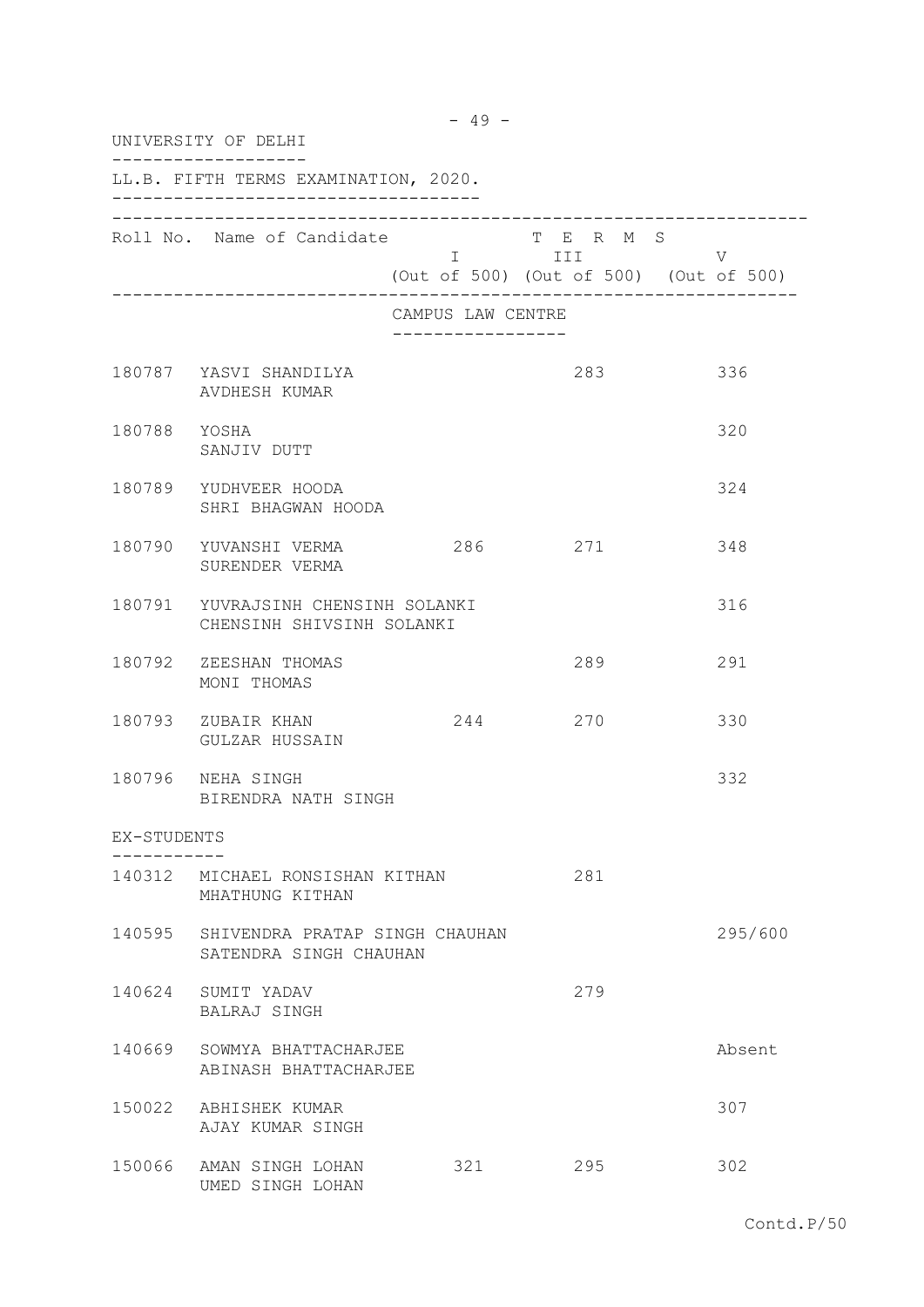|               | UNIVERSITY OF DELHI                             |                   |                                                                        |                       |
|---------------|-------------------------------------------------|-------------------|------------------------------------------------------------------------|-----------------------|
|               | LL.B. FIFTH TERMS EXAMINATION, 2020.            |                   |                                                                        |                       |
|               | Roll No. Name of Candidate                      |                   | T E R M S<br>$I = I - I - V$<br>(Out of 500) (Out of 500) (Out of 500) |                       |
|               |                                                 | CAMPUS LAW CENTRE |                                                                        |                       |
| EX-STUDENTS   |                                                 | ----------------- |                                                                        |                       |
|               | 150067 AMAN YADAV<br>SAJJAN SINGH               | 273               |                                                                        |                       |
|               | 150074 AMIT KUMAR<br>KULBIR SINGH               |                   |                                                                        | 275                   |
|               | 150178 DHARAMVEER YADAV<br>YASHPAL SINGH        |                   | 255                                                                    | 319                   |
|               | 150243 JATIN YADAV<br>AJAY SINGH                |                   | 252                                                                    | 325                   |
|               | 150411 PRAGYA YADAV<br>MAUKAM SINGH YADAV       | 279               | Absent                                                                 | $LB-502,503$          |
| 150530 SANAL  | SHUBHASH SAINI                                  |                   | 261                                                                    | $LB-502,503,$<br>5037 |
|               | 150535 SANGRAM KESHARI PALAKA<br>SURATHA PALAKA |                   |                                                                        | $LB-5037$             |
|               | 150570 SHARAD DHANIK<br>VISHNU SINGH DHANIK     |                   | Absent 255                                                             | 316                   |
| 150574 SHASHI |                                                 |                   | 265                                                                    | 298                   |
|               | 150584 SHIV KUMAR<br>DAYANAND                   |                   | 258                                                                    | 333                   |
| 150718        | VIPIN KUMAR                                     |                   |                                                                        | 289                   |
| 150752        | ZAHIED FAZAL CHOUHAN<br>FAZAL HUSSAIN           | 263               | 264                                                                    | Absent                |
|               | 150753 ZINGYETMI KAMODANG<br>SHIMTHAR KAMODANG  | 247               |                                                                        | 277                   |
|               | 160005 ABHAY SHUKLA<br>HARI SHANKAR SHUKLA      |                   | LB-302, 303, LB-5033<br>304,3034                                       |                       |
|               | 160036 AJAY SHUKLA<br>HARI SHANKAR SHUKLA       |                   |                                                                        | 291                   |

- 50 -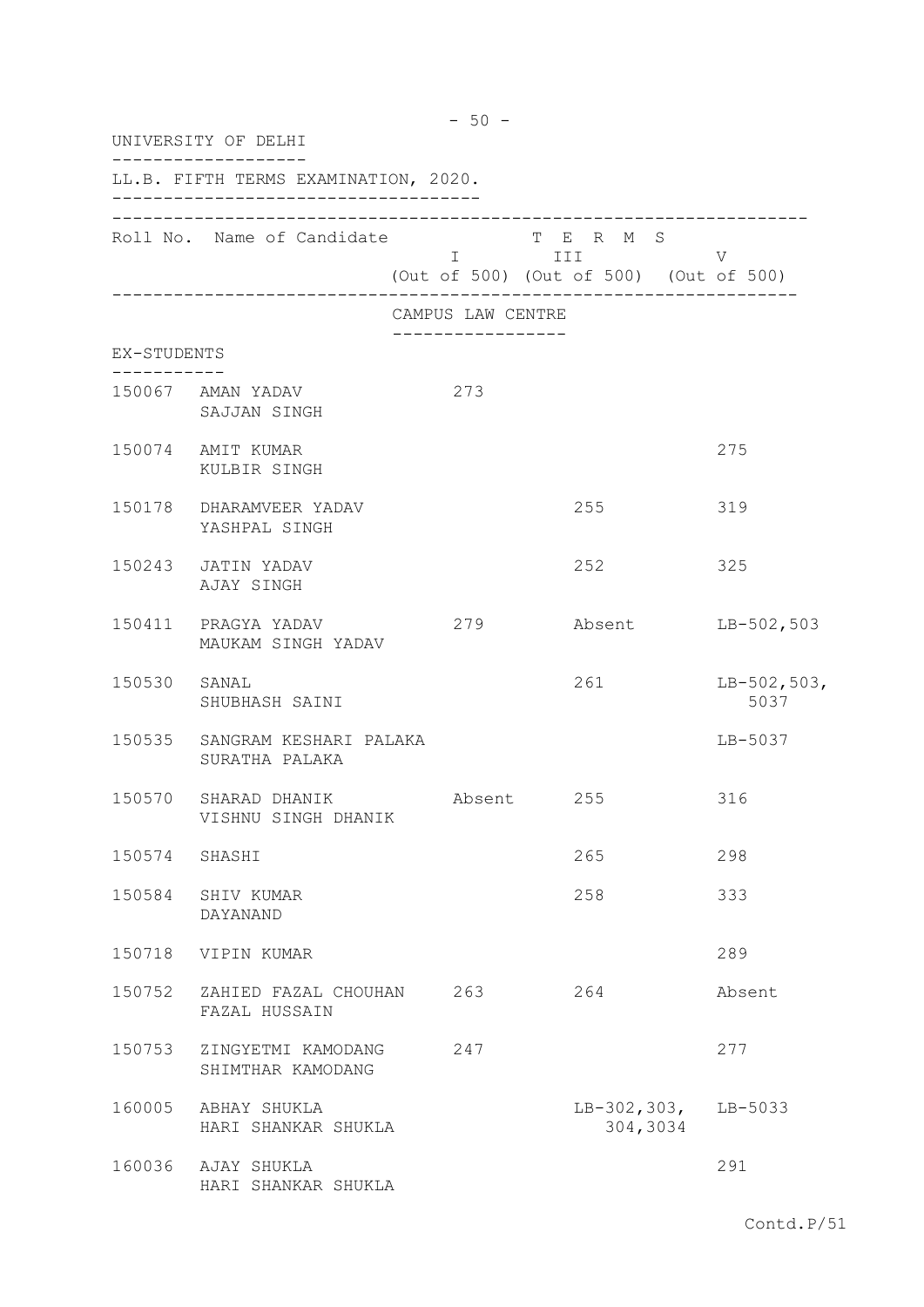| UNIVERSITY OF DELHI                  |                                                            |                   |                                                              |              |  |  |
|--------------------------------------|------------------------------------------------------------|-------------------|--------------------------------------------------------------|--------------|--|--|
| LL.B. FIFTH TERMS EXAMINATION, 2020. |                                                            |                   |                                                              |              |  |  |
|                                      | Roll No. Name of Candidate                                 |                   | T E R M S<br>I III<br>(Out of 500) (Out of 500) (Out of 500) | V            |  |  |
|                                      |                                                            | CAMPUS LAW CENTRE |                                                              |              |  |  |
| EX-STUDENTS                          |                                                            |                   |                                                              |              |  |  |
|                                      | 160056 AMAN YADAV<br>SATYA PRAKASH YADAV                   |                   | 258                                                          | LB-5037      |  |  |
|                                      | 160058 AMEET SINGH SIDHU                                   |                   | 268                                                          | 275          |  |  |
| 160079 ANKIT                         | VEERPAL                                                    |                   | 259 237                                                      | 328          |  |  |
|                                      | 160158 CHANDAN CHANDRA<br>VED PRAKASH SINGH                |                   | 288                                                          |              |  |  |
|                                      | 160220 GAUTAM ADUSUMALLI Absent Absent<br>RAJIV ADUSUMALLI |                   |                                                              |              |  |  |
|                                      | 160227 GOKUL SINGH ADHIKARI<br>PURAN SINGH ADHIKARI        |                   | 251                                                          |              |  |  |
|                                      | 160262 JANE MARY SHANTI SUNDHARAM<br>K P M SUNDHARAM       |                   |                                                              | 301          |  |  |
| 160373 NAVEEN                        |                                                            |                   | 285                                                          | 323          |  |  |
|                                      | 160389 NIKHIL YADAV<br>NARESH YADAV                        |                   | 273                                                          | 294          |  |  |
|                                      | 160420 POONAM MEENA<br>SURAJ BHAN                          |                   | Absent 278                                                   | 285          |  |  |
|                                      | 160444 PRATIVINDHYA POONIA<br>VINOD KUMAR POONIA           | 258               |                                                              |              |  |  |
|                                      | 160498 RIMA DAHIYA<br>ASHOK DAHIYA                         | 293               | 268                                                          | 324          |  |  |
|                                      | 160539 SANA THUKRAL<br>SANDEEP THUKRAL                     |                   | 293                                                          |              |  |  |
|                                      | 160570 SHAMBHAVI SINGH<br>RAMESHWAR SINGH                  | 283               |                                                              |              |  |  |
|                                      | 160652 SURYA BHANDARI<br>AMARJIT SINGH BHANDARI            |                   |                                                              | $LB-502,503$ |  |  |

- 51 -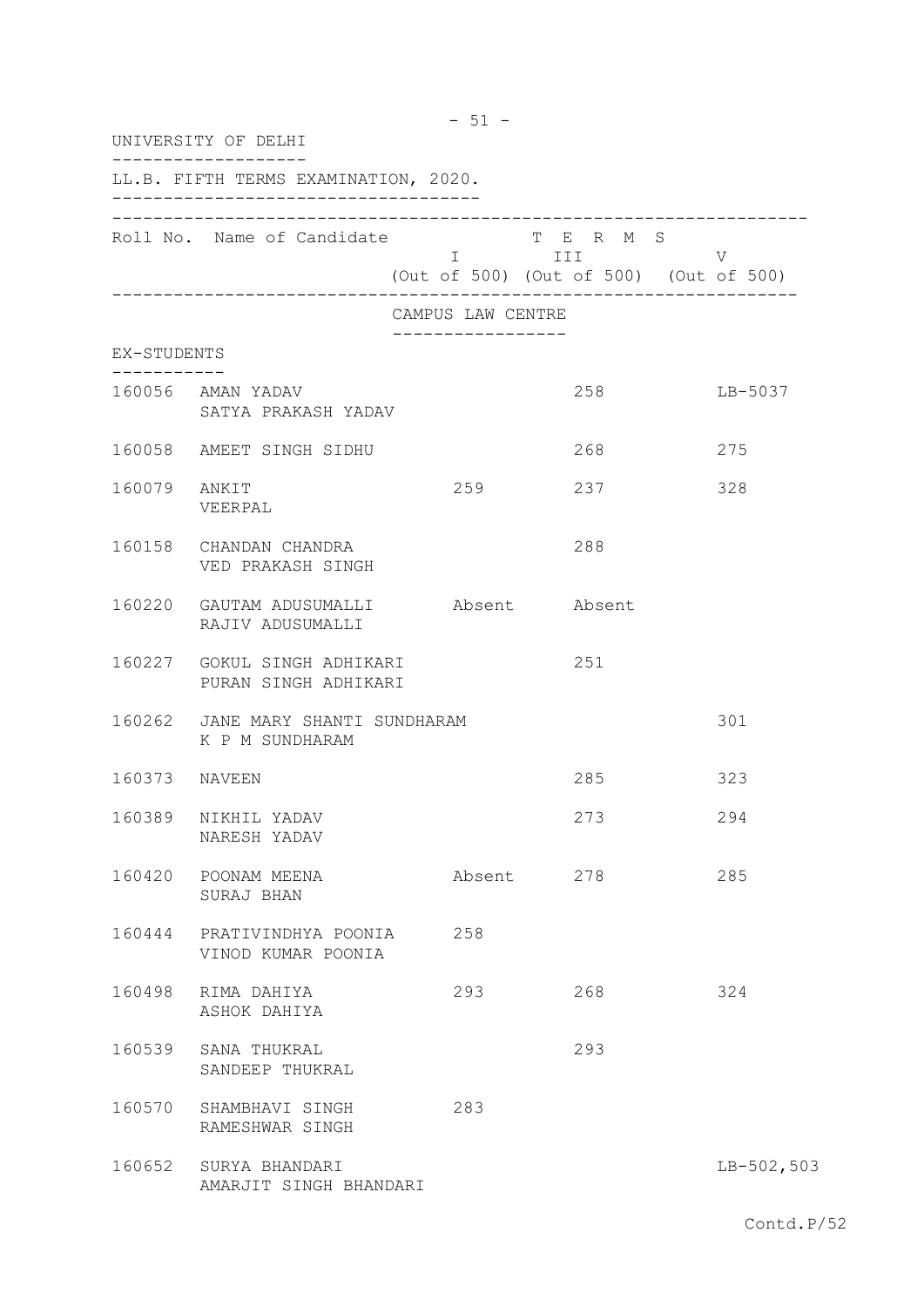|                                      | UNIVERSITY OF DELHI                                                     |                   |                                                                |                                  |  |  |
|--------------------------------------|-------------------------------------------------------------------------|-------------------|----------------------------------------------------------------|----------------------------------|--|--|
| LL.B. FIFTH TERMS EXAMINATION, 2020. |                                                                         |                   |                                                                |                                  |  |  |
|                                      | Roll No. Name of Candidate                                              |                   | T E R M S<br>I III V<br>(Out of 500) (Out of 500) (Out of 500) |                                  |  |  |
|                                      |                                                                         | CAMPUS LAW CENTRE |                                                                |                                  |  |  |
| EX-STUDENTS                          |                                                                         |                   |                                                                |                                  |  |  |
|                                      | 160663 TEKENDRA SHARMA                                                  |                   |                                                                | 298                              |  |  |
|                                      | 160717 VISHARAD KHANEJA 254<br>SUDARSHAN KHANEJA                        |                   |                                                                |                                  |  |  |
|                                      | 160720 VISHWAJEET SINGH                                                 |                   | 253                                                            | 296                              |  |  |
|                                      | 170019 ABHIMANYU PRATAP SINGH CHAUHAN<br>T P SINGH CHAUHAN              |                   | 275                                                            |                                  |  |  |
|                                      | 170032 ABUL FAJAL RANA<br>ABDUL WAHAB                                   |                   | Absent LB-501                                                  |                                  |  |  |
|                                      | 170065 AMIT KUMAR<br>RAM REKHA SINGH                                    |                   | 229                                                            | $LB-502,503,$<br>5033,5035       |  |  |
|                                      | 170072 ANAHITA MEHRA<br>VIKASH MEHRA                                    | 297               | 277                                                            | 326                              |  |  |
|                                      | 170078 ANIL DALAL<br>SURENDER DALAL                                     |                   | 266                                                            |                                  |  |  |
|                                      | 170088 ANKITA AGARWAL<br>MADAN LAL AGARWAL (ER-LB-105) (ER-LB-301, 302) |                   | Absent LB-304 343                                              |                                  |  |  |
|                                      | 170114 ARPIT PRAJAPATI<br>SADANAND PRAJAPATI                            |                   |                                                                | $LB-502,5033,$<br>$(ER-LB-5035)$ |  |  |
|                                      | 170118 ARUN PHOGAT<br>SAJJAN SINGH                                      | 268               | 271                                                            |                                  |  |  |
| 170140                               | ASHWANI<br>BADAN SINGH                                                  | 268               |                                                                |                                  |  |  |
| 170186                               | DEVENDRA SINGH<br>OMPAL SINGH                                           |                   | 281                                                            | $LB-501,503,$<br>5032,5036       |  |  |
|                                      | 170197 DHRUV DEROLIYA<br>HARI OM KUMAR                                  | 270               |                                                                |                                  |  |  |
|                                      | 170322 K V L REMRUATDIKA<br>K ZAKHUMA                                   |                   | 259                                                            | $LB-501,502,$<br>503,5033        |  |  |

Contd.P/53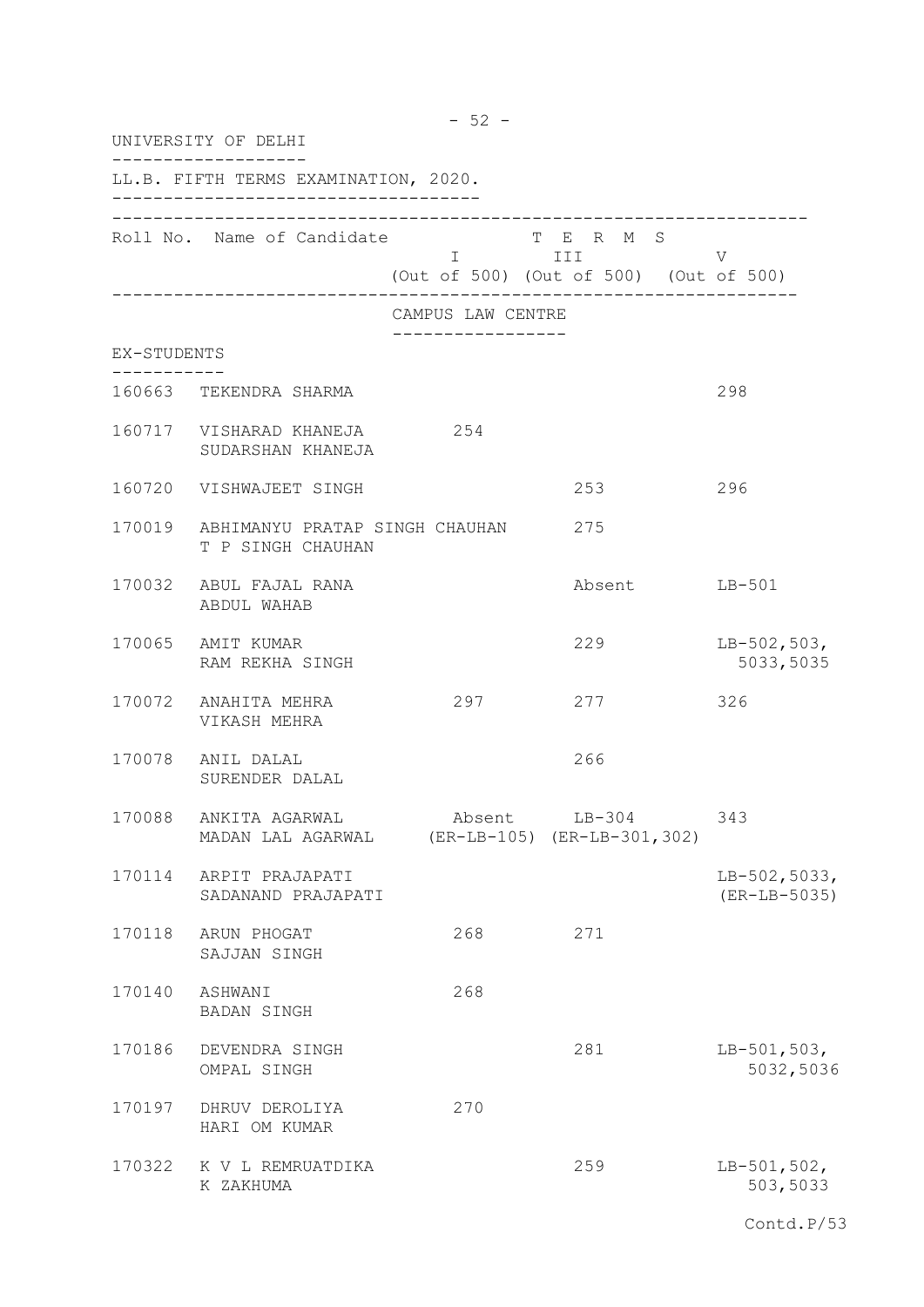|             | UNIVERSITY OF DELHI                              |                   |                                                                                                                                                   |                            |
|-------------|--------------------------------------------------|-------------------|---------------------------------------------------------------------------------------------------------------------------------------------------|----------------------------|
|             | LL.B. FIFTH TERMS EXAMINATION, 2020.             |                   |                                                                                                                                                   |                            |
|             | Roll No. Name of Candidate                       |                   | T E R M S<br>$\begin{array}{ccc}\n\text{I} & \text{III} & \text{I} & \text{I} & \text{II}\n\end{array}$<br>(Out of 500) (Out of 500) (Out of 500) | V                          |
|             |                                                  | CAMPUS LAW CENTRE |                                                                                                                                                   |                            |
| EX-STUDENTS |                                                  | . <u>.</u>        |                                                                                                                                                   |                            |
|             | 170355 MANOJ KUMAR MEENA<br>MEHTAB SINGH         |                   | 246                                                                                                                                               |                            |
|             | 170367 MD AMMAN PERWEZ 285<br>MD ASLAM PERWEZ    |                   |                                                                                                                                                   |                            |
|             | 170400 NAGESH SHARMA<br>G C SHARMA               |                   |                                                                                                                                                   | $LB-501,502,$<br>503,5035  |
|             | 170438 NITIN CHOUDHARY<br>OM PRAKASH             |                   | 243                                                                                                                                               |                            |
|             | 170475 PRADEEP KUMAR SINGH<br>MAHAVIR SINGH      |                   |                                                                                                                                                   | 288                        |
|             | 170485 PRASHANT SHARMA<br>RAJESH KR SHARMA       |                   | 233                                                                                                                                               |                            |
|             | 170496 PREETI<br>PRABHAT KUMAR                   |                   | 267                                                                                                                                               | 315                        |
|             | 170500 PRIYANKA CHHAWRI                          |                   | 249                                                                                                                                               | 298                        |
|             | 170504 RACHIT GOEL                               | 269               | 313                                                                                                                                               | $LB-502,503,$<br>5035,5037 |
|             | 170507 RAHUL KUMAR<br>SATYA PRAKASH              | 254               | 263                                                                                                                                               | 296                        |
| 170513      | RAHUL YADAV<br>SUBHASH CHANDER                   | 241               | 241                                                                                                                                               | $LB-502,503,$<br>5035,5037 |
|             | 170559 ROHIT KUMAR<br>RAMESH CHANDRA KANAUJIA    |                   |                                                                                                                                                   | 305                        |
| 170598      | SAURABH SHARMA<br>JAYNARAYAN SHARMA              | 304               | 280                                                                                                                                               |                            |
|             | 170649 SNEHA LONGMAILAI<br>SUBHASH CH LONGMAILAI |                   | 250                                                                                                                                               | 317                        |
| 170675      | SUMIT SHEORAN<br>DAYAVEER SINGH                  |                   | 250                                                                                                                                               |                            |